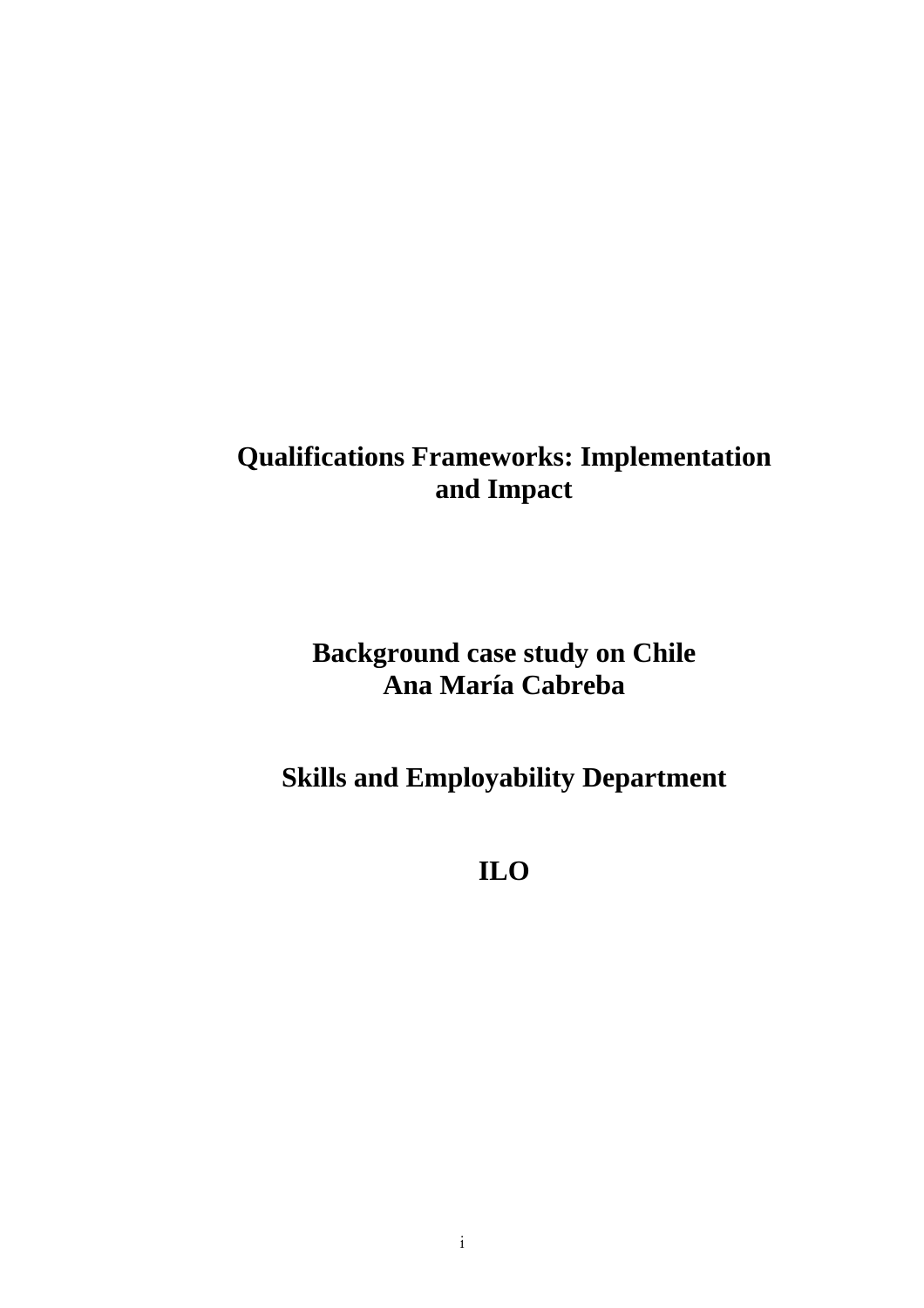## **Foreword**

This report was prepared as one in a series of background studies under an international research project conducted by the ILO Skills and Employability Department in partnership with the European Training Foundation on the implementation of National Qualifications Frameworks (NQFs) and their use and impact. The individual country studies and the subsequent cross-country comparative analysis strengthen the empirical foundation for eventual policy advise on whether and, if so, then how to introduce a qualifications framework as part of a strategy to achieve countries' wider skills development and employment goals.

Whether the emphasis is on increasing the relevance and flexibility of education and training programmes, easing recognition of prior learning, enhancing lifelong learning, improving the transparency of qualification systems, creating possibilities for credit accumulation and transfer, or developing quality assurance systems, governments are increasingly turning to qualifications frameworks as a policy tool for reform. Despite the growing international interest, there is very little empirical research about the actual design process, implementation and results of NQFs as an approach to reform skills development systems where it has been attempted.

This report on Chile is one of a dozen studies of countries around the world undertaken to examine the extent to which qualifications frameworks are achieving policy objectives and which types of qualifications frameworks seem most appropriate in which contexts. The case studies were conducted through two stages of field work. The first stage generated a description of the qualifications framework, the design process, its objectives and the existing system of qualifications that it was intended to reform. For the second stage, the focus was on implementation, use, and impact of the qualifications framework, including asking employers, training providers, workers, and government agencies about the extent of their use of the qualifications frameworks and the extent to which they felt it was serving their needs.

In addition, five case studies on the early starter qualifications frameworks (Australia, the English NVQs, New Zealand, Scotland, and South Africa) were written on the basis of existing research and documentation only, and published as an Employment Working Paper (Allais, Raffe, Strathdee, Wheelahan, and Young, ILO 2009).

I would like to thank Ana María Cabreba for carrying out the research and preparing this case study report. I would also like to acknowledge our gratitude to the practitioners and stakeholders who made time to respond to the questions and share their views. The paper reflects the views of the author and not necessarily those of the ILO.

Dr. Stephanie Allais, as Research Associate in the ILO Skills and Employability Department, supported the group of researchers in preparing the country studies and wrote the synthesis report *(The implementation and impact of National Qualifications Frameworks: Report of a study in 16 countries*, 2010) which also explains the methodology set out for the country studies. I would also like to thank Judy Harris for editing the case study.

> Christine Evans-Klock **Director** Skills and Employability Department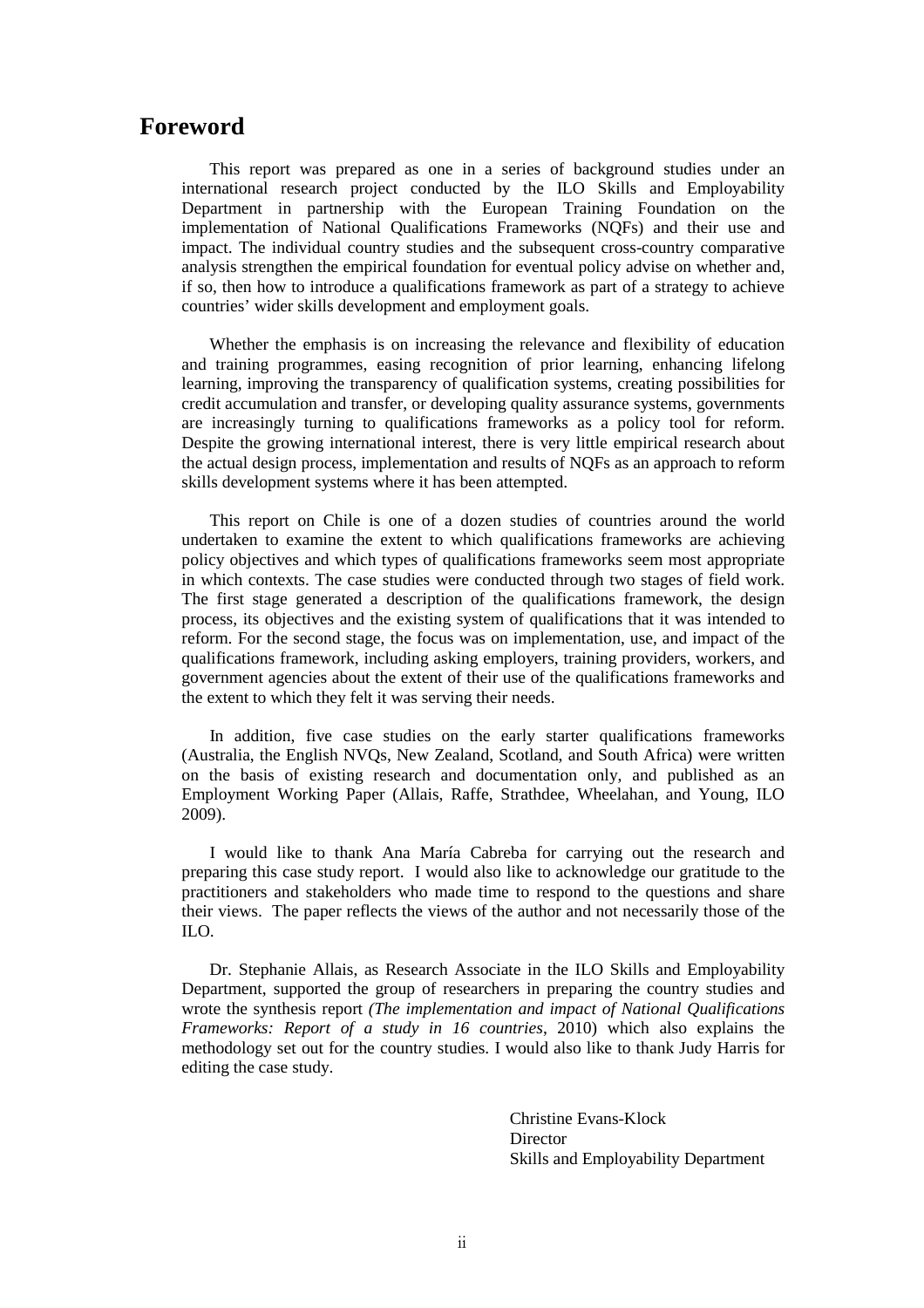# **Contents**

| 1.  |                              |  |
|-----|------------------------------|--|
| 2.  |                              |  |
| 3.  |                              |  |
|     | 3.1.<br>3.2.<br>3.3.<br>3.4. |  |
| 4.  |                              |  |
|     | 4.1.<br>4.2.<br>4.3.         |  |
| 5.  |                              |  |
| 6.  |                              |  |
| 7.  |                              |  |
|     |                              |  |
| 8.  |                              |  |
|     | 8.1.<br>8.2.<br>8.3.         |  |
| 9.  |                              |  |
|     |                              |  |
| 10. |                              |  |
|     |                              |  |
|     |                              |  |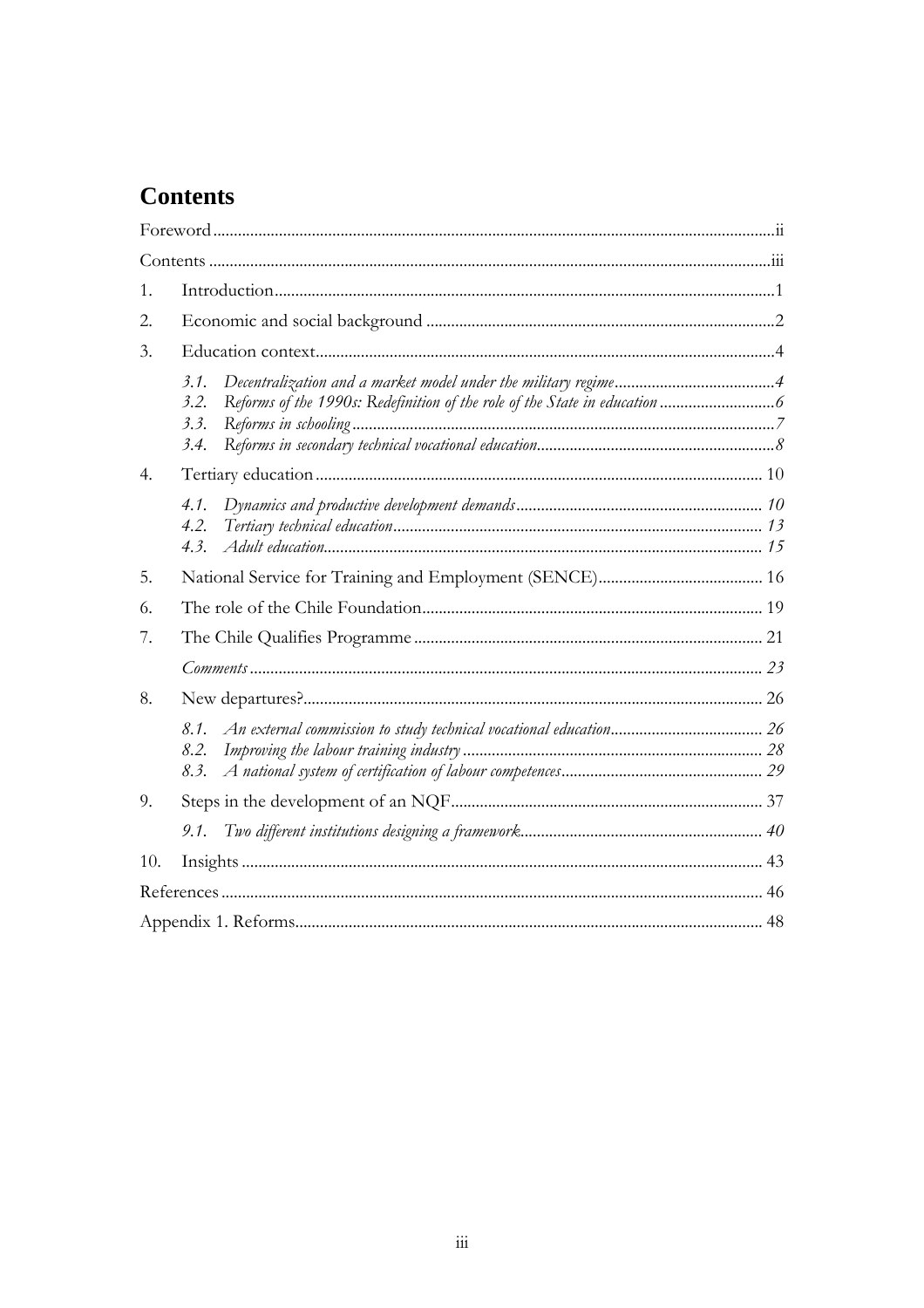## **1. Introduction**

Chile has been in the process of introducing a competence-based model of vocational education for the past 20 years. At school level, several small projects have proved successful at the experimental stage, but once institutionalized, have lost strength and not yielded the expected results. At the training level, the National System for the Certification of Labour Competences began 10 years ago with a series of pilot projects but is still not legally implemented.

The institutional and legal legacies of the military regime have not allowed new governments the manoeuvrability to implement successful educational policies. In particular, the privatization and decentralization of the education system during the 1980s led to a situation where enduring legal frameworks limit possibilities for implementing new educational measures. Despite a major process of reforms, four successive democratic governments (between 1990 and 2010) have found themselves without the political will and strength to modify the legal structure of the education system.

The Ministry of Education does not have direct influence on the administration of schools and all tertiary institutions are private.<sup>1</sup> This limits the remit of the Ministry to the definition of policies and the allocation of resources, without the legal power to implement them. The net result is that the status quo is retained. For example, the reform of secondary vocational education (1998-2002) was undertaken on the basis of the need to link vocational training with local and national labour requirements, but in practice, for various reasons, these objectives have not been fully achieved.

The most recent initiative to improve links between the training system and the labour market was the Lifelong Learning Program, Chile Qualifies (2002-09). It had similar objectives as for secondary vocational education i.e. linking industry and training, as well as setting up of the National System for Certification of Labour Competences. The programme was an alliance between the Ministry of Education, the Ministry of Economy and the Ministry of Labour and Social Security (through the National Training and Employment Service [SENCE]). One of its objectives was to improve coordination between different government agencies in order to generate common goals for policy making: even within the same ministry, pockets of power act alone, impeding communication between initiatives, programmes, units and departments.

The development of a National Qualifications Framework (NQF) is the last in a line of policy initiatives to facilitate lifelong learning and to coordinate, link and articulate levels within the training system in accordance with the needs of the productive sector and the labour market. The NQF initiative was officially announced by the Minister of Education in September 2009 to be followed by a series of institutional changes to support its implementation. Therefore, there is no NQF in place to allow for a thorough analysis of implementation and impact.

 $\overline{a}$ <sup>1</sup> The Ministry of Education is the main coordinator and regulator of the national education system and of tertiary education.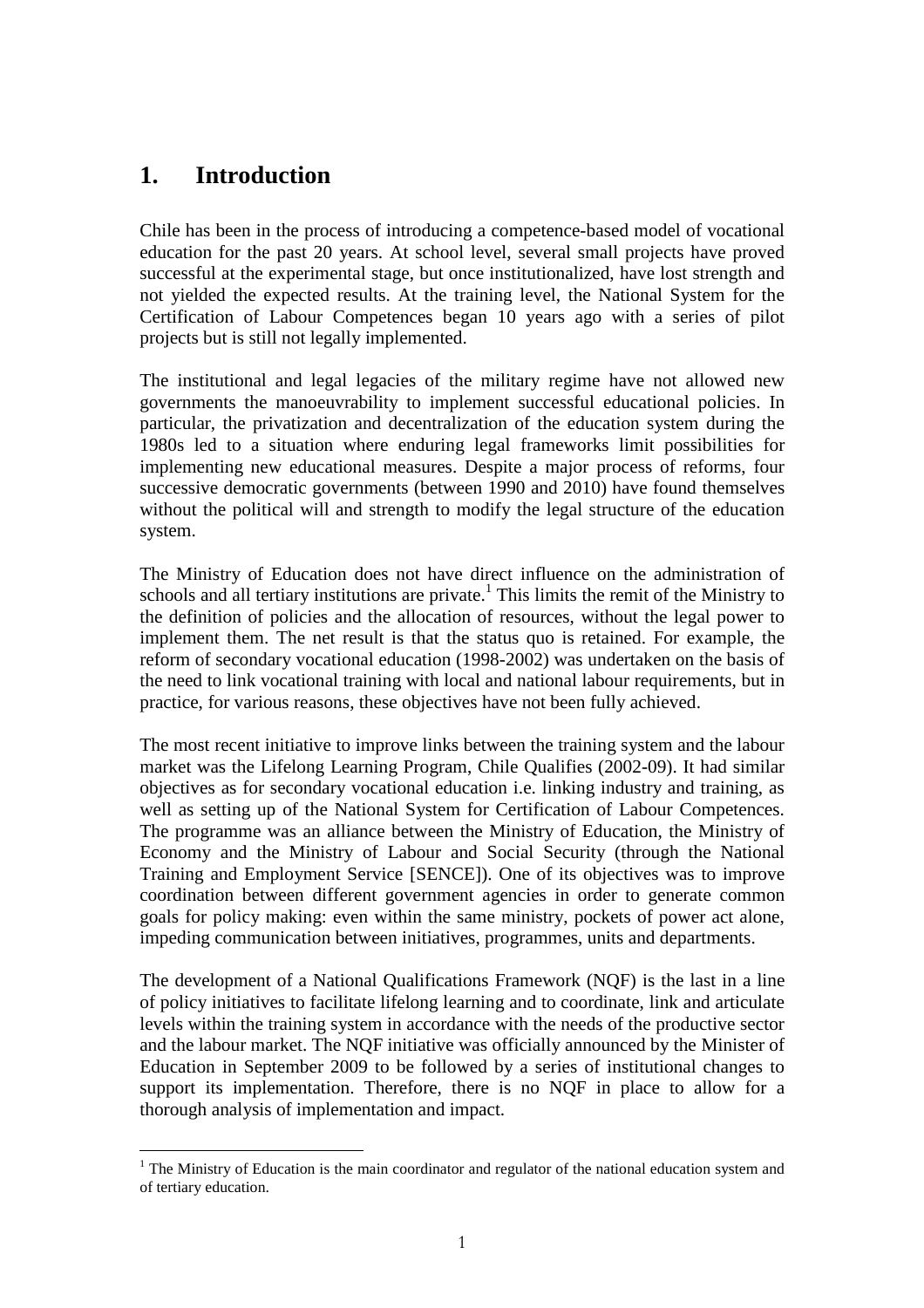The idea of an NQF was recommended by national and international organizations. The Organisation for Economic Co-operation and Development (OECD) has been instrumental in highlighting the state of education system in the country. An OECD team of experts conducted a thorough analysis of the education and economic system, with a view to Chile becoming a full member of the organization in the near future. A series of educational studies have been undertaken by OECD teams of experts. The first one, in 2004, was a thorough review of the education system. The most recent, in 2009, was undertaken in conjunction with the World Bank to address the higher education system. In fact, OECD publications have been seen as one of the more reliable source of educational data in Chile.

Any understanding of Chile needs to be based on its development figures, as the country can be viewed with admiration or analyzed with scepticism. In the absence of substantial NQF development in the country, the case study offers an account of 30 years of educational reforms undertaken in the light of the country's need to face global challenges. Current initiatives include the design of a partial NQF for vocational training in the mining sector with an intention to link this with another framework developed by the eight universities belonging to the Council of Rectors. The second framework therefore includes academic education and training. Both initiatives are partial, the vocational one involves the most privileged part of the economic sector; the second involves a few of the most privileged universities. In a country with acute income inequalities (and therefore social inequalities) partial initiatives reaching privileged groups could foster and perpetuate exclusion.

## **2. Economic and social background**

Chile has a population of 16.6 million and is the longest and narrowest country in the world. It borders Peru and Bolivia in the North and Argentina on the west. It is 4,300 kilometers in length and covers 757,000 square kilometres. Characteristics include the most arid deserts on earth; a central valley famed for agro-industrial products and livestock and an area nearer to the South Pole that is home to the aquiculture and fishing industry.

The country is divided into 15 regions, 53 provinces and 346 communes (boroughs). Regions are governed by regional governors and provinces by governors, all nominated by the President of the Republic. Communes are governed by mayors, elected by popular vote. Santiago, the capital or Metropolitan Region, comprises more than a third of the total population with 4,668,500 people (Chilean Government, 2009).

In economic terms, natural resources account for 10 per cent of the gross national product (GNP). The country is the world's biggest producer and exporter of copper. The agro-industrial sector (wine, fruits and vegetables), the fishing industry and other minerals also contribute significantly to balance the export-import ratio at 12 per cent. The real gross domestic product (GDP) increased by nearly 6 per cent per year between 1985 and 2007 (OECD, 2009a, p. 15). Chile was congratulated by the OECD in its *Economic Review* (OECD, 2007) for robust economic performance, exemplary macroeconomic management, strong public finance and low inflation. The World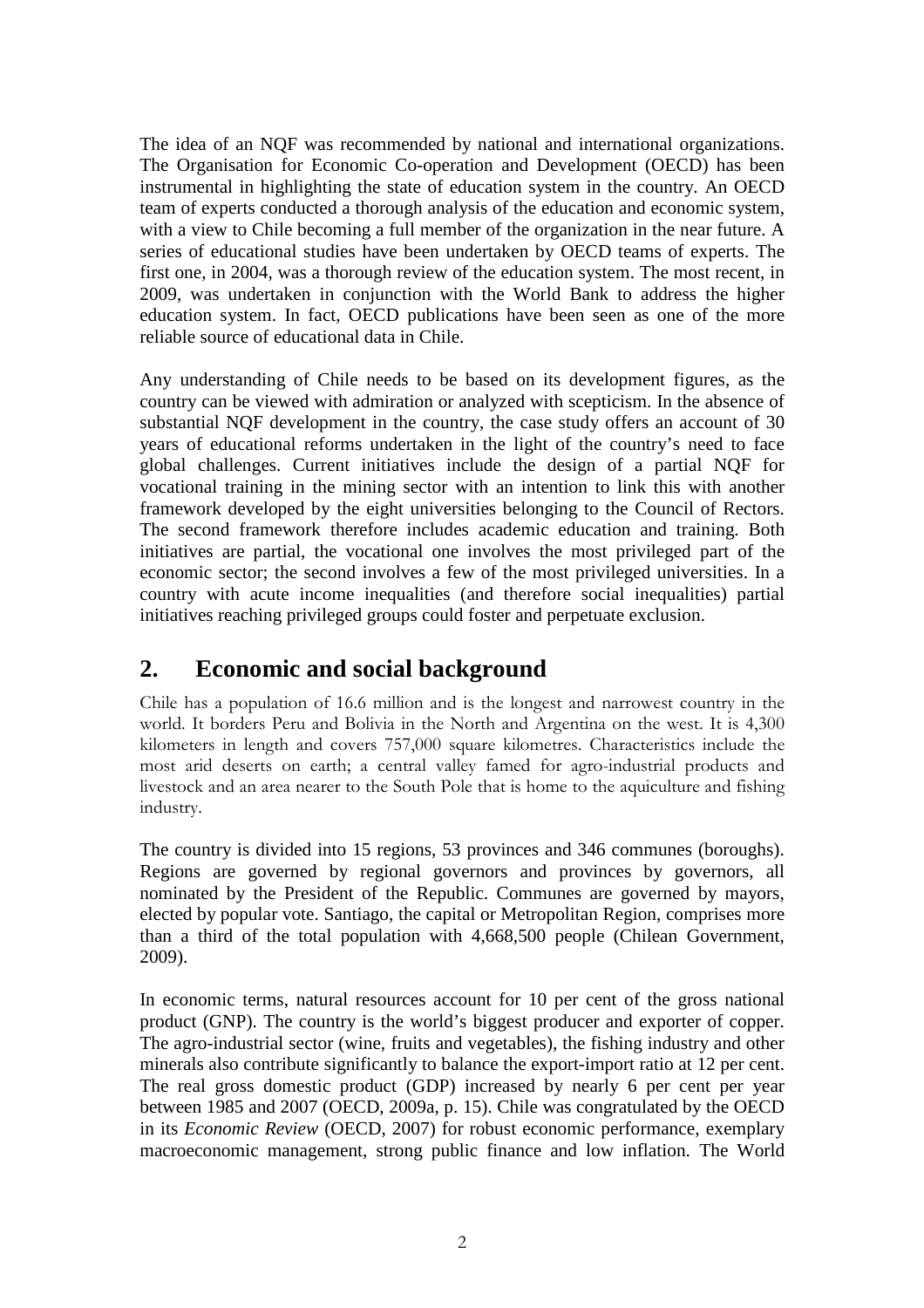Bank has placed Chile among the group of countries with superior middle income (OECD, 2009b, p.20.

In spite of natural wealth and sustained economic growth over two decades, unequal distribution of wealth persists. The Gini coefficient of 0.53 is to a large extent closely linked to wage inequalities that are not sufficiently smoothed by the tax and benefit system (OECD, 2009a). In 2002, the World Bank rated Chile as having the ninth largest inequality in the world. This is not necessarily because the poor are many or very poor – the percentage of poverty diminished from 39 per cent in 1990 to 14 per cent in 2006 (poverty being higher in rural areas than urban areas) - but because the rich are very rich, especially the highest 10 per cent (OCED, 2009a, p. 21). The inequality in the distribution of income is striking, with over 20 per cent of the country's income going to the top 10 per cent of households.

One of the main requirements, according to a recent OECD *Labour Market Review*, apart from ensuring that all Chileans benefit from the country's economic growth, is to foster the creation of more and better jobs. There are few job opportunities for certain groups particularly youth; and the female employment rate is 33 per cent below the male employment rate. Only about a quarter of 15 to 24 year olds are in employment and for those with low skills access to jobs is particularly difficult (ibid.). Out of a total labour force of 7,282,080, unemployment is currently at 10.8 per cent (10.3 per cent for males and 11.5 per cent for women). Participation in the labour market is higher for men, at 65.7 per cent, compared with 36.6 per cent for women (INE, 2009).

Self-employment (or informal employment) accounts for one fifth of total employment and is most common in the low-productivity segment of the economy. Workers in this category are often poorly paid with limited access to training and possibilities for career advancement (INE, 2009, p. 16). Persistent segmentation of the labour market is one of the key factors behind market inequalities in earnings and income in the country. Some job creation has taken place in low-productivity areas and in sectors dominated by small and medium sized enterprises (retail trade, tourism and personal services) (OECD, 2009a). However, much needs to be done within the labour market to enhance job opportunities and to reduce the informal sector. This needs to be complemented by further investment in education and training to boost the level of human capital and its distribution:

Promoting the creation of more productive jobs requires a comprehensive strategy that focuses on increasing the creation of new firms, fostering the expansion of successful ones, and improving the productivity performance of existing business. Many needs still to be done to improve the human capital. (OECD, 2009a, p. 17)

A recent OECD publication (OECD, 2009c) reported that the tertiary education in Chile remains privately financed which exerts an enormous burden on families that fund 83.9 per cent of higher education studies. This is triple the figure for developed countries.

Income inequality is strongly based on level of qualification. With the General Certificate of Secondary Education a person can earn an average of US\$600 a month; with a High Technician degree from a Technical Training Centre (CFT), US\$1,000;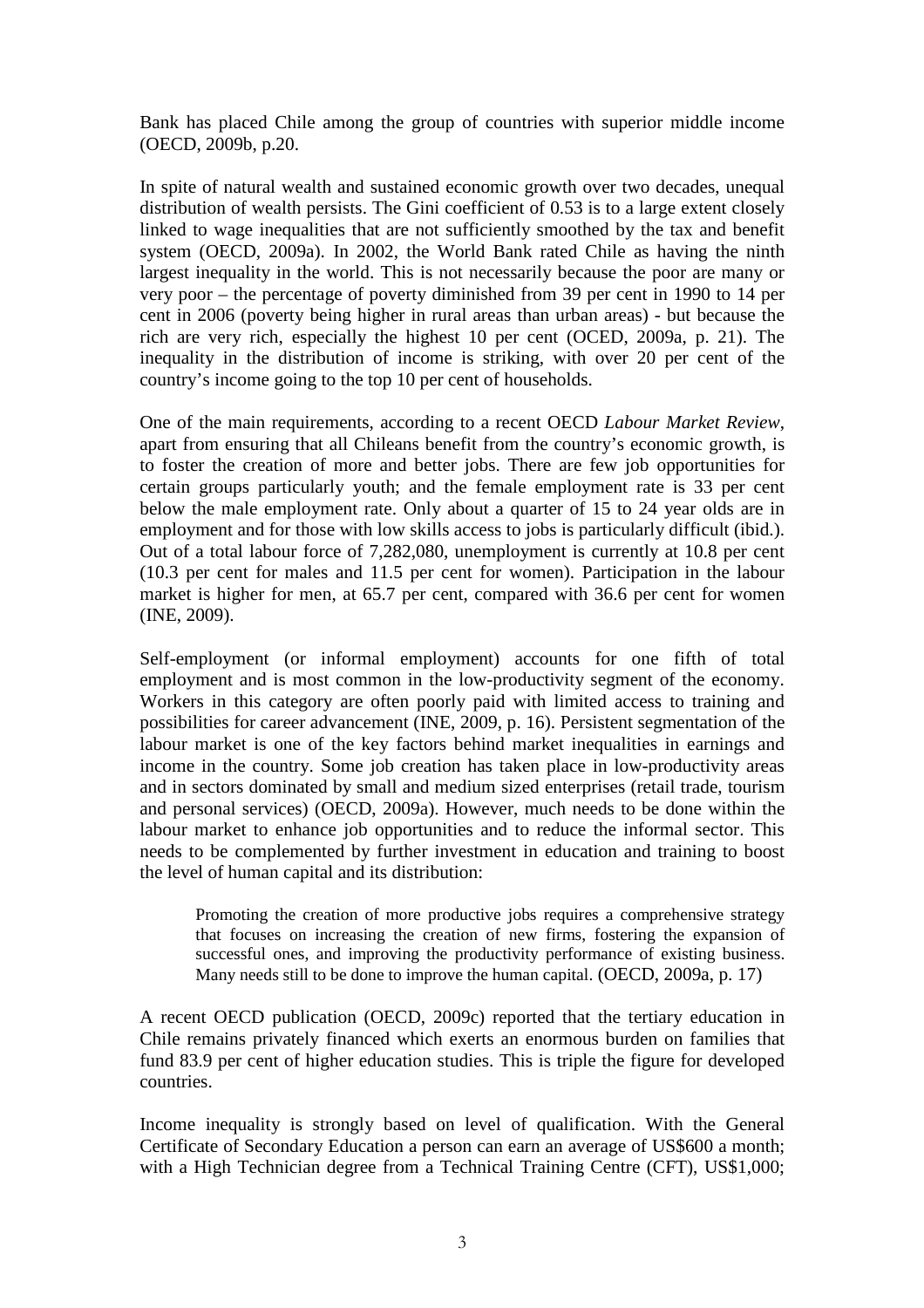with a higher degree from a professional institute, US\$1,300; and with a university professional degree, US\$2,200. Further, a Chilean survey on socio-economic characteristics undertaken every two years (CASEN) has shown that the wage premium of around a third of the population is dependent on family background, irrespective of years of education (OECD, 2008, p. 7). Moreover, population growth is diminishing, and as people gets older, the output of the school system will have less effect on the labour force than in the past. Increases in productive capacity will be much more dependent on measures to increase the skills of existing workers than has been the case in the past (OECD, 2009d, p. 20).

Another huge disadvantage that Chile is facing is the education and training level of its workforce. The World Economic Forum in its 2007 report *Global Competitiveness* (in OECD, 2009d, p. 22) defined this as one of the worst problems involved in doing business with Chile. Although Chile was placed at 26 among 131 countries (above all other Latin American countries), "competitive disadvantages" such as the quantity (coverage) and quality of education at all levels were highlighted.

In summary, twenty years of sustained economic growth have highlighted some of the challenges and difficulties that Chile faces: income distribution is among the most unequal in the world and this is largely attributed to the low salary level of the unskilled working force, resulting in a labour market segmented in terms of income. The high percentage of informal labour needs to be integrated into the formal sector, and job opportunities for young people and women need to be enhanced and improved.

Access to training at tertiary level, which would improve income levels, is based on the capacity to pay and this has produced a vicious cycle in terms of returns. The Chilean population is ageing and training will soon be in higher demand than schooling. However, the tertiary offer at the technical level is fee paying and of poor quality, which places Chile at a competitive disadvantage in relation to other countries; the vocational schools are underfunded, and the government's contribution to technical training is considerably lower than to academic training.

The trend of strong economic growth has slowed between 2005 and 2009; further investment in education and training is required to boost the level of human capital and its distribution if Chile wants to maintain its position among the countries in the region.

## **3. Education context**

All the discussions that follow make reference to the general structure of the education and training system that is represented in figure 1 below (for table of scope and details of all reforms see Appendix 1).

## **3.1. Decentralization and a market model under the military regime**

In the 1980s, the global neo-liberal economic policies that were extending to the education system coincided with an abrupt change of government leading to a military regime where no opposition to policy making was possible. Educational reform, especially the transformation of the administrative and financial structure of the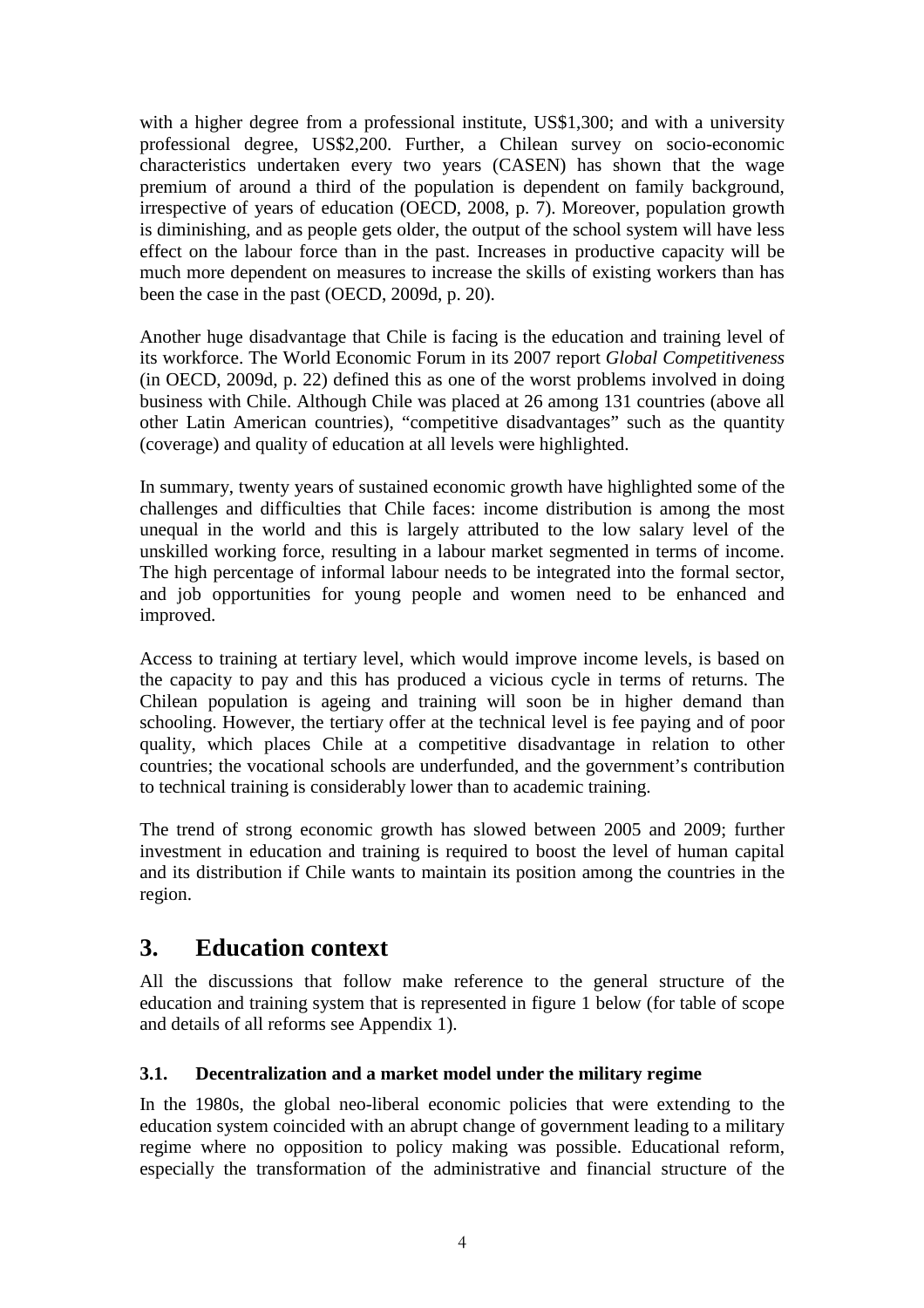system, drastically changed the educational landscape in the country. The financial shift to open market neo-liberal policies introduced the notion of choice and competition for enrolments. Policies of privatization and decentralization reduced the role of the State as regulator and provider. Regional governments were established and to undertake the administrative and financial functions of the education system. The participation of the private sector in the provision of education was encouraged. A school subsidy on demand was introduced (a voucher system) together with legal instruments and market incentives to stimulate the creation and growth of statefunded private schools and private tertiary educational institutions. To be able to carry out these radical reforms, the power of teachers and their trade unions were restricted, and teachers' status as public employees was abolished.

**Figure 1. General structure of the education and training system in Chile, 2009**



Source: Ministry of Education, 2009a.

The school system was restructured to include two cycles, a compulsory eight years primary education (a cycle with six years primary and two years lower secondary) and four years of secondary education (not compulsory) with two separate streams secondary general humanistic education and secondary technical vocational education (there were attempts to link this modality with the needs of the economic, productive and service sectors). Technical vocational students ended their secondary cycle with a Medium Level Technician Certificate; general humanistic education students ended their secondary cycle with a General Certificate of Secondary Education.

Privatization and decentralization policies were institutionalized as follows:

• All administrative and financial activities under the responsibility of the Ministry of Education were transferred to the local authorities (the boroughs).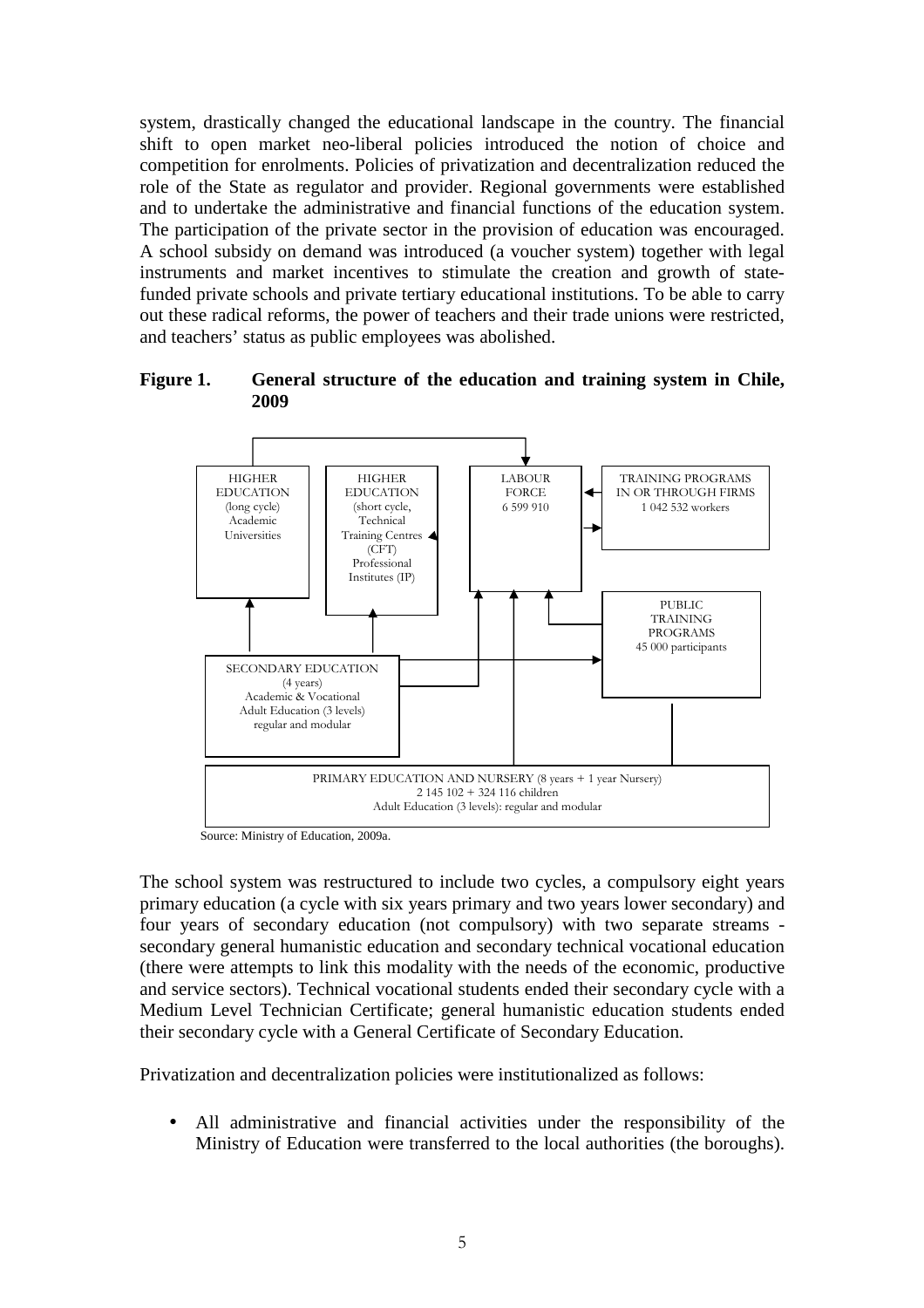The Ministry kept its regulatory functions: defining curriculum, technical assistance and evaluation.

- Education was financed through a "voucher" or subsidy per student given to the local authority and providing space for the emergence of private subsidized schools part-financed by the State.
- Teachers lost their status as public employees and their negotiating power diminished. The local authority or the private owners had the power to hire or dismiss teachers.
- Teacher training lost its university status. Only 12 careers were permitted professional status awarded by universities, and education was not one of them. This had a dual effect on the teaching profession: lack of university status for their training and lack of state recognition of their role in society (Cox, 2004, p. 28).
- The Technical Pedagogic Institute was closed in 1979, removing the only specialized centre for training technical teachers; therefore training for technical vocational teachers was no longer available (Cox, 2004, p. 380).
- Privatization extended to the general tertiary level, allowing new private universities, professional institutes and vocational training centres to open and diversify. $^{2}$
- Decentralization extended to the curriculum and schools had greater freedom in its definition. Vocational schools' curricula could be defined according to local labour market needs, although in practice was dictated by the human and material resources available.

During the 1980s, government expenditure on education decreased in by 27 per cent, from 4.9 to 2.5 per cent of the GNP. By 1990, the average years of schooling for people age 15 or over was 8.6 years, covering basically only the eight years' primary level. Expenditure on tertiary education was similarly reduced from around 38 per cent in 1980 to 19 per cent in 1990 (Cox, 2004, p. 31, 36).

## **3.2. Reforms of the 1990s: Redefinition of the role of the State in education**

Chile returned to democracy in 1990, prompting reforms in education. However, the policies of decentralization and privatization were retained as there was no political will to make changes. Consequently, reforms were undertaken in the context of the military regime's institutional arrangements. International agencies such as the World Bank and the Inter-American Bank, and cooperation agencies such as GTZ (the German Cooperation Agency) poured into the country armed with loans and credit to help rebuild democracy. The World Bank was instrumental in the design and financing of educational and curricular reform, with agreements that have lasted two decades. The Bank co-financed many programmes and trained most of the professionals that took the leading roles in the reforms that followed.

A major feature reforms in the 1990s was the increased policy and leadership role of the State in the economic and social development of the country. The State resumed

 $\overline{a}$  $2$  Up to 1980, there were only eight universities, and the two state-owned ones had 65 per cent of the national enrolment (Chilean University and the Technical University). The other six were private. Between 1981 and 1990, 40 universities and 80 professional institutes were opened (Cox, 2004).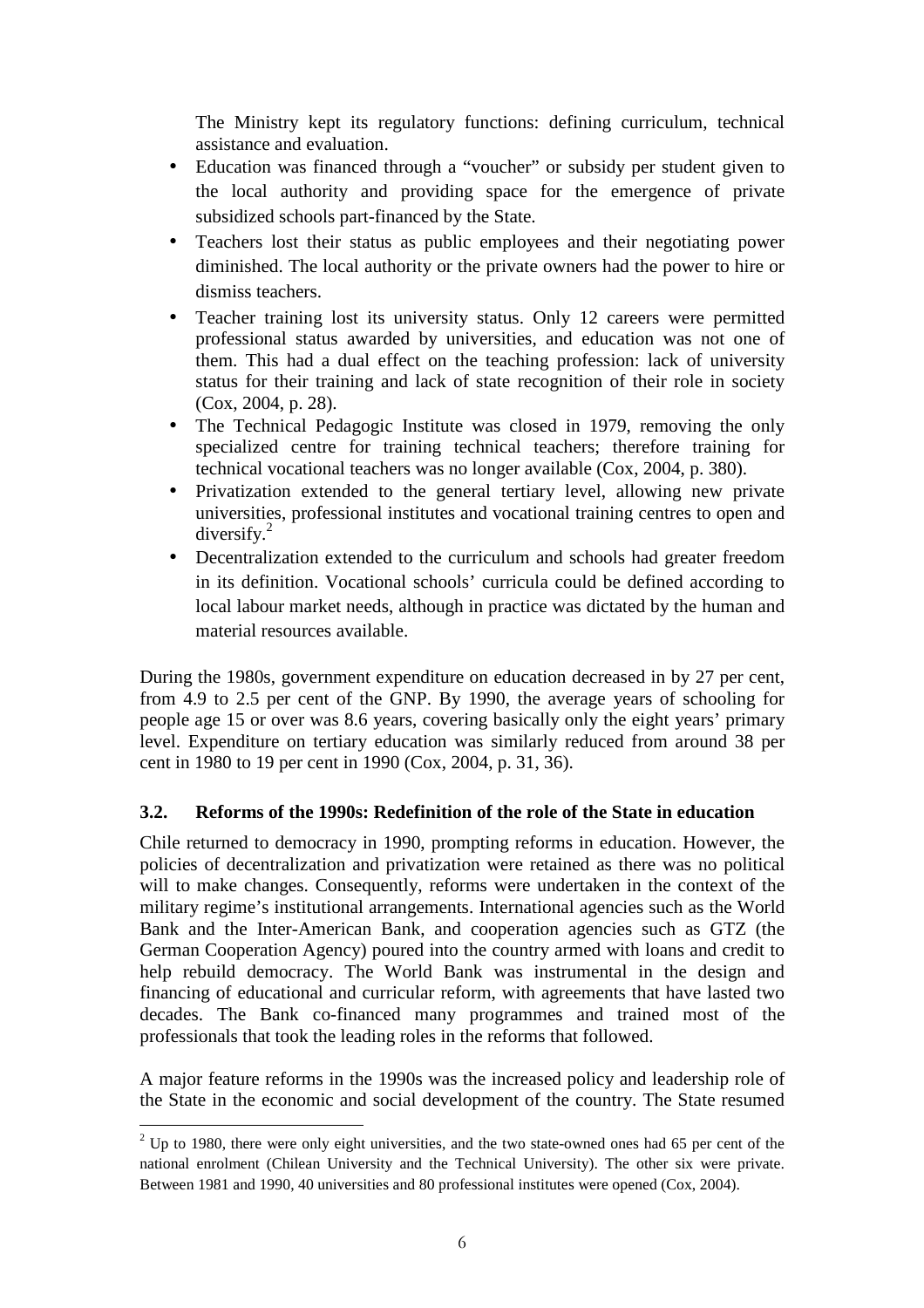responsibility for defining and implementing education-related policies with overarching objectives to promote equality of opportunities and quality of provision. The education sector was seen as central in the long-term project of reconstruction and economic development. Teachers' status was restored and through negotiations with the teachers' union, their rights and state protection were regained.

## **3.3. Reforms in schooling**

A series of comprehensive programmes of universal access to primary and secondary education were commenced. These aimed to improve the quality of learning and included earmarked remedial programmes for schools with poor results as well as resources to improve the quality and equity of access to learning for the most disadvantaged.

The education system was restructured to include one year of pre-school education.<sup>3</sup> In this period, schools belonged to three categories: municipal, private subsidized and private. Municipal schools do not involve fees. Private subsidized schools charge a small fee, substantially less than the private schools. It is generally accepted that the private schools educate the socio-economic elite, the private subsidized schools the middle income families, and the municipal schools the poorer sectors of society (Cox, 2004, p. 26).

The secondary cycle (made compulsory in 2003) was restructured to include a common curriculum for the first two years and streams (general humanistic and technical vocational) for the final two years on the grounds that students needed a more sound general education background to face the challenges of the changing world and the new technologies that were restructuring the labour market.. The output qualifications remained the same. Enrolment in secondary technical vocational education increased by 44 per cent between 1990 and 2007. Up to the mid-1990s, this increase was at a higher rate (52 per cent) than the increase for secondary general humanistic education (39 per cent). Recently it has evened out. Secondary schoolleaving age is on average 18 years old. Those wanting to continue to university sit a university selection test (PSU) to help determine choice of university and career.

|                               | <b>Enrolment</b> |         |                                |  |  |
|-------------------------------|------------------|---------|--------------------------------|--|--|
| <b>Type of School</b>         | <b>Number</b>    | $%$ (a) | <b>Total number of schools</b> |  |  |
| Humanistic Scientific General | 562 303          | 46.32   | 1627                           |  |  |
| (Academic)                    |                  |         |                                |  |  |
| Professional Technical        | 340 752          | 29.04   | $(b)$ 440                      |  |  |
| Vocational                    |                  |         |                                |  |  |
| Multi-purpose (both types     | 256 796          | 24.64   | 420                            |  |  |
| together)                     |                  |         |                                |  |  |
| Total                         | 1 159 851        | 100     | 2487                           |  |  |
|                               |                  |         |                                |  |  |

| Figure 2. | Secondary education enrolment and types of school, 2006 |  |  |  |
|-----------|---------------------------------------------------------|--|--|--|
|           |                                                         |  |  |  |

**(a)** Total number of enrolments

**(b)** Of which: 157 are municipal, 211 private subsidized, 70 private corporate and 2 private fee paying schools

Source: Ministry of Education, 2008.

<sup>&</sup>lt;sup>3</sup> Law No. 20162 of 20 January 2002. Compulsory Pre-School Education for All 5 Year Olds.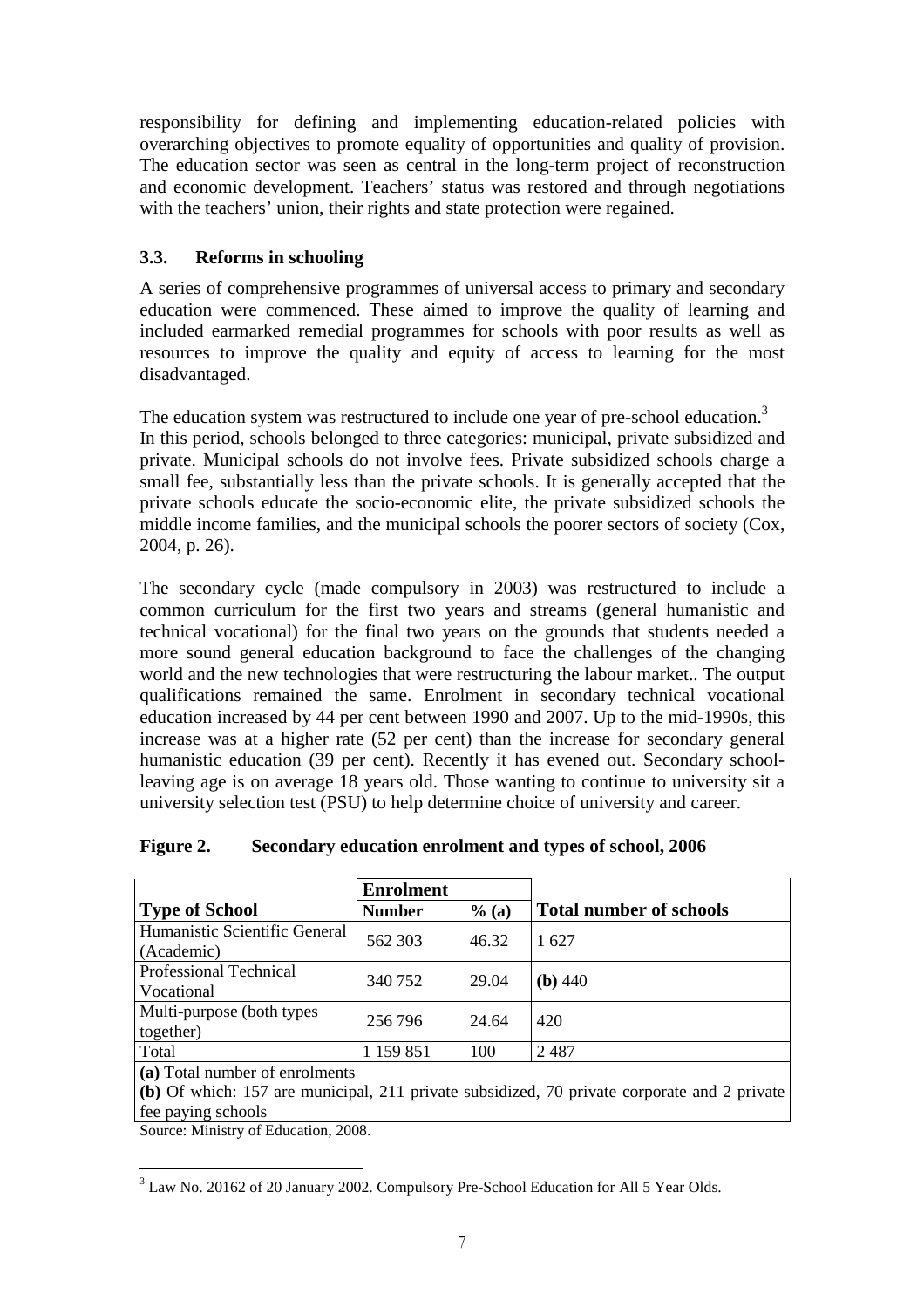#### **3.4. Reforms in secondary technical vocational education**

There are currently 934 establishments offering secondary vocational education catering for around 500,000 students. Increased enrolment sent a strong signal to the government to improve the performance of vocational schools. Most technical vocation education takes place in municipal schools, with only 12 per cent of the total being private subsidized. Weaknesses in technical vocational training were identified very early in the 1990s. Studies showed that decentralization had rendered the quality and supply of technical programmes very heterogeneous with 1,595 different programmes on offers. Keeping training and equipment up-to-date was expensive. Moreover, the pedagogy and technology of the technical teachers was outdated and links to labour market requirements were weak (Cox, 2004, p. 378).

The major goals of the reform of secondary vocational were: to improve the quality of the provision through tackling decentralization; to address the increasing demand for this type of training; and to develop a flexible structure and curriculum organization responsive to changes in technology and in productive fields. Through the achievement of these goals it was hoped to facilitate lifelong learning and ensure that students improved their qualification status on a permanent basis (Cox, 2004, p. 382).

As mentioned, the reforms of the 1990s restructured the vocational cycle of the secondary technical education from 4 years to the last 2 years of the cycle. This was based on the increasingly short lifespan of many vocational skills and the need to provide students with a sound educational base to enhance their capacity to continue learning throughout their working life. The final two years prepared pupils to develop within a sector of the productive world, enabling them to enhance their opportunities in the labour market on a broader basis than training for a specific working place.

Pilot projects were developed, some of which were financed by the State, others cofinanced with international organizations. One example of a successful pilot was the "Chile Joven" (Young Chileans) project. Launched in 1991, it targeted young people aged between 14 and 24 years where were at social risk, vulnerable, unemployed, looking for their first job, living in poverty and from low income families. Around 150,000 young people were trained over an 11-year period. The first stage was cofinanced by the Inter-American Development Bank and the Chilean Government. Approximately 80,000 youngsters were trained in positive attitudes towards the world of work and in employability competences. The second stage was financed by the Government and reached a further 70,000 young people. This programme was subsequently replicated by the Inter American Development Bank in other Latin American countries.

A project based on the German dual system was piloted. This was very important in terms of introducing and defining labour competences and competence profiles and in training many of the monitors that would later work on subsequent processes of curricular reform.<sup>4</sup> This project was undertaken with the German cooperation agency (GTZ) and produced very good results. A student/apprentice would benefit from the working in a company, guided by a learning plan agreed between the company and

 $\overline{\phantom{a}}$ <sup>4</sup> Labour competences are defined as the attitudes, knowledge and skills that allow an individual to develop an integrated set of functions and tasks, according to certain performance criteria defined in labour circles.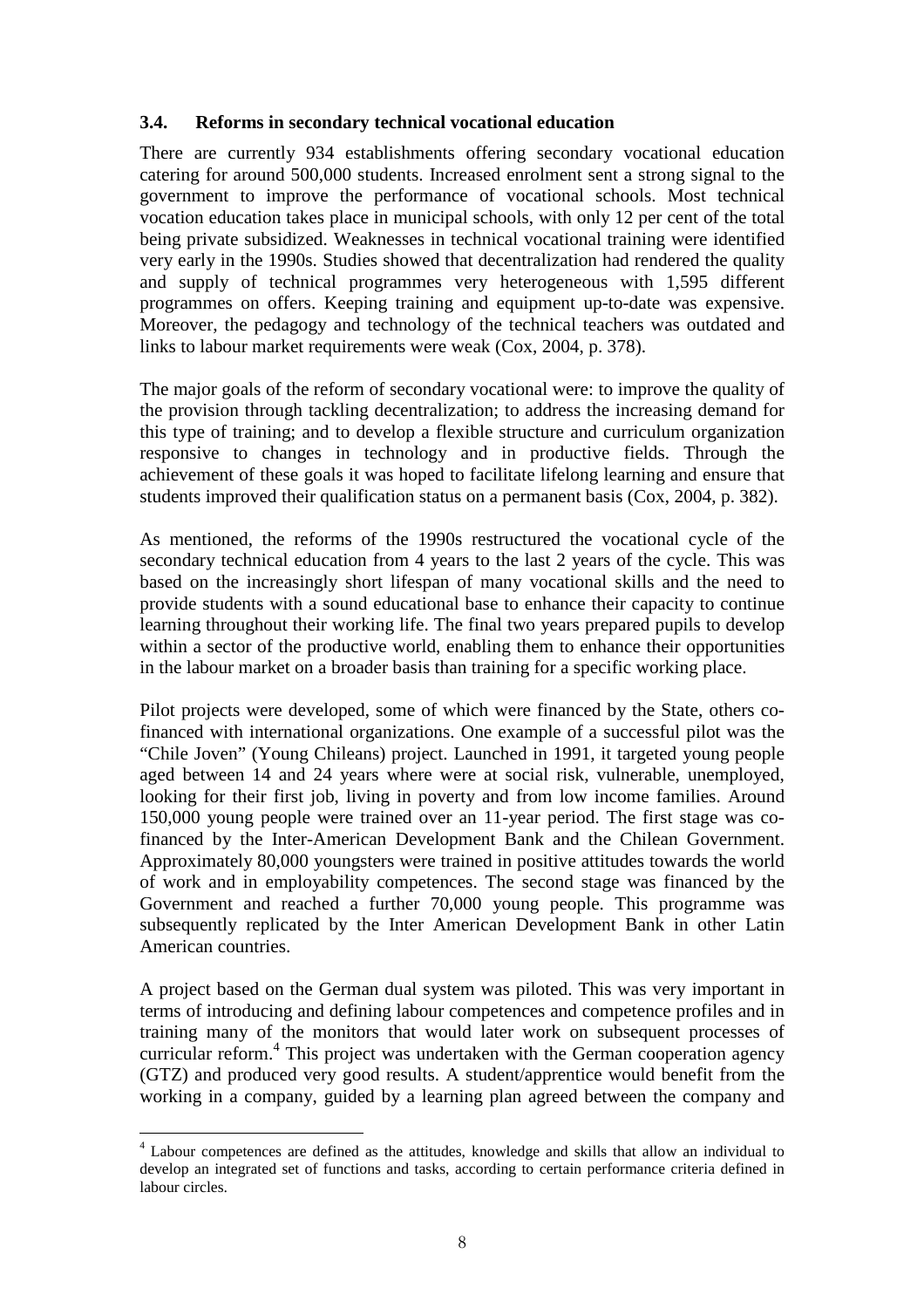the school, supervised by a tutor-teacher from the school. Within the company, the learning process was designed by the production unit concerned and coordinated by a master guide who was trained by the company (Cox, 2004, p. 400).

The Ministry of Education followed this with 18 pilots in municipal and private subsidized technical vocational secondary schools between 1992 and 1995. The results were positive and in 1996 the Ministry decided to adopt this curricular modality and reforms based on labour competences continued. Labour competences, based on an analysis of labour market and workplace requirements, were seen as a benchmark against which to orient workers' skills updating as well as a means to assess and certify without consideration of where and how competence was acquired (Cox, 2004, p. 384). Competences were developed in consultation with industry, commerce, trade unions, employers, academic institutions and public sector organizations. The DACUM method was used to define occupational profiles and questionnaires were used for occupational analysis; both contributing to the definition of competences. The first profiles developed were occupational and behavioural.

Curriculum design was based on the development of "capacities". Students' graduate and professional profiles were expressed as capacities, to become "competences" when combined with work and labour market experience. The school week extended from 38 to 42 hours to take account (to some extent) of the fact that students were in work for two days a week. According to interviewees, continuous contact with employers is designed to increase the possibility of long-term employment.

The number of occupational areas was rationalized and 1,595 programmes were reduced to 46. Teachers were retrained where their programmes became redundant. Technical equipment was upgraded in the newly defined specialities Between 1992 and 2002, 154 vocational schools (from a total 440) introduced the German dual system of training (apprenticeship) involving a total enrolment (in grades 11 and 12) of 14,700 students and the participation of 4,946 companies (OECD, 2004, p. 81). About 150 schools with dual modality were set up, improving the supply of technical training that alternates work at school and in a company. There was a renewal of technical equipment according to the programmes on offer in 105 secondary technical vocational schools and 87 secondary humanistic schools were also equipped as technical vocational, having both strands in the same school (Cox, 2004, p. 378).

Technical vocational education has high social value and in 1999 a study showed that five years after finishing secondary school, 82 per cent of fourth grade students had completed their professional practice and 69 per cent had obtained a Medium Level Technician Certificate. Around 80 per cent were working although only 44 per cent in the occupation they had studied at school, and 30 per cent were completing or had completed a higher degree (Cox, 2004, p. 379. Pass rates and drop-out rates improved between 1990 and 2002; pass rates increased from 80.1 per cent to 89.6 per cent and drop-out rates declined from 7.6 per cent to 4.3 per cent (OECD, 2004, p. 192).

Secondary vocational education also carries other important social implications. As late as 2006, statistics showed that 64.7 per cent of the students were from the two lowest income quintiles, rising to 83 per cent if the third quintile was added (OECD, 2009a). The quality and success of secondary vocational education is therefore highly significant for low-income families, as 44 per cent of total secondary enrolments were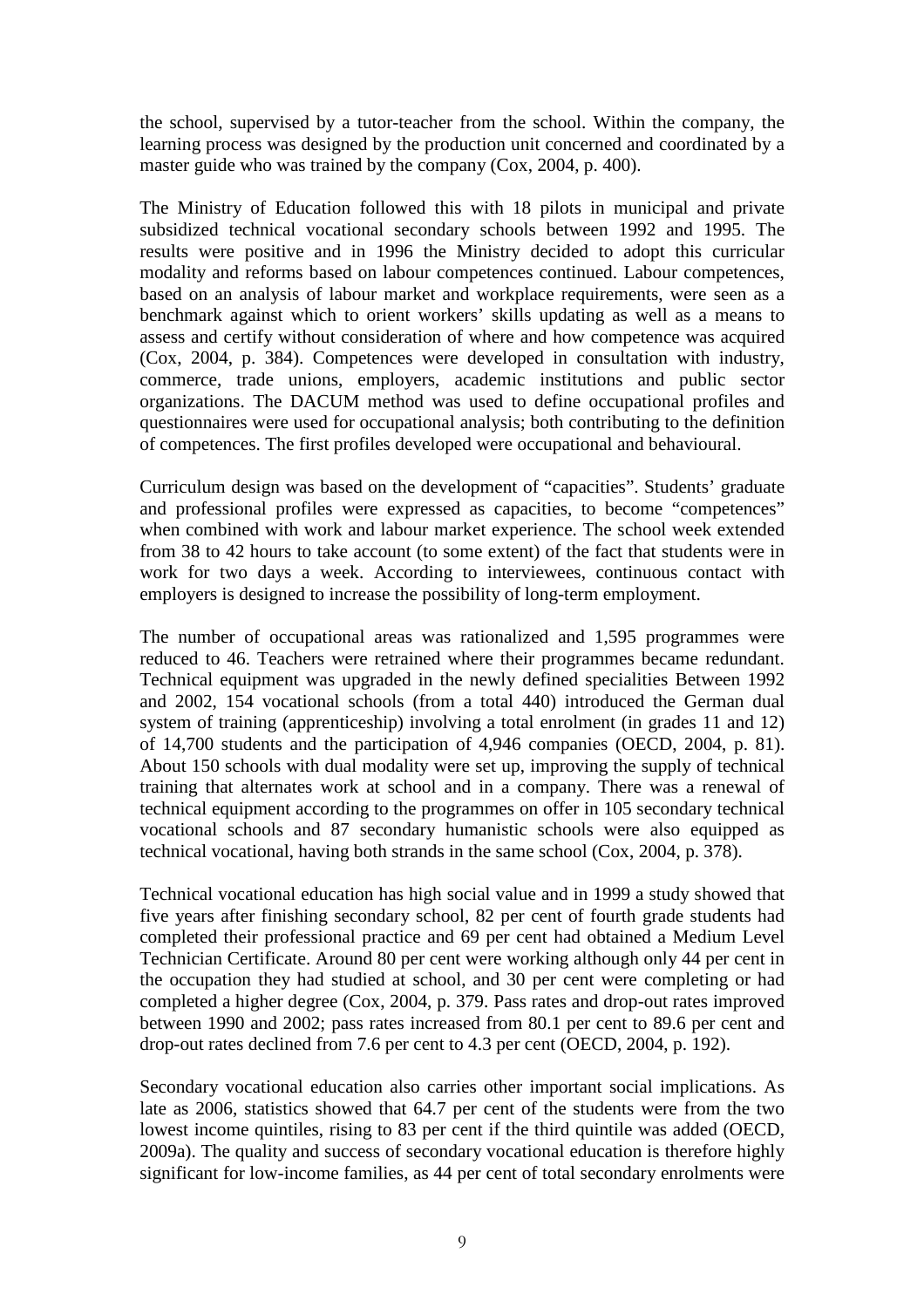from poor backgrounds; representing students looking to improve their situation in the labour market with a qualification for who further tertiary or university study is unfeasible.

One of the major weaknesses of this period of reform was finances. All secondary school vouchers (awarded per student) are calculated on the same basis, but technical preparation is much more expensive than general humanistic education. Today it would be fair to say that the technical vocational schools are underfunded.<sup>5</sup> Another weakness is that curricular reform did not include a new evaluation system. Such a system would have helped to regulate the quality of the offer. Moreover, secondary vocational students are at a disadvantage if they sit the university selection test (PSU) because the latter is based on the curriculum for the general, humanistic stream. This makes academic progression difficult.

## **4. Tertiary education**

## **4.1. Dynamics and productive development demands**

The overall size and shape of the sector is represented in figure 3. There has been an increase in demand over the last 20 years and the sector now caters for roughly 700,000 students, more than 70 per cent of whom are first generation higher education students. This number demonstrates that Chile has developed from a homogeneous and elitist tertiary system financed by state subsidy, to a mass diversified system that is 90 per cent financed by private resources distributed through market mechanisms (OECD, 2009d). In the absence of systemic reform institutions have reacted to these changes on a piecemeal basis.

## **Figure 3. Size and shape of tertiary education in Chile**



 $\overline{a}$ <sup>5</sup> This view was supported by the Head of the Vocational Training Unit, Chile Qualifies.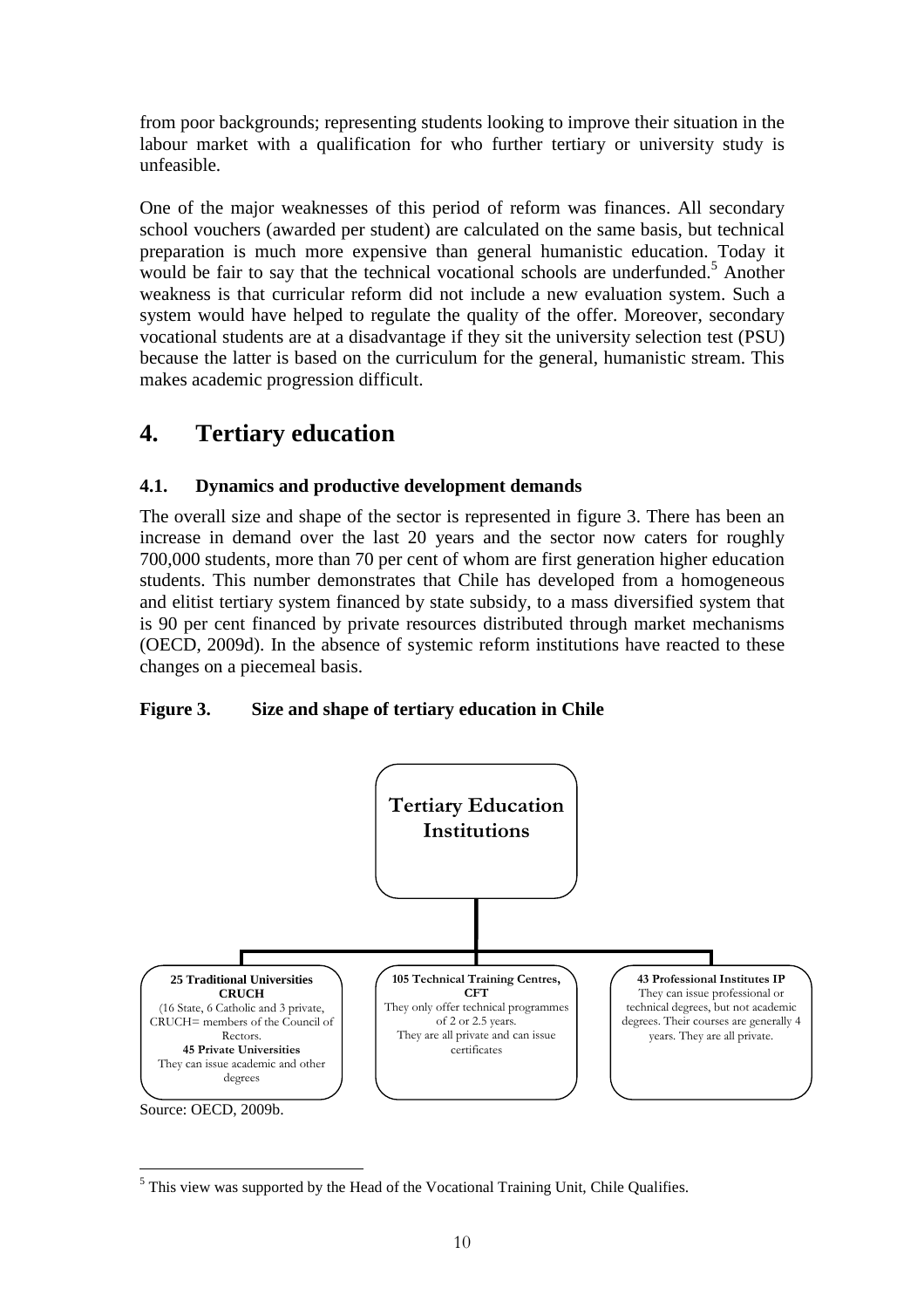Tertiary institutions are differentiated in three ways: by category, by degrees and by the subsidies they receive. There are three categories:

- 70 universities: including 25 belonging to the Chilean Universities Council of Rectors (CRUCH) (16 state and nine private universities [six catholic and three secular]) and 45 private universities. $<sup>6</sup>$ </sup>
- 43 professional institutes, all private.
- 105 technical training centres, all private (Presidential Advisory Council,  $2008$ ).<sup>7</sup>

In terms of degrees awarded, only the CRUCH universities can issue academic first degrees and postgraduate diplomas.<sup>8</sup> The professional institutes issue professional degrees and High Level Technician certificates, but they cannot issue academic degrees. The Technical Training Centres can only offer technical programmes, of two or two and a half years and also issue High Level Technician certificates.

The third differentiation relates to funding and subsidies. The CRUCH universities receive direct financial subsidy from the State; the private universities do not receive any State subsidy. The professional institutes and technical training centres are all self-funding. Table 1 shows this breakdown in more detail:

| <b>Funding Mechanisms</b>        | <b>Beneficiaries:</b>            | <b>Proportion Total</b> |
|----------------------------------|----------------------------------|-------------------------|
|                                  | <b>Institutions and Students</b> | <b>Funding</b>          |
| <b>Direct State Funding</b>      | <b>CRUCH Universities</b>        | 34%                     |
| Competitive Funds I              | Universities<br>Technical<br>and | 7.3%                    |
| (MECESUP)                        | Institutes of CRUCH              |                         |
| Competitive Funds II (Funds for  | <b>CRUCH Universities</b>        | 0.5%                    |
| <b>Institutional Development</b> |                                  |                         |
| Performance Agreements           | 4 Public Universities            | $0.0\%$                 |
| Research Funds I                 | All the Universities             | 6.4%                    |
| (FONDECYT)                       |                                  |                         |
| Research Funds II (FONDEF)       | All the Universities             | 3.2%                    |

#### **Table 1. Funding mechanisms in tertiary education**

Source: OECD, 2009b, p. 258.

Table 2 illustrates how enrolment increased over a six year period and in which type of institution. It is clear that the private universities together with CRUCH universities account for 63 per cent of the total number of student enrolments. The professional institutes and the technical training centres enrol only 29 per cent of all tertiary students. It is the rapid increase of private institutions at tertiary level, basically financed by the students and their families, that has facilitated the expansion of the tertiary sector referred to above.

Recommendations from the OECD (2009b) point to an urgent need to launch a second generation reform that would reach the tertiary level with particular reference

 6 CRUCH was established in 1954; it represents the interests of its university members and administers the university selection test (PSU).

 $<sup>7</sup>$  In addition there are 19 higher education institutions belonging to the Armed Forces.</sup>

<sup>8</sup> An academic degree, a bachelor's degree is normally a five-year course, based mainly on theory and allowing progression to postgraduate study.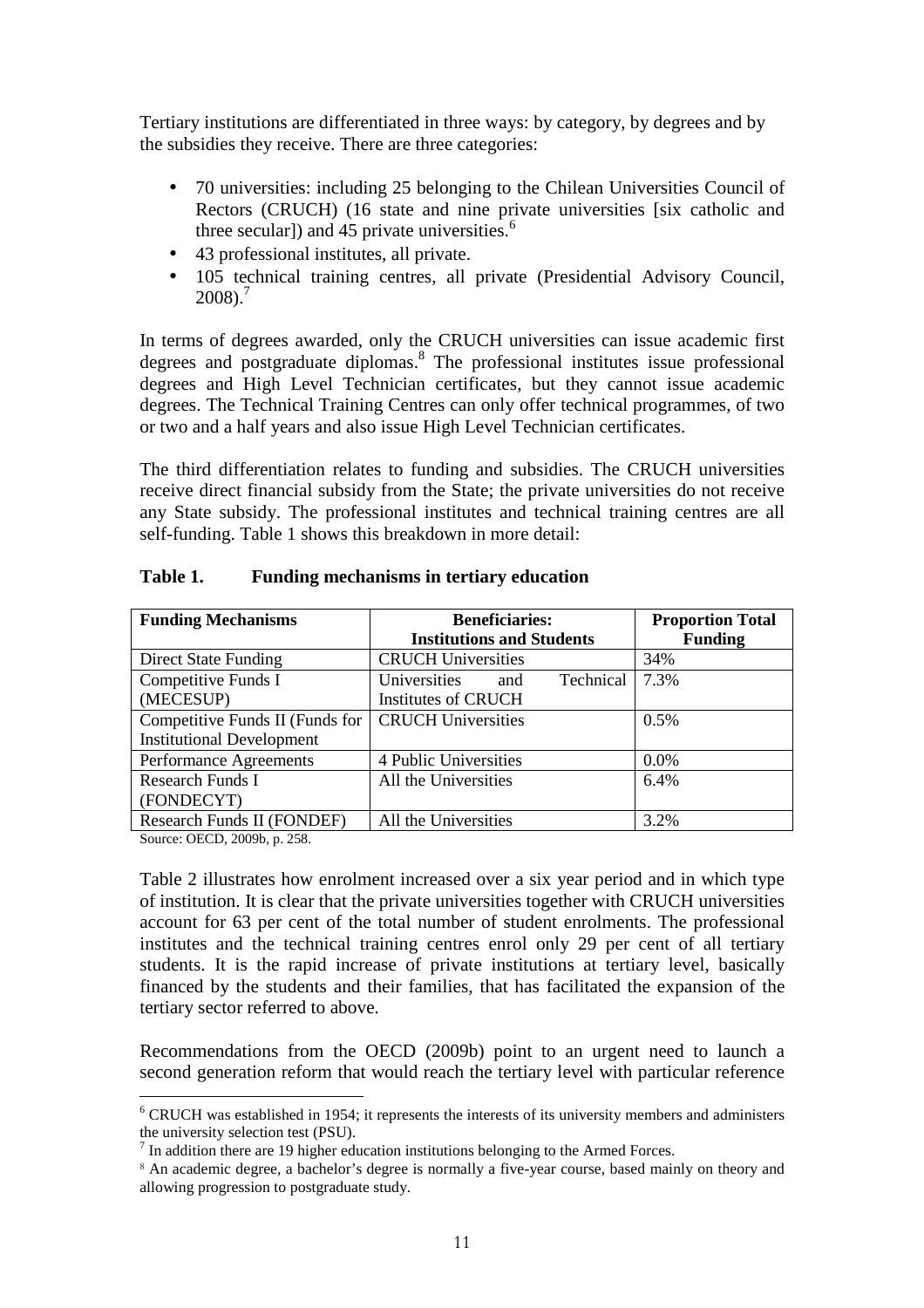to inequality of access for students from low-income families. The report notes how Chilean value education, seeing it as "the most important and secure path" towards continuous prosperity and the huge efforts that individuals and as society make to ensure access to quality education. The report also notes how increases in enrolment have not exerted excessive pressure on institutional frameworks and that educational quality has not diminished in the process. The OECD (2009b, p. 11) argues that Chile has been successful in its transition from an elite system to a mass system "maintaining the quality of the offer, which has been achieved through the implementation of policies with new approaches." However, interviews revealed that education civil servants do not necessarily agree with the OECD suggestion that future reform should be led by the Ministry of Education (MINEDUC). $9$  This is because previous reforms directed from the top via a cascade model were deemed to have been excessively expensive with poor results.

|                | 2001    | 2002    | 2003    | 2004    | 2005    | 2006    |
|----------------|---------|---------|---------|---------|---------|---------|
| <b>CFT</b>     | 57,082  | 61,123  | 62,070  | 62,046  | 62,429  | 69,933  |
| IP             | 10,796  | 12,317  | 16,924  | 25,144  | 36,880  | 40,415  |
| <b>CRUCH</b>   | 11,174  | 12,163  | 11,513  | 10,208  | 8,524   | 9,637   |
| Universities * |         |         |         |         |         |         |
| Private        | 4,467   | 4,075   | 4,068   | 4,442   | 4,906   | 6,050   |
| Universities   |         |         |         |         |         |         |
| Total          | 83,519  | 89,78   | 94,575  | 101,840 | 112,739 | 126,035 |
| Technical      |         |         |         |         |         |         |
| enrolment      |         |         |         |         |         |         |
| Total          | 464,707 | 501,262 | 540,869 | 559,492 | 619,734 | 635,065 |
| Undergraduate  |         |         |         |         |         |         |
| enrolment      |         |         |         |         |         |         |
| % Technical    | 18.0%   | 17.9%   | 17.5%   | 18.2%   | 18.2%   | 19.8%   |
| enrolment      |         |         |         |         |         |         |

#### **Table 2. Enrolment in higher education, 2001-06**

Source: Compiled by the author from various sources (including OECD, 2009b).

In 1997, the government defined quality and national targets for tertiary education that have been followed to date. These included the view that the problems of access, quality and relevance highlighted by the OECD could continue to be tackled independently through the "new approaches" referred to above. Inequality of access has been partly addressed through improvement of the credit system for technical training and different credit modalities for students wanting to pursue tertiary studies. However, as a consequence of the limited number of grants available, there has been a high dropout rate especially amongst students from lower income families who could not carry on paying and/or working and paying their studies.

Action has been taken in recent years regarding quality. The MECESUP programme (Improvement of the Quality of Higher Education), co-financed by the World Bank was set up in 1997 to incentivize and finance initiatives and projects to help the institutions improve undergraduate and postgraduate education, develop technology

<sup>&</sup>lt;sup>9</sup> The Ministry of Education (MINEDUC) is the main coordinator and regulator of the national education system and of tertiary education through the higher education division.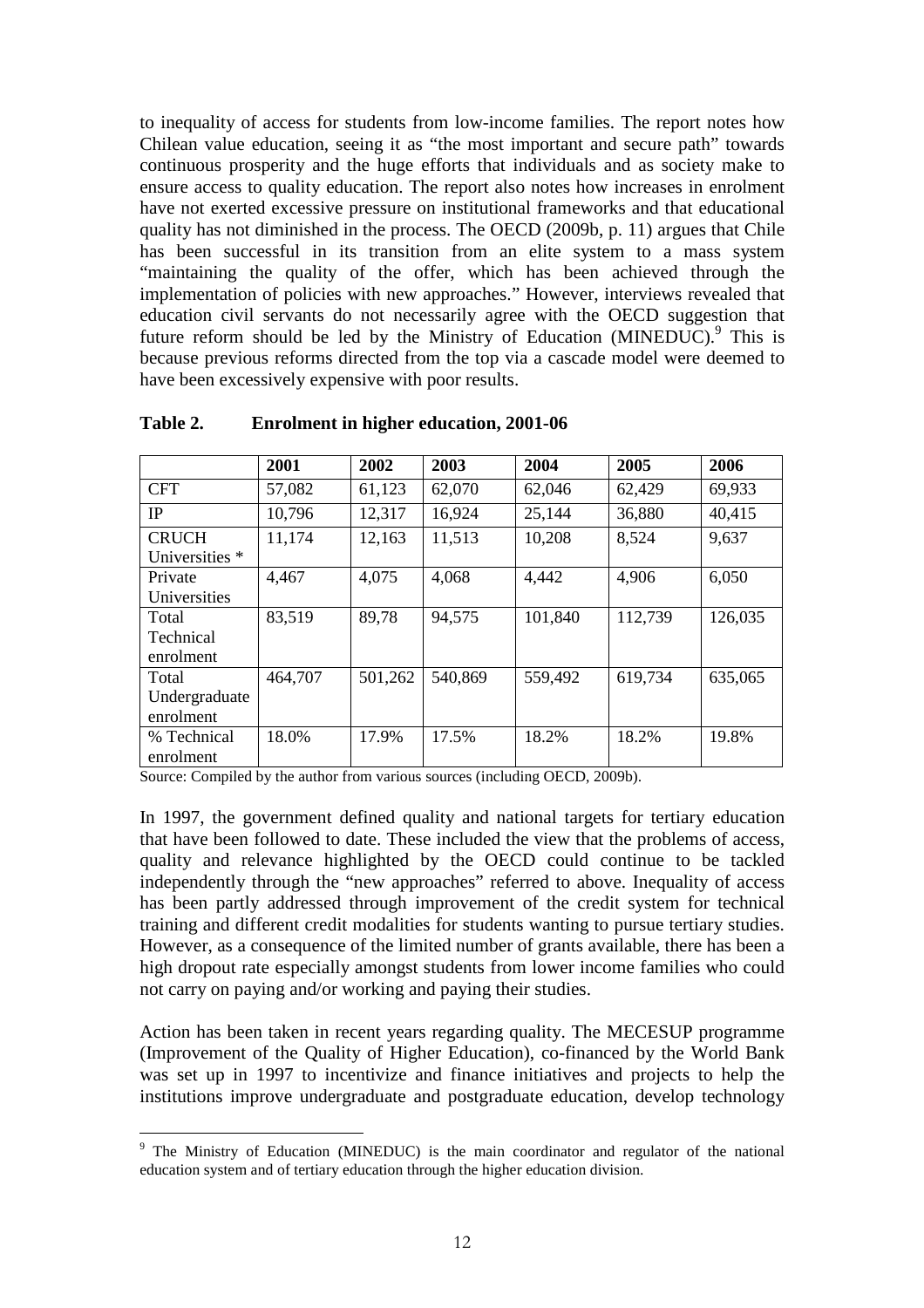and strengthen a quality assurance system. Initiatives undertaken by the Improvement of the Quality of Higher Education programme (MECESUP) followed a clear strategy aiming to: generate dialogue amongst role-players; promote vertical articulation; enhance consultation and the participation of all key actors (academics, vice-rectors, rectors etc.) and ensure actions are agreed by all participants (through consensusbased approaches).

A Quality Assurance Framework was established in 2006 to control, assure and promote quality in Higher Education. It is officially known as the National System of Quality Assurance and comprises the Council for Higher Education  $(CSE)^{10}$  and the National Accreditation Commission  $(CNA)$ .<sup>11</sup> The Higher Education Quality Assurance Law No. 20.129) was promulgated on 23 October 2006. The National Accreditation Commission was legally empowered to coordinate the new voluntary system of quality assurance for tertiary education. In April 2008, there were a total of 62 accredited institutions, 44 were universities, 10 were professional institutes and seven were technical training centres.

Another major reform drive in the sector was participation in the Tuning Europe and the Latin American Project in 2004, both of which were set up to implement Bologna Plan agreements, that is, to establish convergence and student exchange among European countries and to internationalize higher education. The Latin American project was an excellent vehicle for the diffusion of ideas that helped to achieve the national targets of improving access, quality and relevance. Chile's participation in these projects resulted in the idea of a National Qualifications Framework (NQF) for the country.

The development of a Transferable Credit System (SCT) also had its origins in the experience of participating in those projects. To create the conditions for an SCT, the Academic Directors of the 25 CRUCH universities revised the existing normative processes and approved a new model. The new model went through a socialization phase followed by training academics in its curricular dimensions. Finally, the conditions were created for student mobility. The system has gradually been implemented in the 25 CRUCH universities. Such a system was considered as essential prior to designing an NQF.

### **4.2. Tertiary technical education**

The concept of technical vocational education that prevails in Chile is of training for work. The system is organized to provide the means for somebody to access the world of work and to develop from there. Teaching has verifiable outcomes expressed through performance standards. The verifiable labour value of a person is expressed through the capacity to perform concrete functions, according to the standards or technical specifications of an industry or productive sector (Presidential Advisory Council, 2008, p. 131).

 $\overline{a}$ <sup>10</sup> The CSE has discretionary power over applications from private institutions to obtain official recognition and licenses to operate. It supervises those institutions accredited as autonomous, and awards autonomy to those that have demonstrated quality.

<sup>&</sup>lt;sup>11</sup> The CNA conducts processes of accreditation and coordinates the new quality assurance system.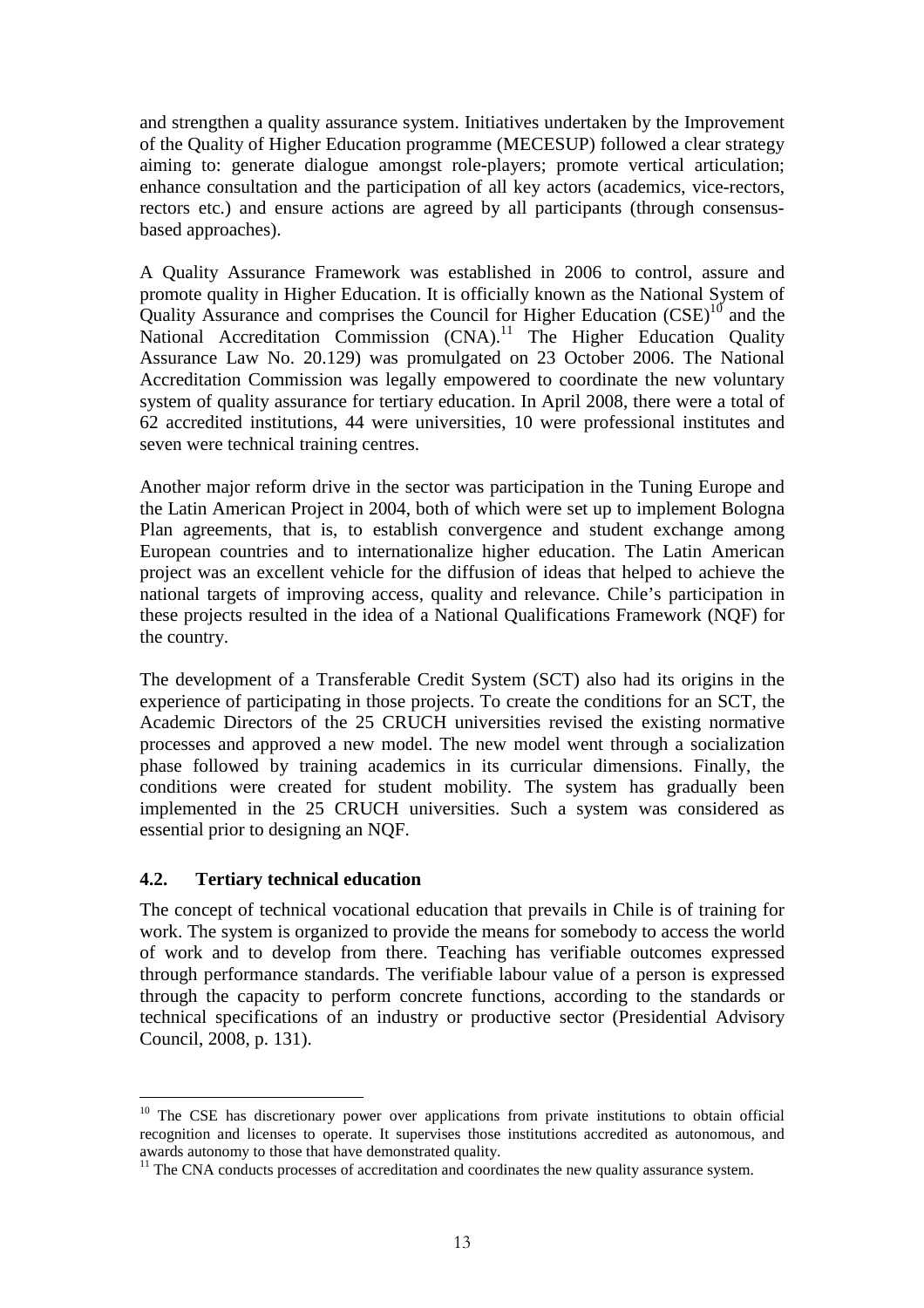There are therefore clear differences between vocational technical training and university education. The former does not have knowledge as a means or an end and does not aim to give students theoretical knowledge of a given science or art. This would be given if needed, within the context of the competences required to effectively perform a determined functional task (Presidential Advisory Council, 2008, p. 133).

The profile of students that choose technical training, particularly evening courses, is different from university students. They normally come from state or privatesubsidized schools; they usually work and study at the same time, and they tend to come from low-income households. Technical training centres are privately run, financed exclusively by enrolment fees and the students themselves have limited capacity to pay. Furthermore, until very recently (2007) students choosing technical training would have limited access to state funding, loans, grants or any other help. Even today the loans are lower than those given to university students. Technical vocational training is seen as at a "lower level" than university options, and this perception has seriously affected the development of the centres.

Overall enrolment in tertiary education has increased over the last two decades even though unevenly. Enrolment in universities grew on average 8.3 per cent a year and in professional institutes 8.4 per cent. In the 1990s, enrolment in technical training centres represented 32 per cent of the total tertiary enrolment; today the figure is 12 per cent. Latest figures (2009) show total enrolment in tertiary education of 820,000 students, consisting of 68 per cent university participation, 21 per cent in professional institutes, and 12 per cent in technical training centres (Department of Higher Education, 2009).

The technical training centres and professional institutes take around 50 per cent of their enrolment from the poorest 60 per cent of the population (Ministry of Education, 2009b) mainly because students do not need a university selection test as a prerequisite for entry. Rather, they need a General Certificate of Secondary Education or a Medium Level Technician Certificate. The courses offered are shorter than university courses and evening classes are an option. On balance, the tertiary technical option works out cheaper for these students than a university career.

There are various reasons for the decline in enrolment in tertiary technical education. One reason is the lack of grants or loans for technical studies; another is differentiation in terms of the well known social and economic profitability achieved through higher tertiary (university) studies which means that students seek out what they think is "better" and will give better returns. A further factor is an increase in the career options available for students, for example, more university centres. One interviewee noted how students tend to try to enrol at a university due to its traditional "status" and the idea of a degree being a form of life assurance.

Chile presents an atypical enrolment pattern in relation to other countries. Enrolment in universities is 2.1 times higher than in vocational options. The OECD considers that as a human capital development strategy, this may have negative consequences in terms of economic efficiency and inequality of opportunities and income (Presidential Advisory Council, 2008, p. 135).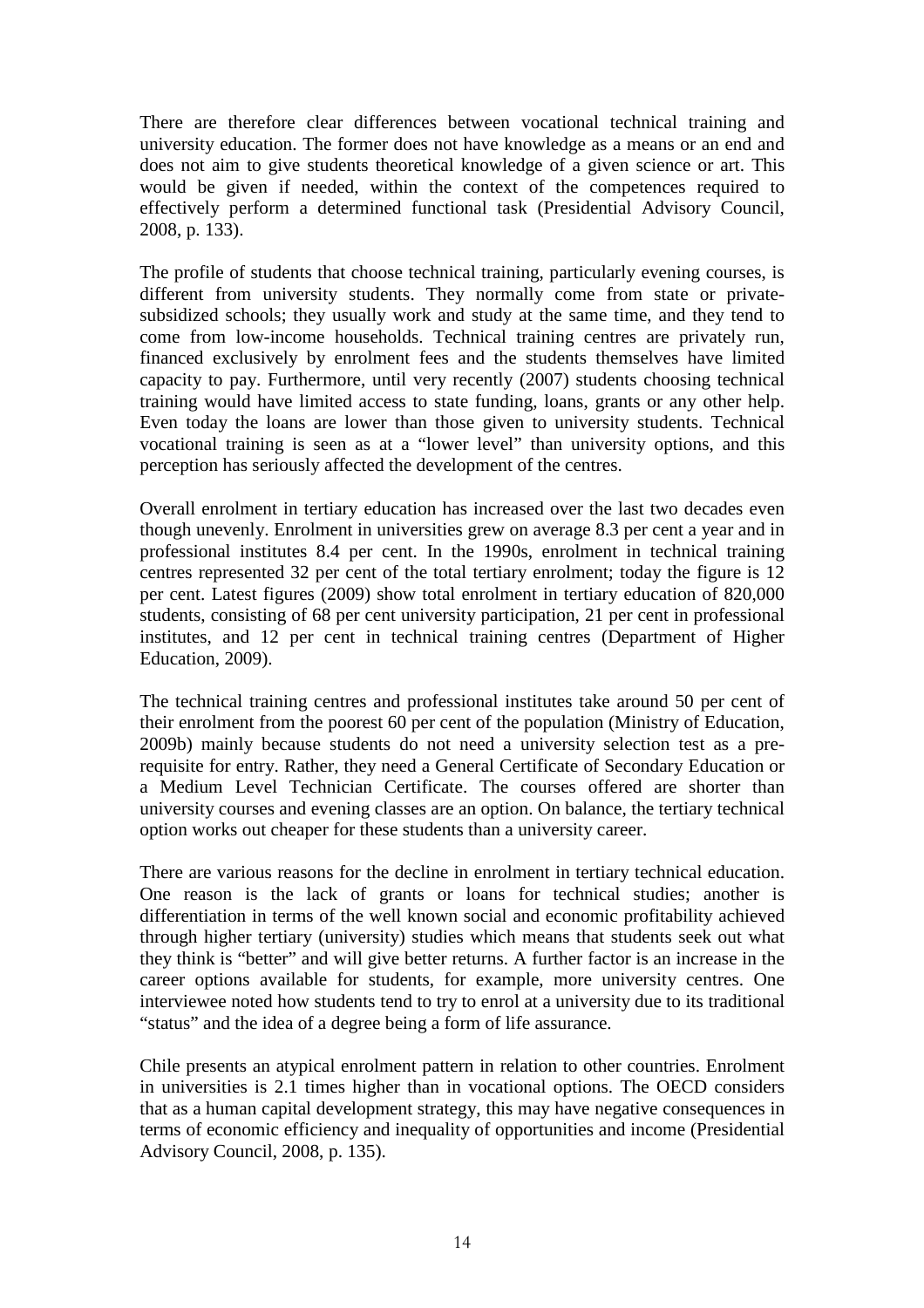Enrolment is atomized and distributed unevenly in favour of the few technical training centres whose quality reputation is assured. According to information from the High Council for Tertiary Education, 53.8 per cent of enrolment is concentrated in three such institutions. Similarly, 51 per cent of professional institute students are in three institutions, and nine institutes (out of a total of 44) comprise 85.4 per cent of all enrolment. However, around 48,000 professional institute students and 32,000 technical training centre students study in non-accredited institutions (OECD 2009a). This implies that there are a great number of small institutions without real possibilities for development and their curricular relevance and quality may be poor.

The overall increase in enrolment has highlighted some of the major challenges that tertiary technical training faces in a near future. Some weaknesses can be found in the lack of articulation between training and the labour market, and the lack of flexibility of current legal structures. This was echoed by an interviewee from the Chile Technological University (INACAP) a private institution that kept the name of the former National Training Institute in the 1970's and was privatized with the reforms of the 1980's. It is now one of the three institutions that are capturing the highest percentage of enrolments. It is the biggest OTEC (Technical Training Agency) in the country; the biggest technical training centre; the second largest professional institute and the ninth university in terms of the number of students. It has an enrolment of 82,000 students, 25 national campuses around the country with a presence in all regions, and employs 75,000 people. The interviewee noted problems of rigidity and lack of articulation between government agencies and the training sector as some of the difficulties they have been experiencing for a long time.

A particular challenge is the current legislation that has fixed the number of hours of formal instruction as a requirement for the approval of the careers. A High Level Technician graduating from a two-year course at a technical training centre needs to have undertaken 1,600 hours of lessons. This does not include training or work-based learning. The INACAP interviewee argued that for a competence-based curriculum, the hours of class instruction are not an appropriate measure of performance or acquisition of knowledge: "The structure of the degrees is blocking the inclusion of the contents (competences) that the Chilean economy requires".

INACAP has taken the initiative and modularized all of its curricular options without waiting for government legislation in this regard. With the modularization of their options, based on competences, they have facilitated career mobility for their students within the institution. Even though it could be argued that the modularization was done for financial reasons such as retaining students and as a means to address the diminishing demand for technical options, it has allowed students to change geographical place and to carry on with the same studies on another campus. It has also allowed students to start in a technical training centre and transfer to university level, following the compulsory modules for each career option. This has produced good results.

### **4.3. Adult education**

The reform of the adult education programme (2003-2009) was initiated in response to the need of many youngsters and adults to catch up with their school studies. This initiative has had major achievements and positive social impact.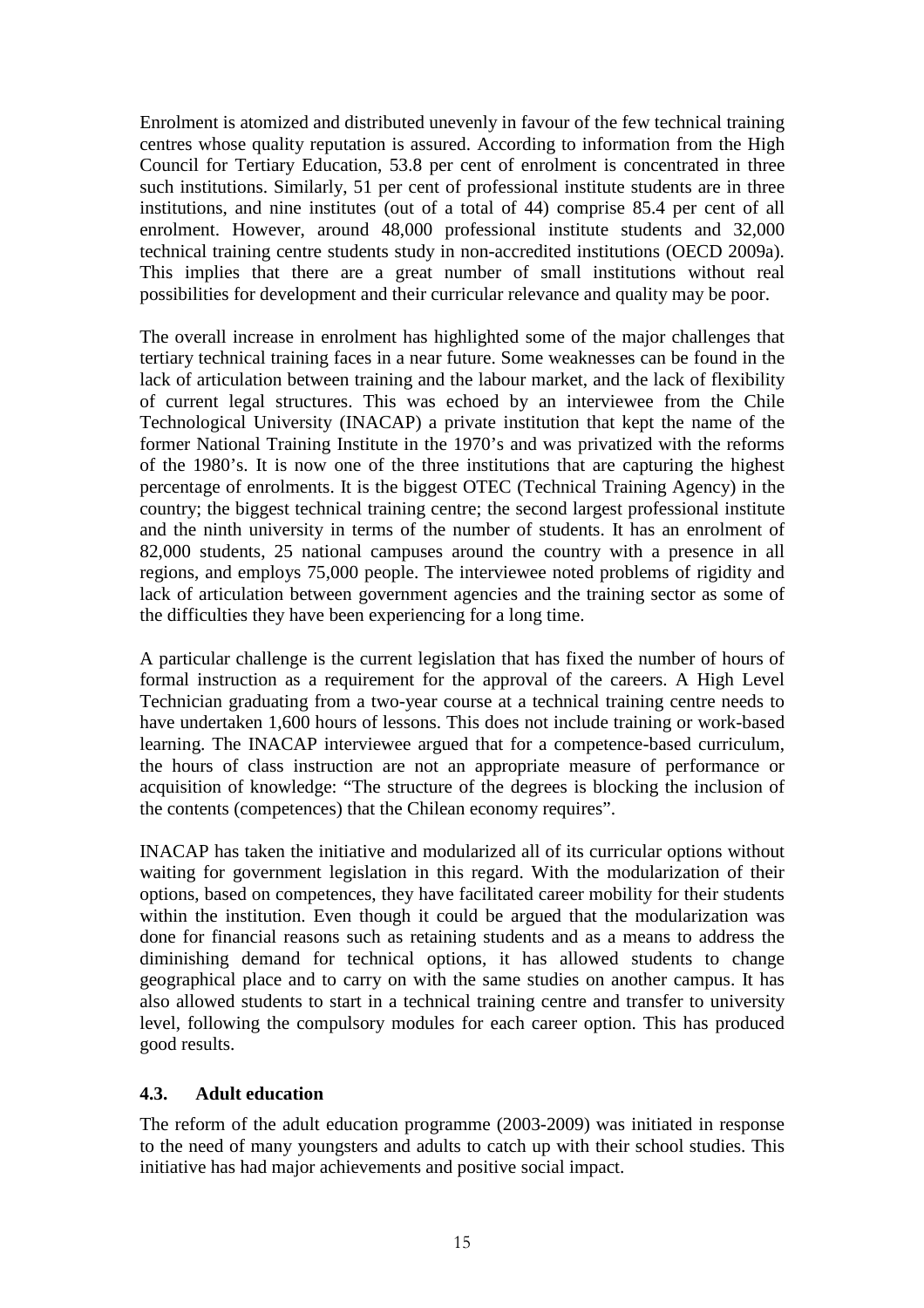Prior to the reform, the number of Chilean adults with an average 8.5 years of schooling and very low levels of literacy and training amounted to about 50 per cent of the active working force. Widespread participation in secondary education is a relatively new phenomenon (legislation in this regard was promulgated in 2003). Many older people lacked the minimum level of education (Cox, 2004, p. 23). In 2002, there were 2.5 million people with less than 6 years of schooling and 70 per cent of the population older than 15 years had not finished primary or secondary school. Thus there were 500, 000 illiterate adults and 6.5 million adults with incomplete secondary education (Chile Qualifies, 2007, p. 4).

Adult education is therefore a modality that permits youngsters and adults to catch up with school studies in special integrated adult education centres that have been in place since the mid-1990s. There are 294 such centres around the country. Under the umbrella of the Chile Qualifies programme (2002-2009), legislation was approved (in 2005) for adult education to develop curricular programmes and a new form of delivery. Courses could be taken in two modes: a regular mode and a flexible mode, with three modules for primary education and three for secondary education.

The programme includes in its design an apprentice option that can be taken during the second or third primary-level module. A regular modality is delivered in the adult education centres during the day time and there is also an evening shift with the same modular modalities. The regular mode is usually taken by younger adults who have dropped out of mainstream schooling. The flexible mode is a distance learning modality that has proved very popular with mature adults. Both modalities follow the same six modules. This programme is free and has benefited an average of 200,000 students in each of the last four years (OECD, 2008, p. 15).

The process of defining the competence units for each of the apprenticeship modules was a very rich experience in the recognition of experiential learning undertaken in partnership with teachers working in those trades in other institutions. The competence approach considered recognizing the prior knowledge of adults that have worked in the trade during their working life and the unit profiles were used to build curricular modules. The competences were developed on site, by a team of professionals that observe the working process and identify the unit standards to be included in a competence.

In the case of the adult education, recognition of formal and non-formal knowledge in the form of a competence was undertaken with the purpose of incorporating the adult population into the formal education and training system. The curriculum is oriented towards improving adults' employability and enabling them to obtain the necessary competences to facilitate their insertion in the labour market.

## **5. National Service for Training and Employment (SENCE)**

The first reform of the national training system occurred in 1976, during the military regime, with the Training and Employment Statute. This was the first piece of professional training legislation in Chile and it removed training activities from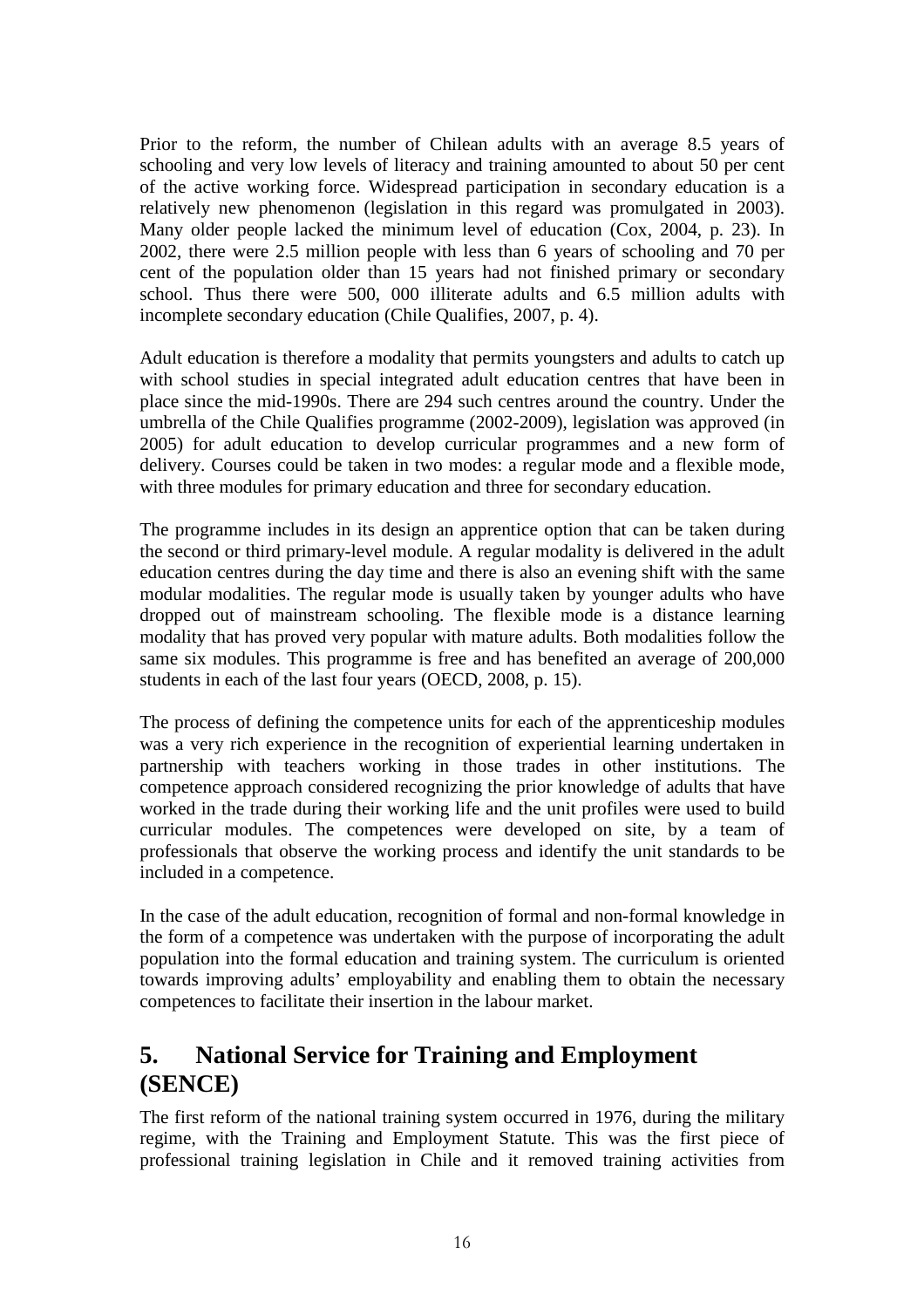INACAP (the National Institute for Training, referred to above) and created the National Service for Training and Employment (SENCE).

Prior to this change, that is, during the 1960s and 1970s, INACAP offered free courses (financed by the State) to the workforce in all economic sectors. Courses would cover trade activities, learning programmes, training and improvement programmes for middle-ranking workers, and High Level Technician courses in association with universities. With technical assistance from the ILO and technical and financial collaboration from foreign governments, for 10 years INACAP provided training for millions of adult workers and youngsters from low-income backgrounds (Espinoza, 2007, p. 141).

With this new training agency, SENCE, the State changed from being a provider of training to becoming a regulator, facilitator, and a co-financer of training activities across the country. SENCE was established as a public body within the Ministry of Labour and Social Security. An income tax franchise allowed companies and industry tax relief on a maximum of 1 per cent of their payroll, to be used for training activities (Espinoza, 2007, p. 134).

With the return to democracy, SENCE went through changes that remain in place today. Important modifications were made such as the creation of the National Training Fund (FONCAP), a financial allocation coming directly from the national budget, to finance and administer a wide variety of training programmes, including: government social programmes for the unemployed and youth who had dropped out of education and training, migrants, adults needing retraining, youngsters starting their working life, a national grants programme targeting youth and adults with no qualifications and trade-related programmes.

National and regional training councils were created to advise the government on matters such as public policies for training. SENCE is also the public office in charge of monitoring the accreditation of training centres, offers specialized information to private agents and to authorizes the use of the 1 per cent tax franchise for in-company training.

The present day activities of SENCE are represented in figure 4 below. SENCE works through OTECs (Technical Training Agencies) Organisms of Training Technicians (OTEC). The OTECs are brokers that provide training services to companies and to public training programmes. They present training proposals to SENCE for approval. Successfully approved courses are given a code and financed from the National Training Fund (FONCAP) or from the 1 per cent franchise.

The Intermediate Technical Agencies for Training (OTIC) are non-profit private corporations that plan and organize (but do not deliver) training activities for groups of associated companies. Each OTIC is a service agent that hires training services for its members through the OTEC.

In 2001, legislation permitted the tax franchise to be used for courses for those who had not finished school and recently SENCE has started financing the Certification of Labour Competences through the Chile Foundation (this is discussed later).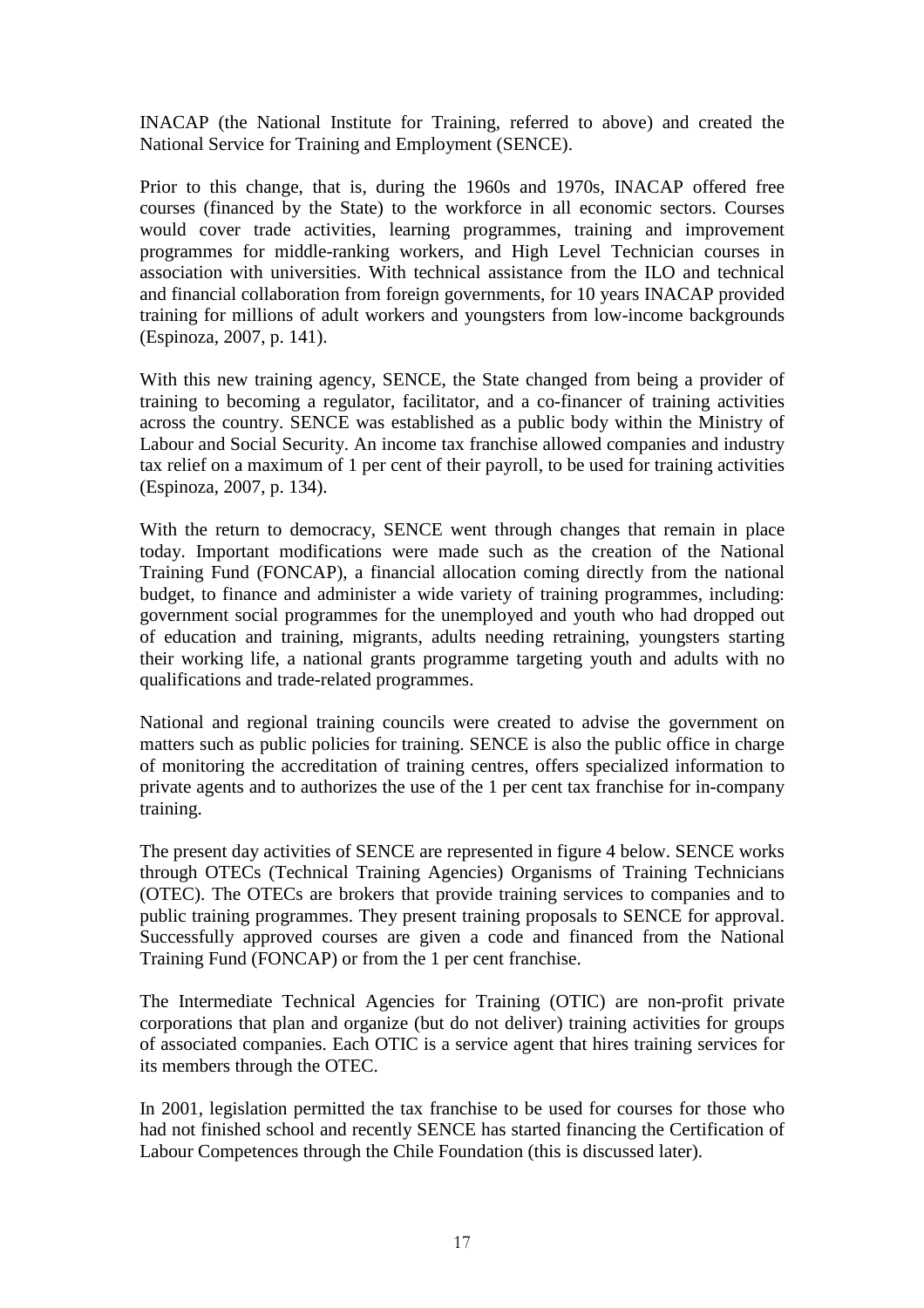**Figure 4. The National Service for Training and Employment** 



Source: Compiled by the author, drawing on Espinoza, 2007.

In order to operationalize some of the initiatives of Chile Qualifies*,* in 2002 the Ministry of Education approved the modularization of technical courses according to the needs of productive sectors. The Ministry trained professionals from technical training centres on how to modularize their curricular offer with scope for choice in terms of adopting (or not) the competence approach. Although the courses offered were not evaluated for relevance and quality, the centres that had modularized their programmes became eligible to apply for courses under the 1 per cent tax franchise arrangement. An interviewee noted that the process followed was that the Higher Education Division of the Ministry of Education approves centres' training offers first and then the modules can be inscribed as eligible to use the franchise.

Adding together all of the course modalities covered by SENCE, the Service finances training for 1,200,000 people a year, 900,000 of whom are trained through the tax franchise. Training done by SENCE does not involve performance certificates. Rather, all SENCE's training services are within the framework of the non-formal training activities, so training programmes do not lead to formal recognition or certification apart from an attendance certificate. If certification is required, the worker must pay for it.

Further advances have been made. In 2006, when the Quality Assurance Agency for Tertiary Education was implemented, it decided that all OTECs (Technical Training Agencies) should be certified and their courses registered with SENCE. These measures resulted in many OTECs leaving the training market.

Recently (2009) SENCE adopted a new approach to the application format and to the content of the courses eligible for funding. It has developed an online application system via an electronic catalogue (only for the social programmes), where, instead of receiving applications for courses from OTECs, a working group drafts tables of standardization from which to develop modules based on the labour competences. The tables allow SENCE to check on the variety and scope of the proposals and select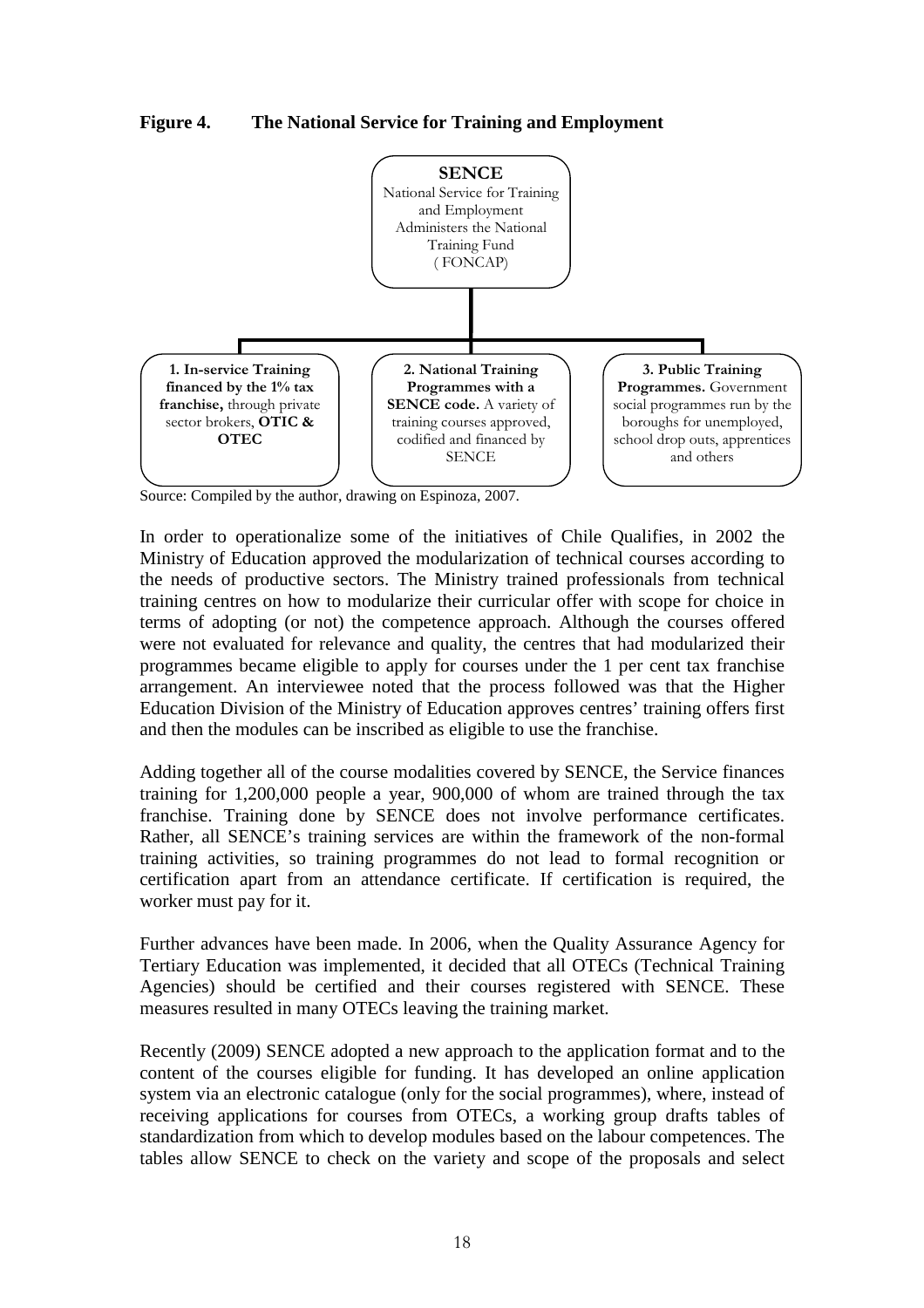those to be included in the national electronic catalogue. Increasingly, OTECs also select courses in this way.

This change of paradigm has turned the role of SENCE from financer of courses to provider of already modularized (standardized) courses according to the catalogue of Labour Competence. OTECs are given a month to standardize courses before finance is offered. Courses also have a standardized structure. The 2008 Catalogue had 200 standardized general courses and 150 apprenticeship courses. The 2009 Catalogue has standardized courses divided into units of competence up to the full profile. The cost of the course has also been standardized by competence unit. SENCE has courses standardized to the full occupational profiles which can be certified, and modular courses with no profiles that cannot be certified.<sup>12</sup> This new modality has been developed in line with legislation pertaining to the new System of Certification of Labour Competences which in principle should be fully operational by March 2010.

One of the main challenges for SENCE today is to improve the quality of the training provided by the OTECs which are its partners. They are private enterprises, mostly of small and medium size, which do not generate enough business volume to be able to renew their equipment, methodologies, update their course offers or adequately respond to the changing training needs of companies or to the new labour competence standards developed by several productive sectors. The institutional and technical weakness of the OTEC does impact on the efficiency of the SENCE´s role.

## **6.** The role of the Chile Foundation<sup>13</sup>

 $\overline{a}$ 

In 1999, the Chile Foundation identified a need to widen the scope of its activities, from the adaptation/transfer of technologies and company creation to the improvement of human capital, and to improve workforce training via demonstration pilots that can later be replicated.

The National Vocational Qualification (NVQ) system of learning and accreditation in England, Wales and Northern Ireland was considered appropriate for Chilean needs on the basis that it had the capacity to improve competitiveness and align the training system with the labour market requirements. Interviewees were of the view that such a systemic approach would allow workers to make their capacities and potentials explicit and that this would help build a profile of the workforce against which to develop training aligned to employers' demands.

The first pilot was financed by the Corporation for the Promotion of Production (CORFO) and the Inter-American Development Bank's Multilateral Investment Fund.

 $12$  To recap, an occupational profile is an accurate description of the group of labour competences that a productive sector identifies as necessary occupational components to perform a task or job, and is the base upon which to evaluate and design training for that working post.

<sup>&</sup>lt;sup>13</sup> Chile Foundation is a non-profit, privately owned corporation, created in 1976 by the Chilean Government, in partnership with ITT Corporation USA and in 2005 by BHP Billiton. It was established as a platform between the government, the private sector and the academic community. Main areas of activity revolve around the transfer of technology including the creation of pilot companies to test initiatives in this regard. Spanning the public and private sectors, its position as an autonomous body dedicated to the economical and social development of the country allows it to explore innovations in the area of public policy without necessarily committing government ministries or agencies.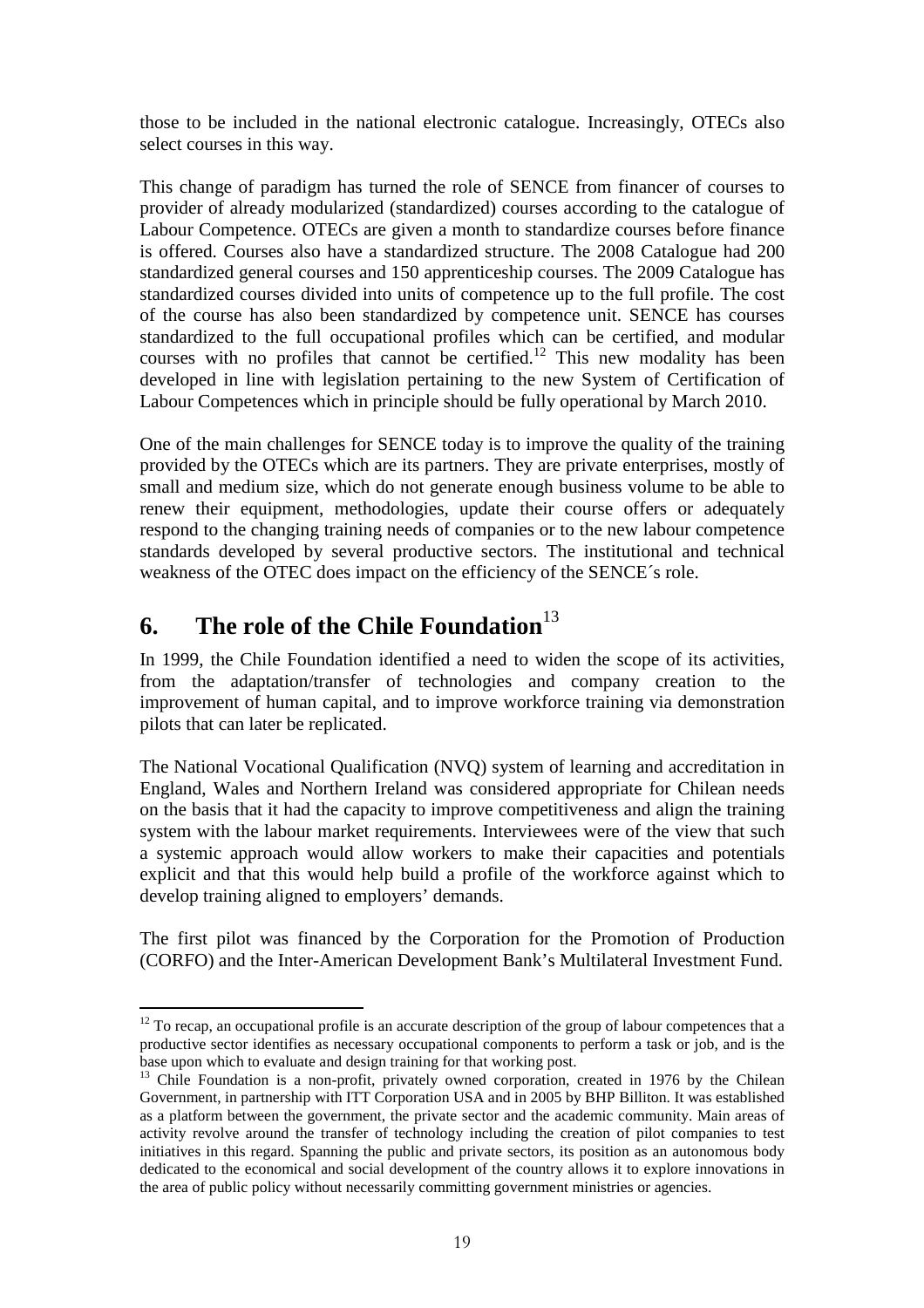Prior to the pilot, research was conducted into other international experiences of the certification of labour competences, particularly in New Zealand, Australia, Scotland, and Mexico. It was agreed to adopt a bottom-up strategy, building strong links between the labour force and the productive sectors. In order to reach agreements established clear objectives were established. Trials were run, and if successful, the processes were institutionalized. Interviewees noted that over time, resistance from workers' organizations was overcome.

International experiences of the recognition of experiential learning through the certification of labour competences were acknowledged as giving good returns (Chile Foundation, 2004a, p. 15). Such an approach had been used by companies and countries for purposes such as:

- To identify the abilities, attitudes and knowledge required by people in order to be employed, to develop in the world of work and to contribute to the production and competitiveness of companies.
- To improve the quality and relevance of professional, vocational and labour training in response to demand;
- To identify learning and capacities acquired by people in non-formal and informal learning environments.
- To contribute to labour mobility between or within companies through the certification of workers' competences.
- To support the evaluation of the impact of training policies.
- To contribute to labour market transparency through an occupational language that would facilitate a meeting point between work supply and demand for a system of labour counselling.
- To support management to align different human resource processes and systems (Chile Foundation, 2004b).

The first pilot project on the assessment of labour competences took place in 1999 - 2000 in the construction sector (gas and electricity). It was a combined project with the Electricity and Fuel National Board linked to the renewal of the gas inspectorate licenses. The pilot was coordinated by the Chile Foundation, the National Construction Board and SENCE. Those evaluated as "competent" were awarded their inspectorate licenses. Around 800 people participated in the process.

In 2001-02 a new pilot project began - Project 0 Fault - financed by the Inter-American Development Bank and SENCE. In this pilot, the competences of 1,200 electricians and plumbers in the field of construction (gas and electricity) from three country regions were certified. They were evaluated by universities that had previously worked with the Chile Foundation on the raising of standards and certified by the Production and Commerce Confederation. The Chile Foundation acted as coordinator and executor.

The project had as a final objective the full certification of electricians and plumbers. The initiative later became a national regulation of the Gas and Electricity Secretary of the Ministry of Energy, establishing that only certified plumbers could do household installations and repairs to the gas networks. According to interviewees, the next step was the institutionalization of these experiences for them to become a public policy through the Chile Qualifies Program.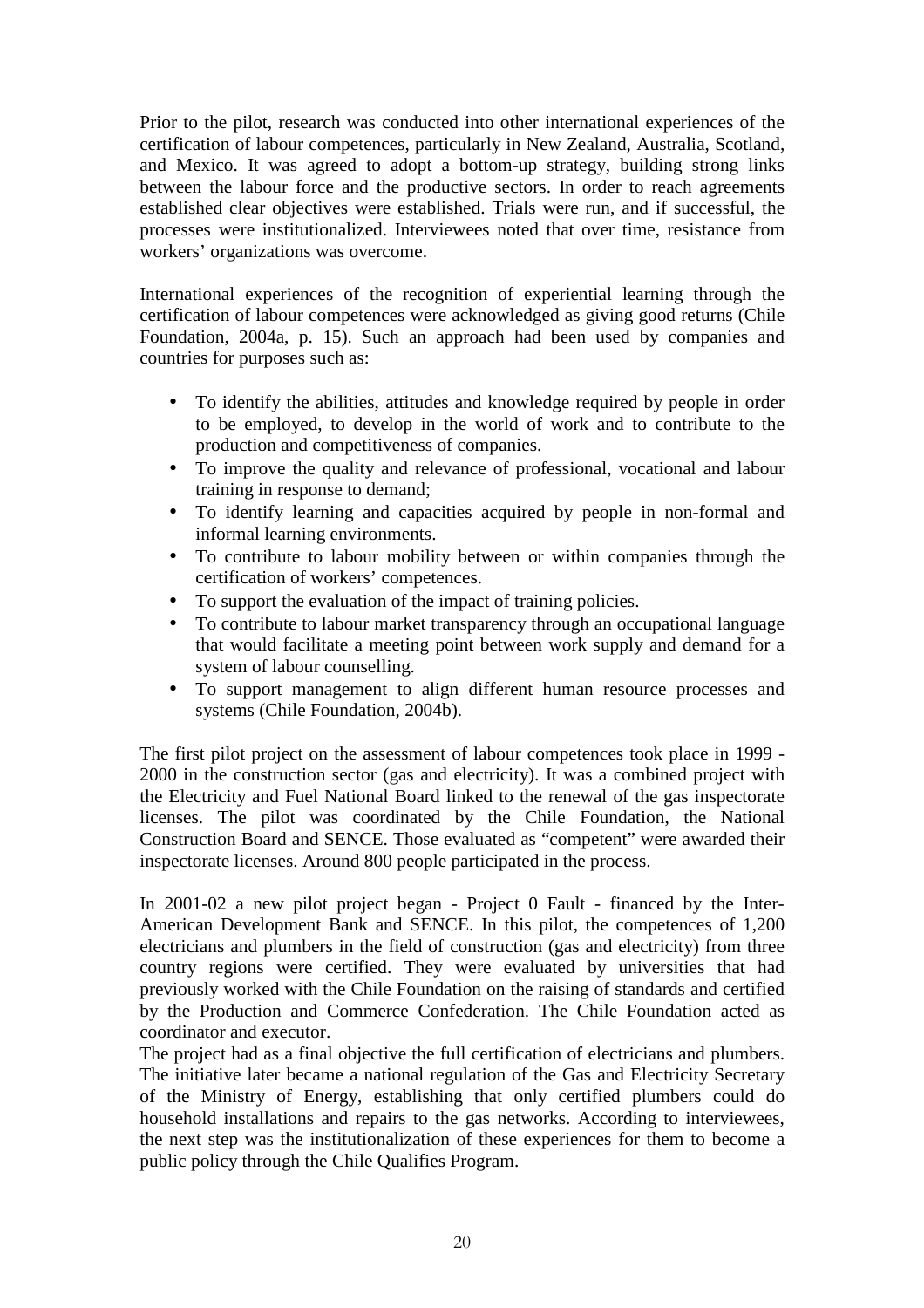According to interviewees, the main achievements of the pilot projects designed developed and managed by the Chile Foundation between 1999 and 2009 with around 30,000 people obtaining units of labour competences have been:

- 1. A systemic effect on the training system: the Ministry of Education offering the option to modularize technical careers; technicians being trained in the raising of standards; technical training centres that modularized their programs based on competences had the opportunity be co-financed by the 1 per cent tax franchise administered by SENCE. The Ministry of Education through its Higher Education Division would evaluate and approve the modules elaborated by centres wanting to access the franchise.<sup>14</sup>
- 2. An improvement in the quality and relevance of some of the training offer, to be more in line with demand.
- 3. Increased visibility of labour capacities and the recognition of non-formal and informal learning.
- 4. Improvement in the use of the 1 per cent franchise.
- 5. Improved links with industry and between industry and the training centres.

## **7. The Chile Qualifies Programme**

The reform of the secondary technical vocational education surfaced evidence about the lack of real links between the education and training system. In 2002, as the last step of the World Bank major involvement in educational reforms in Chile, a programme was launched with the main aim to create the bases for the articulation of formal education with a continuous training system, in a systemic process of permanent education for work.

To institutionalize the joint efforts of the various sectors involved in supporting the country's process of development and economic growth, an alliance between the Ministry of Education, the Ministry of Labour and Social Security (through SENCE), the Ministry of Economy and the World Bank was agreed to design and implement a Lifelong Learning and Training Programme. Chile Qualifies.<sup>15</sup>

The overarching objectives of the program were:

- To contribute to the productive development of the country by developing its human capital.
- To improve progression opportunities for people.
- To articulate a lifelong learning and training system with the participation of the private sector.

The main aims of the programme were:

• To improve access to quality primary and secondary education for adults who had not finished schooling,

 $14$ <sup>14</sup> Chile Foundation, Labour Competences for Chile, Human Capital Unit, Law No. 19.518 of 10 September 1997 modified 10 June 2002 (p. 82).

The agreement was to share in equal parts the cost of US\$150 million (World Bank Loan No. 7106, for US\$75,750 million signed on  $20^{th}$  June 2002 to run to 30<sup>th</sup> September 2008).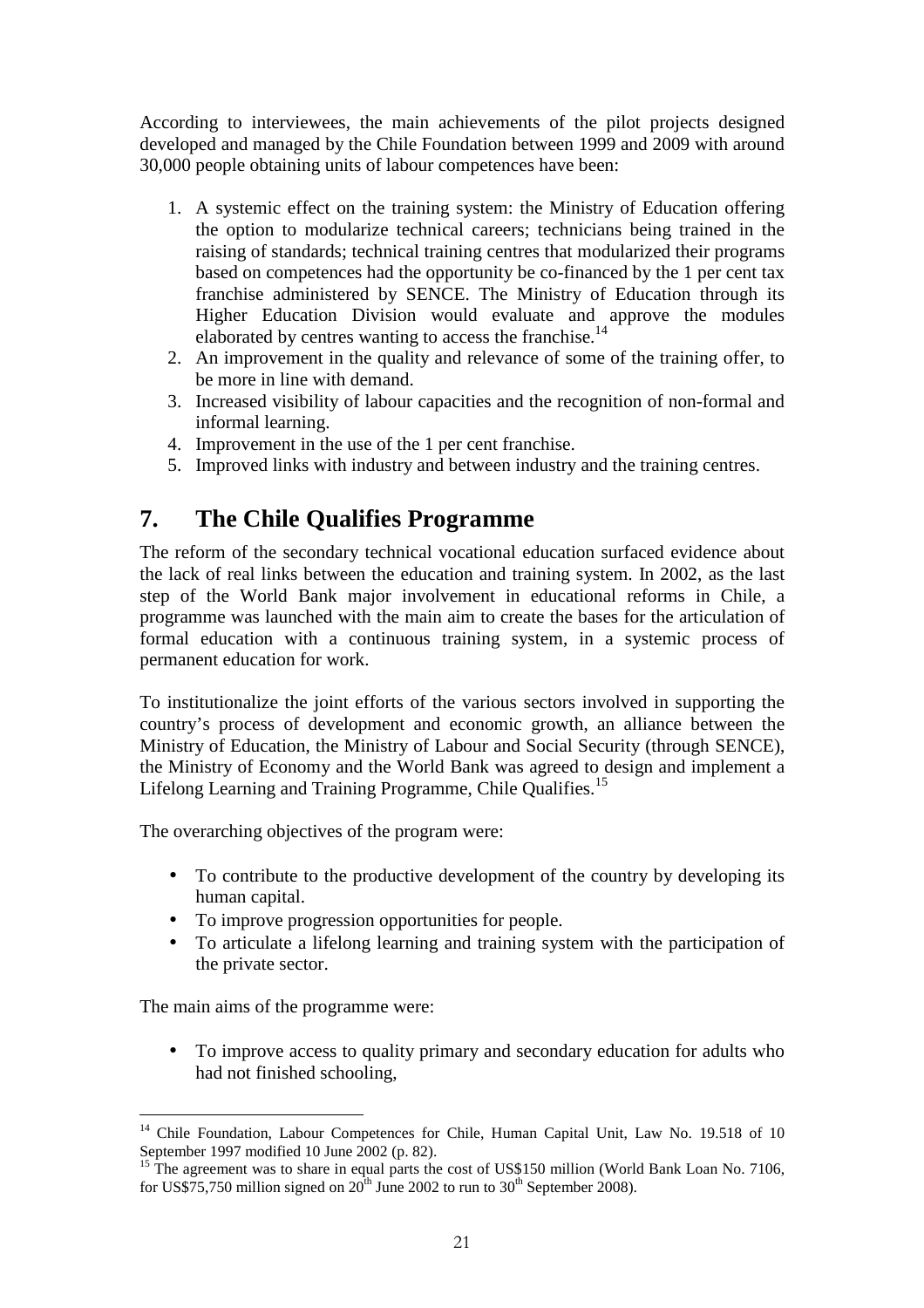- To finance and set up institutional networks to improve curricular articulation between secondary vocational education and tertiary technical training.
- To devise some sort of qualification for the active labour force.
- To establish a System of Certification of Labour Competences building on professional itineraries in selected economic sectors, particularly in the 14 occupational areas identified when the secondary vocational school curriculum was modified (OECD, 2008).

These aims were defined after evidence had shown the serious effects that a slow down in economic growth was having on the labour market, most heavily felt in the poorer sectors. This new economic reality highlighted the lack of flexibility, schooling and training of the working force. Under these circumstances, it was urgent to increase and democratize access to the knowledge and technology required in production/commercialization processes through policies that would improve key factors in the growth strategy.

The main problems identified were:

- Lack of integration and articulation between the technical vocational schools and tertiary technical education with very little participation of employers and private sector employees in training processes and programmes.
- A high proportion of the adult labour force with a few years of schooling and no qualifications.
- The private status of a technical training centres and professional institutes which were not aligned to the new approach and focus of the technical vocational education curriculum based on competences.
- The lack of direct State funding for the above institutions had restricted their updating of equipment and teacher training in accordance with the requirements of Chile's economic expansion.

Chile Qualifies was the first programme of its type in the country, aiming to improve and coordinate the work of three ministries in alliance with the private sector. Its base is the Ministry of Education. It is not a separate agency or department within the government; rather, it has a number of small regional teams and support networks.

The main lines of action of the Chile Qualifies programmes are represented in table 3. Chile Qualifies was primarily designed to last six years (2002-08). Through an agreement with the World Bank, it was extended for another year and officially ended in October 2009. The government is financing a grace year (10/2010) to allow the initiatives to restructure and/or be institutionalized in other agencies or ministry departments. A recent evaluation of Chile Qualifies by the Treasury Department and the World Bank has shown very poor results. From their four main lines of action, only the Adult Education had a good evaluation.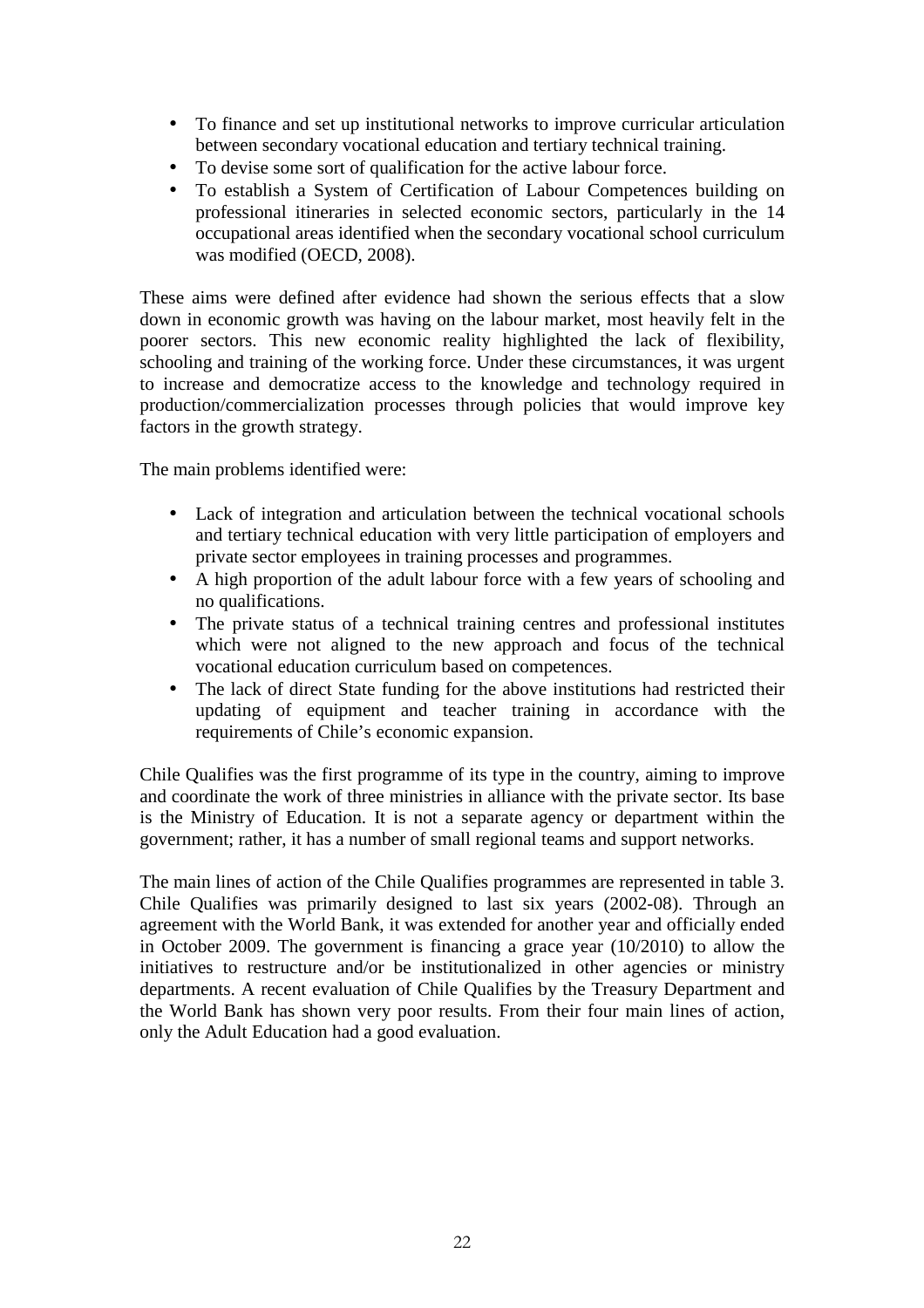| <b>Units</b>                                         | <b>Lines of Action</b>                                 |  |  |
|------------------------------------------------------|--------------------------------------------------------|--|--|
| School upgrading.                                    | - Flexible modality for upgrading studies              |  |  |
| Evaluation and certification of primary<br>and       | - Regular upgrading modality                           |  |  |
| secondary studies unit (Adult Education)             | - System of evaluation and certification of            |  |  |
|                                                      | primary and secondary studies                          |  |  |
| Articulation and improvement of Technical            | - Itineraries                                          |  |  |
| <b>Training Unit</b>                                 | - Quality improvement networks and linkage with        |  |  |
|                                                      | technical training                                     |  |  |
|                                                      | - Training of technical teachers                       |  |  |
|                                                      | - Quality surveillance of secondary technical          |  |  |
|                                                      | vocational training                                    |  |  |
|                                                      | - Strengthening of the dual training modality          |  |  |
| <b>Information Systems Unit</b>                      | - Studies on labour market performance                 |  |  |
|                                                      | - Information systems and Chile Qualifies web          |  |  |
|                                                      | page                                                   |  |  |
|                                                      | - Career guidance                                      |  |  |
| Labour training based on Labour Competences +        | Improvement and articulation of<br>Adults'             |  |  |
| linkage with Adult Education Unit                    | Education networks<br>Labour<br>based<br><sub>on</sub> |  |  |
|                                                      | Competences                                            |  |  |
|                                                      | - Improving the technical training offer               |  |  |
|                                                      | - Quality evaluation of OTEC's                         |  |  |
|                                                      | - New technologies for training                        |  |  |
| Standardization and<br>certification<br>of<br>Labour | - National Qualification Framework (of LC)             |  |  |
| Competences Unit                                     | - Labour Competences Certification System              |  |  |

## **Table 3. Chile Qualifies: units and lines of action**

Source: Chile Qualifies, 2009a.

#### **Comments**

During the last 20 years of democratic government, the education and training system in Chile has gone through a series of reforms at all levels and in all components. All aspects of compulsory primary and secondary education have been reformed; secondary technical vocational education underwent extensive reform; adult education has a new curricular design, and more recently the tertiary level has developed a Transferable Credit System within the CRUCH universities. A quality assurance system, set up in 2006, has accredited universities and technical training centres, and has also reached the National Training and Employment Service (SENCE). A special programme linking the economic and social development targets of three ministries was set up, the Chile Qualifies program, to build a Lifelong Learning system and develop links between industry and the training sector.

In spite of this massive effort to improve the education and training sector, challenges remain. There are institutional changes which become imperatives when implementing new approaches and there is a severe lack of articulation among some of the government institutions. There is still no Master Plan for education and training i.e. a waybill such as the one established for economic development that would coordinate economic and human efforts towards the same objectives of economic growth plus social well-being. Lack of communication and coordination is severe, sometimes within departments of the same institution, as was reflected in the recently modified curricular framework for adult education, which has no articulation with the apprenticeship options at primary level or with the vocational options at secondary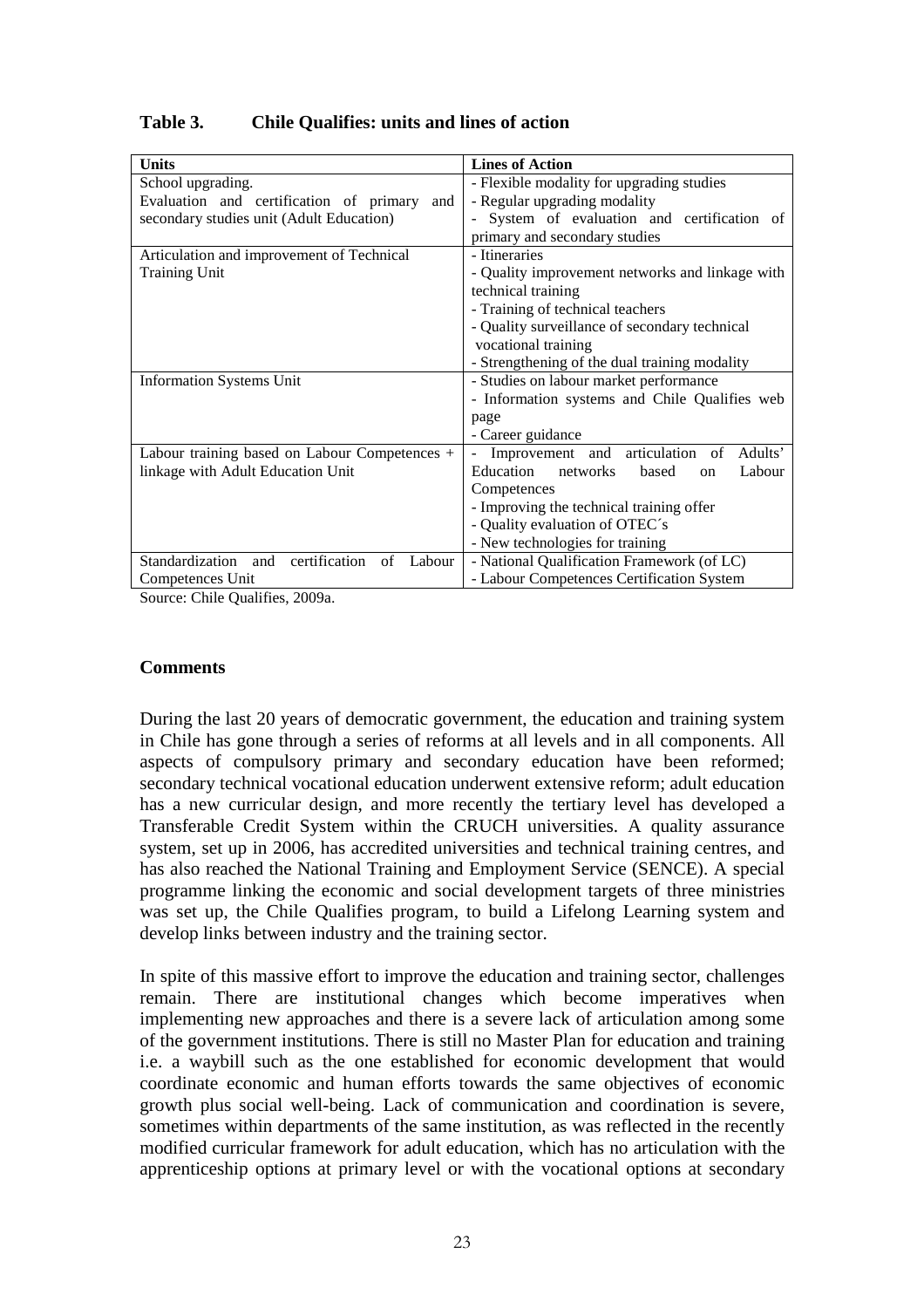level for the same adults programme. Neither was coordinated with the secondary level vocational education options.

Regulatory changes which have been highlighted in almost every reform undertaken since the 1990s, but have not been undertaken. The privatization of higher education, and particularly the training system, deregulated the offer in terms of relevance and quality. Attempts at improvements from the Ministry of Education such as modularization of the technical curriculum in 2002 were optional and quality assurance was not considered. Nor was relevance checked through the module approval procedures carried out in the same Ministry.

Very often, loose ends in the regulations or legal loop holes have not permitted the improvements that important initiatives could have brought about. Even within the same ministry, linkages between vocational training at secondary and tertiary level are loose.

The allocation of money per student, the voucher given to the local authorities, is legally determined as being the same for a humanistic school and a vocational one, which in practice has meant that the reform for the vocational schools has not been as effective as it should have been because vocational schools, which are more expensive to run, were highly underfunded.

Regulations regarding the length of careers remain fixed by legislation still in place since the 1980 reforms. Changes have been requested even by private training institutions, arguing that is seriously impinging upon quality of delivery, but there is no political quorum for change.

The "great divide" between tertiary institutions is an old implicit hierarchy between the universities that existed prior to privatization and the new establishments. Chile has progressed from a tertiary education system for the elites (financed by the State) to one for the masses (financed privately). However, the State still favours giving a high percentage of the subsidy budget to "traditional" universities - the CRUCH universities belonging to the Chilean Universities' Council of Rectors. In 20 years and with the massive increase in numbers of students paying for tertiary education, the State is still indirectly favouring a group of 25 universities from a total 61 institutions. The Transferable Credit System was developed and it is being implemented among the 25 CRUCH universities.

Equality of access to grants for training at tertiary level is much lower than for academic studies and the students following technical training are mainly from lowincome families. Links between the secondary vocational training and the world of work are not yet well developed, although there was an attempt to do so through the definition of new occupational areas that articulate with the labour market. There are some economic sectors such as wine exports for which technical training is almost not available. One interviewee reported: "Until now, if we want to use the franchise for training, we need to bring people from other regions where there are some vocational secondary schools having the speciality.<sup>16</sup> Often, government institutions do not have

 $\overline{\phantom{a}}$ <sup>16</sup> Interview with Chief of Human Resources from one vineyard, who added that in order to use the 1 per cent franchise the company sent workers' wives to available courses such as hairdressing or gastronomy and with that they keep the workers happy!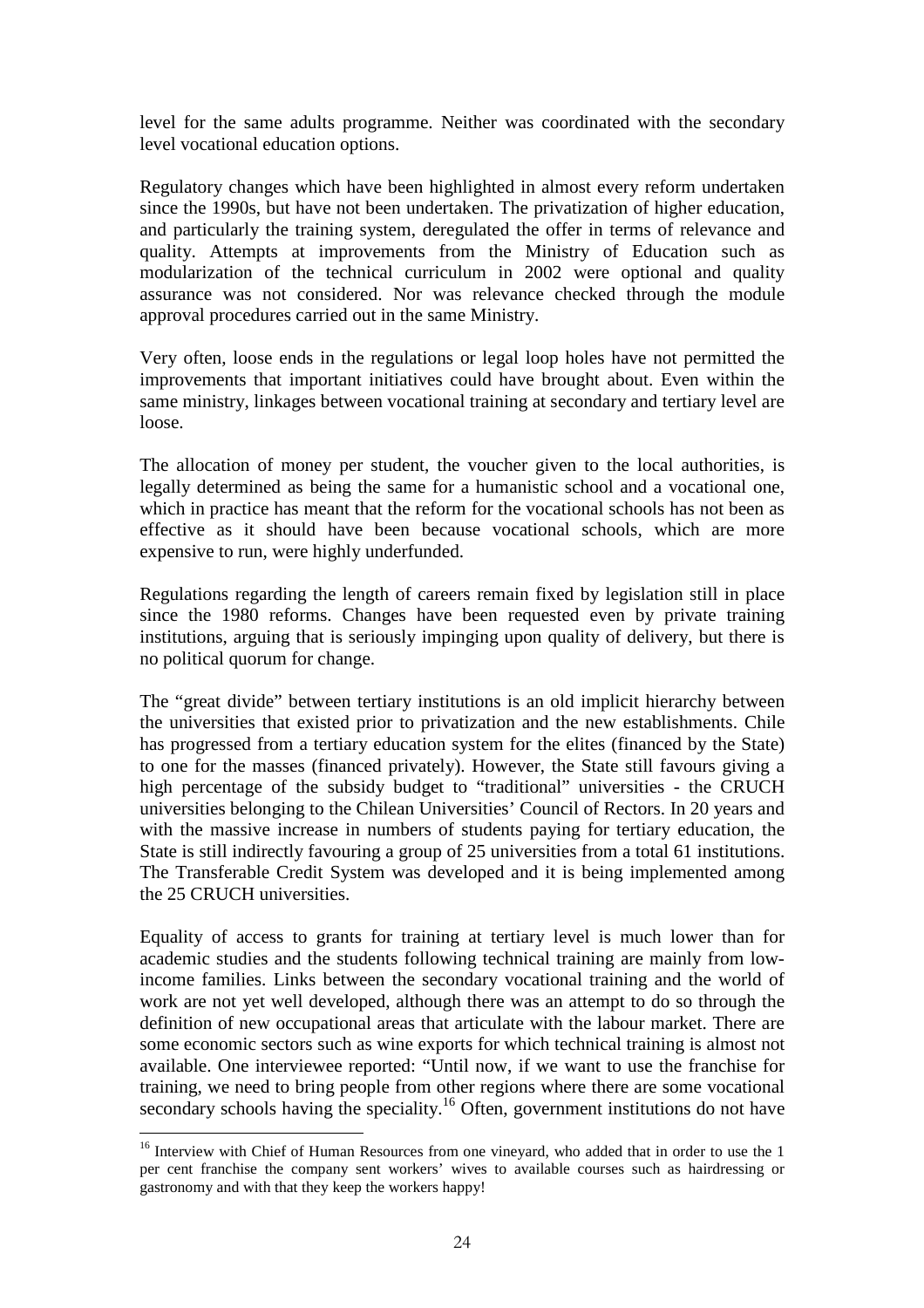a proactive attitude that would consider all variables involved, they advance slowly and merely by external pressure or foreign advice rather than by design.

The Chile Qualifies programme was expected to increase articulation amongst ministries. This has not been the case. Labour training taking place through the National Service for Training and Employment (SENCE) does not have formal educational recognition or certification. SENCE's new electronic Catalogue 2009 offers modularized courses based on the labour competences included in the National Catalogue, but those courses are not recognized by training institutions. Employer interviewees argued that this is one of the reasons why the exemption franchise is not used to full capacity. Even today, figures for SENCE (2007) show that from a national occupied workforce of 6,567,230 people (dependent and independent), only 1,042,532 (20.3 per cent) have been trained using the 1 per cent tax exemption (SENCE, 2009).

Policy advances such as the Certification of Labour Competences, which was part of the mandate for the Chile Qualifies programme was targeted, designed, started and run by a private entity, the Chile Foundation. It operated for nine years with its own professionals developing the certification process from scratch; they trained the professionals to raise the unit standards, to recognize prior knowledge, to manage functional analysis, to build up occupational profiles, to set up a competence unit; and to developed the certification processes; they contacted the industries and companies participating in the pilot projects and union members to validate the standards. In order to institutionalize all of this work, it was mentioned (off-the-record) that Chile Foundation professionals and directors also undertook the draft legislation. The actual legalization of the National System for Certification of Labour Competences consisted of an agreement between the Chile Foundation, economic sectors and trade unions. The legislation took four years to be promulgated.

Evaluations of programmes or projects are not common, for example, there was no evaluation of the implementation, impact and achievements of the secondary vocational education reform started in 1994. Nor are there any evaluation procedures to measure learning outcomes at the end of the secondary cycle. There is no impact evaluation of the certification of labour competences project started in 1999. Evaluations tend to be seen as negative instruments, rather than illuminating the way forward.

The ILO (2008, pt. 29) states that the role of governments: "should be the support of the development of professional competences in the workplace and in the value chains, promoting a lifelong learning culture and guaranteeing quality training". I would argue that in the case of Chile, this has been stated on paper but not fulfilled in practice. The country does have the capacity to plan pathways for economic development and social well-being, but in the case of the education sector there has been a lack of government capacity in institutional terms and/or political willingness to produce radical economic and social change as was the case of South Africa and New Zealand.

Brazil and Colombia, countries with severe internal difficulties, but with strong government leadership, have managed important improvements in the training of their workforces: the first one through SENAI, the Brazilian National Service of Industrial Learning, and the second through SENA, the Colombian National Learning Service.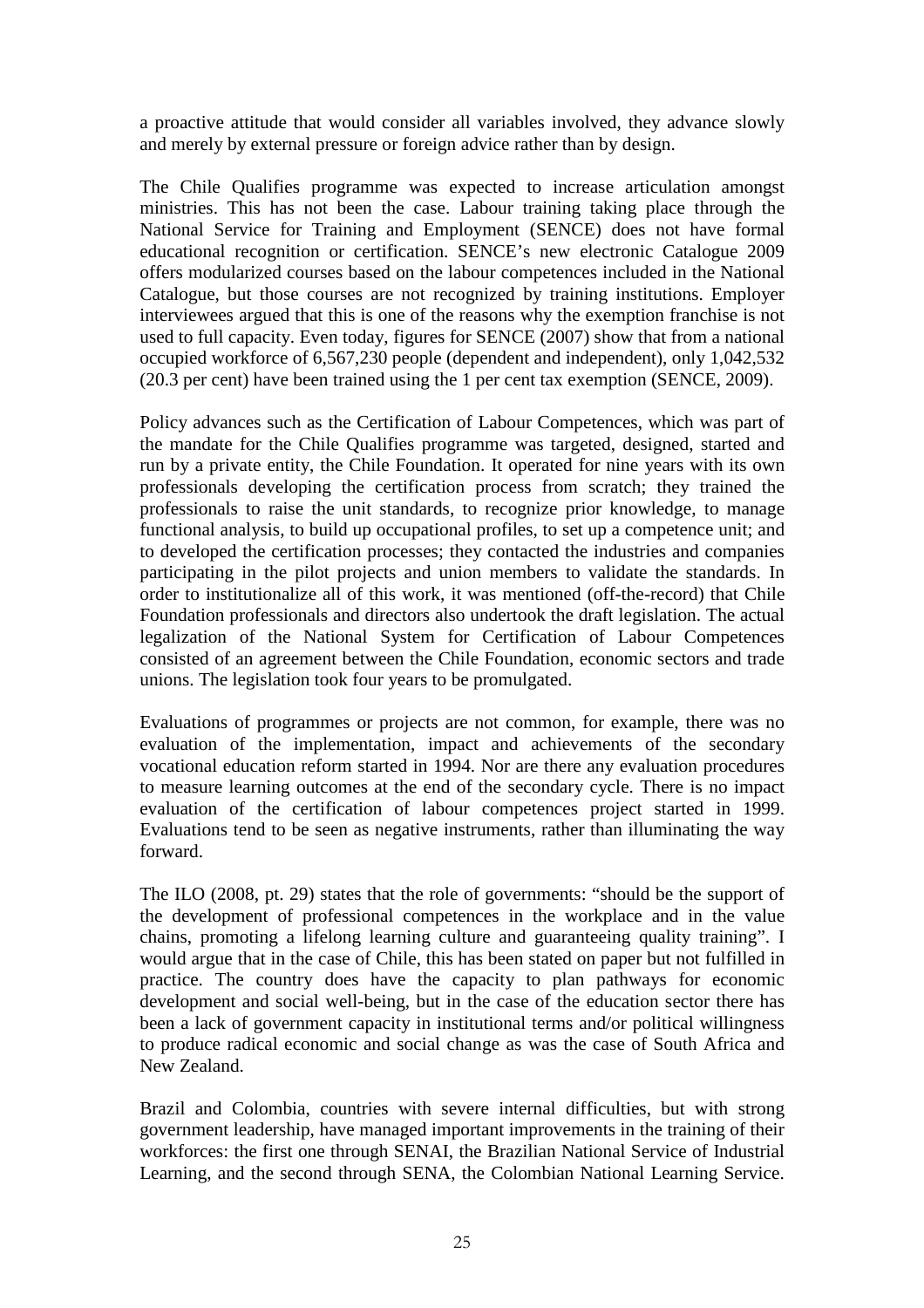They have improved their economic performance within the Latin American Region and nowadays are contesting Chile in terms of economic growth capacity.

My own experience allows me to say that the Ministry of Education, which is where up to now all decisions have and should be taken (as all decisions regarding education are centralized) has very poor capacity to lead systemic reforms. Articulation and communication within its departments is an endemic problem. Many technical and professional positions are filled by people without the appropriate competence for the task, which is an enormous weakness when it comes to the design and implementation of any programme, project or initiative.

This is not to say that no institutions in the country work. During the last decade, Chile has achieved excellent macro-economic management; has raised living standards significantly during the last twenty years; has considerably improved housing for the poor; has set up unemployment insurance and a pension scheme and health cover for everybody in the country as well as measures such as a social protection network that starts with pregnancy, but education is lagging behind.

## **8. New departures?**

## **8.1. An external commission to study technical vocational education**

During the last government (2006-10), the President has based decision making for public policies on public consensus or a "participative democracy". This has introduced a more proactive orientation to current social, economic and educational with increased participation of civil society. In education, the government has set up commissions, councils, and committees to study and inform it about certain issues. These involve the participation of all political parties.

This approach, in the case of the National Commission for Education (2006) facilitated the modification of the General Education Legislation (LOCE) which was originally promulgated by the military regime. Although not systemic, the changes when implemented will permit some improvements at secondary level.

Based on economic figures and the analysis of external agencies such as the OECD, and internal pressure from leading economic groups, a National Council of Innovation for Competitiveness (a public-private alliance) was set up in 2005. Its role is to give permanent advice to the President of the Republic in matters of social and economic development.

The Council drafted a National Strategic Plan for Development, a sort of waybill with concrete guidelines for action to guide the country's development during the next decade. The Plan identified three pillars of innovation: human capital, science, and business innovation. The Strategic Plan also stipulated that the State should have the objective of maximizing the potential of the private sector to benefit the country's development. Recommendations on human capital gave clear indications about the need to tune the technical training sector towards the country's objectives.

Recently (2009) the Minister of Education constituted an External Commission to review the state of the art in technical education and make proposals for improvement.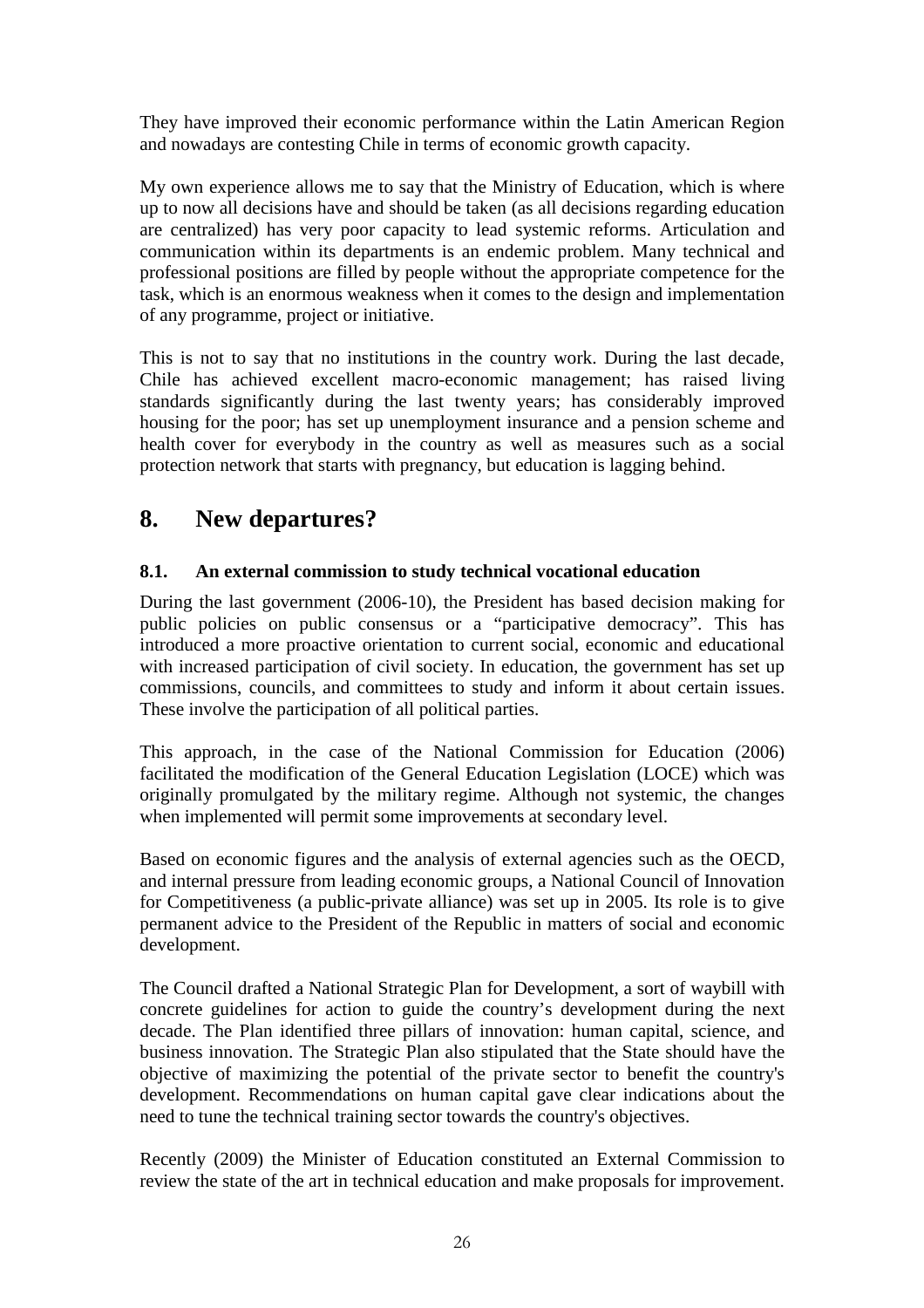The Executive Report of this Commission sets the basis for a technical training policy and identified four fields of action:

- The organization of the technical training into a coherent system.
- The rationalization of curriculum and learning outcomes.
- To safeguard the quality and relevance of the offer.
- To restructure the financial procedures for vocational training.

The OECD (2009a) reinforced the findings of the review by noting the plight of young people from low-income quintiles that are excluded from the world of work and training. The imbalance in financial assistance between those pursuing academic and technical studies was also recorded,

The recommendations of the Commission, apart from being in line with the National Strategy of Innovation for Competitiveness, are also very similar to the stated aims of the earlier Chile Qualifies programme. For example, the need to develop a lifelong learning system of accessible and quality provision; the linkage of secondary vocational educational to the world of work and the rest of the training system, and the consolidation of the competence-based system that is relevant to market demands and that includes the evaluation and recognition of experiential knowledge acquired in different settings.

The above recommendations implicitly recognize that government programmes have not fulfilled their objectives. However, they go further in a fundamental aspect as the Commission also recommends establishing a "Professional Training System in Chile**"**  and for this purpose action should be taken on three grounds:

- A qualifications framework
- Institutional structure and articulation
- Recognition of prior knowledge and certification of competences

## **Qualifications framework**

The Commission suggested the development of a qualifications framework (QF) where levels of professional training could be established in relation to occupational areas and to current training levels including apprenticeships, professional and technical degrees and the certification of labour competences. The Commission also recognizes that political agreement at the highest level is required in this regard and that all stakeholders must be tuned to the objectives set out in the National Strategy for Innovation and Competitiveness. A working itinerary of five years was suggested in order to allow time for the creation of a National Council for Professional Training with members from the productive, labour and training sectors. They would have responsibility for developing a QF, defining its functions and scope and for its gradual implementation and updating including public information regarding the new system.

## **Institutional structure and articulation**

The Commission recommended a revision of the actual technical training degree system to incorporate and articulate apprenticeships, Medium and High Level Technician and professional awards within a qualifications framework. The idea is that the QF will permit the reorganization of the current professional degree system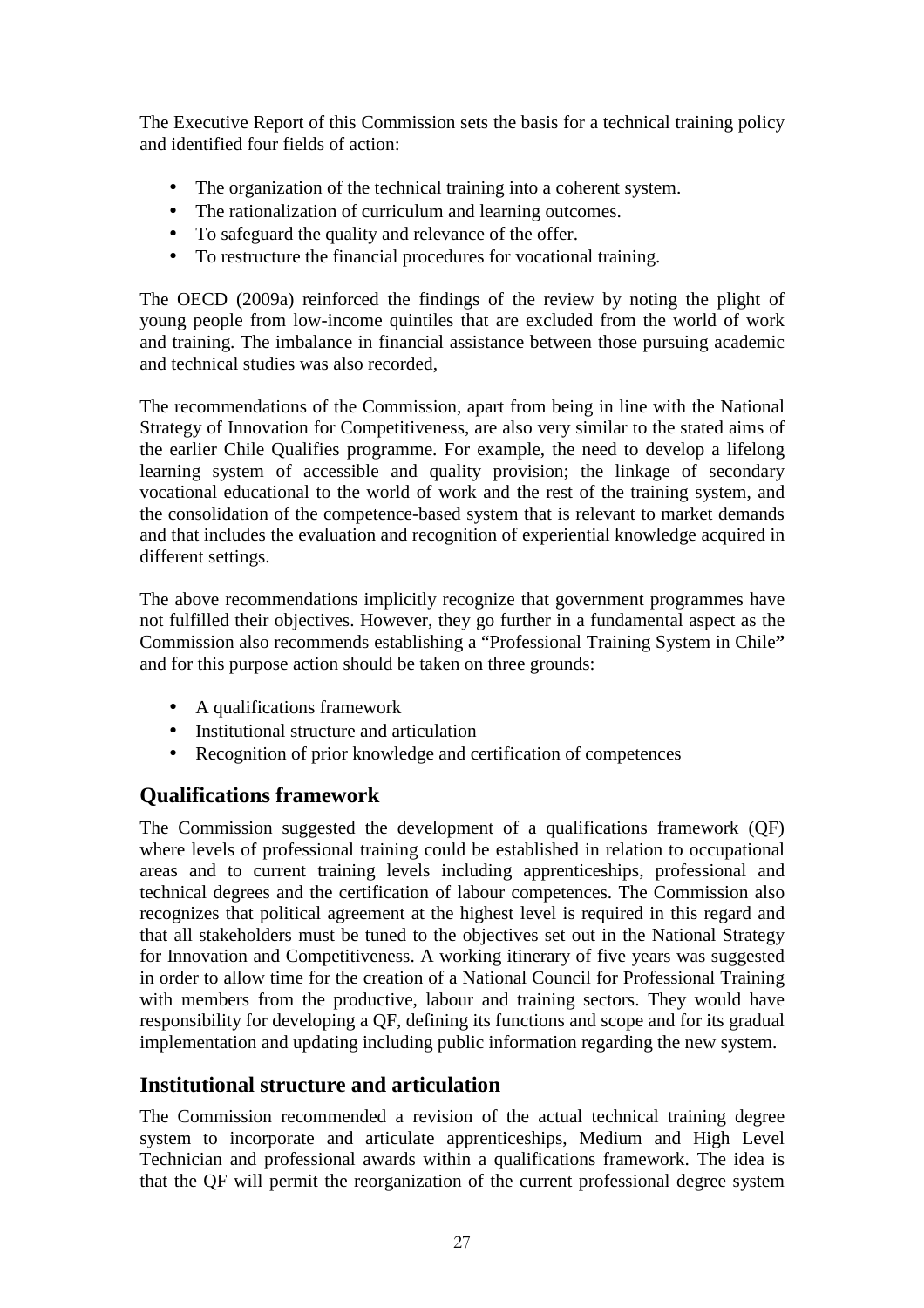along competence lines. Modularization is recommended as a way of articulating the system. The Commission suggested moving toward professional training based on competences, organized according to the complexity of the expected professional performance, not according to the length of the programmes. This sole change requires substantive legal changes, as requirements for issuing degrees are enshrined in law.

## **Recognition of prior knowledge and certification of competences**

The Commission recommended the continuation of measures to evaluate and recognize experiential knowledge and competences acquired in different settings i.e. from apprenticeship to tertiary level and from labour experience.

It is also important to link the National System for the Certification of Competences to the education system, particularly to ensure that workers are given full formal recognition for taking single modules at tertiary level (through in-service training for example). Competences acquired in this way should be accepted by training institutions in case the worker wants to continue studying. This implicitly means that training institutions validate the certification of experiential knowledge as an adequate mechanism to recognize professional competence.

The Commission also reported on the curricular and pedagogical structure of secondary vocational education. They considered that it should be competence-based to allow continuity with tertiary education, and should include employability competences to enter the world of work. This would replace the conception of the end of the secondary study cycle as the end of a training cycle. A recommendation is made that the government finance a two-year tertiary cycle free of charge to students belonging to the three lowest quintiles in terms of income, thereby assuring that they have the opportunity to reach a 14 year study cycle. This would create a powerful and adequate incentive for them to opt for a two-year technical training path with further pathways within the Professional Training System. The Commission also recommended the creation of a system of technical quality assurance specifically for the training modality to introduce criteria, evaluation processes, follow-up mechanisms and accreditation. Improvements and expansions of the grant schemes available for technical training were suggested, provided students choose an accredited institution.

### **8.2. Improving the labour training industry**

In line with the recommendations of the National Council of Innovation for Competitiveness and the National Commission for Vocational Training, a three-year project "Improving the Labour Training Industry in Chile" began in October 2009, managed by the Chile Foundation and co-financed by the Inter-American Development Bank and SENCE (National Training Agency).

Government studies have shown that public investment in training has not necessarily meant better human capital accumulation, basically because the quality and relevance of the training offers available are deficient. Public investment in the development of the training market is almost non existent as the State has not taken an active role in the matter. Rather, it has supervised the allocation of public funds according to long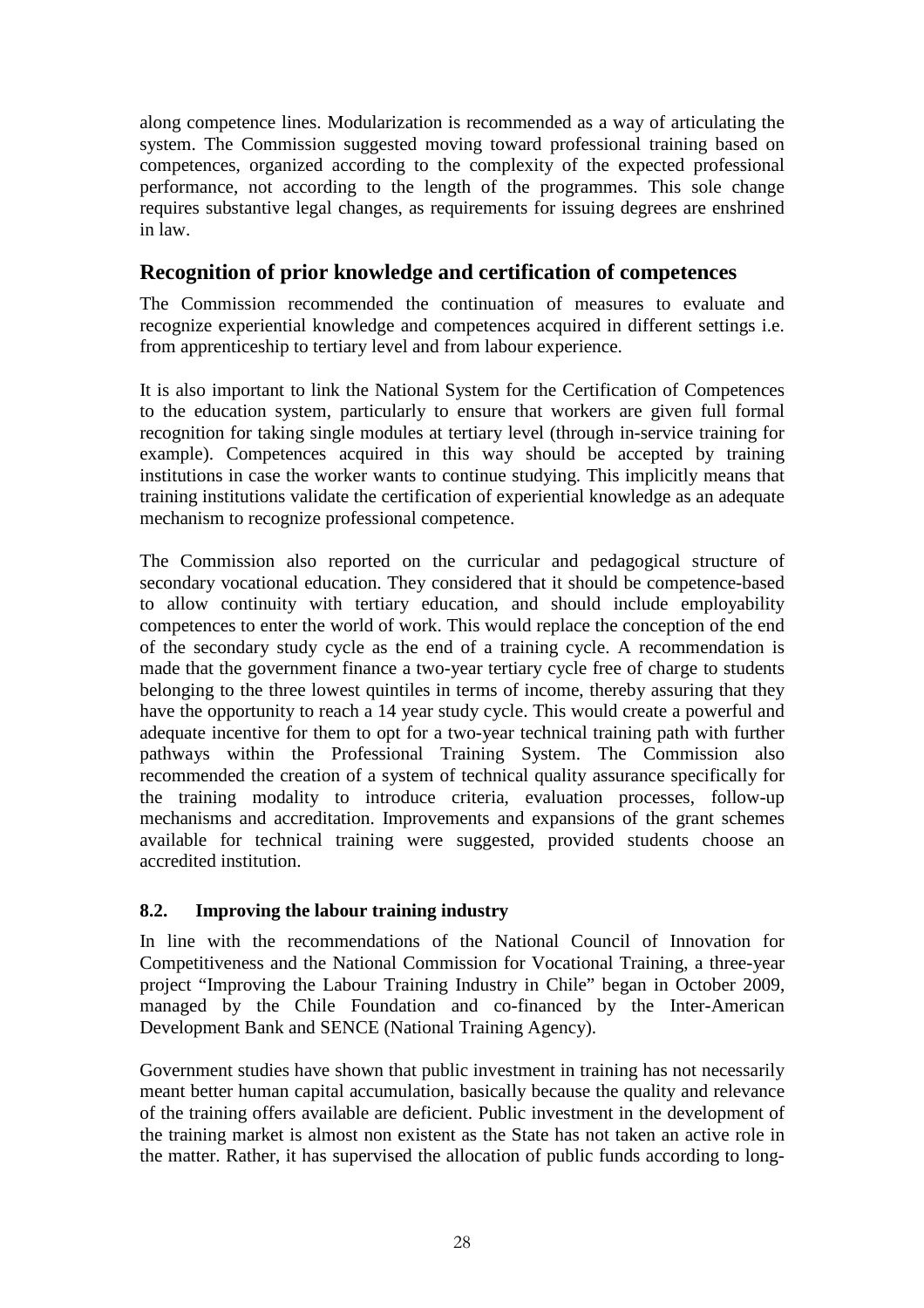standing norms which do not really address the quality of the training institution or the specificity of the application (BID et al., 2009).

The BID (Inter-American Development Bank) has a Strategic Action Plan (2006- 2010) for Chile, which stipulates that one of its axes is to reduce the competitiveness gap amongst developed economies. To achieve this goal, innovation and technological development needs to be fostered together with support to small- and middle-sized enterprises. Serious inadequacies with the labour training legislation have been detected, as the latter is mainly used by the big enterprises through the 1 per cent franchise, and not by the smaller ones which need it the most.

The main aim of the project is to contribute to the strengthening of the labour and lifelong training industry in Chile, aligning the quality and relevance of their training with the demands of companies and key sectors of the national economy. The purpose is to create a sustainable and transferable model of training and management technologies, to improve the quality and relevance of all the products and services offered by the OTECs (BID et al., 2009).

The direct beneficiaries are the 250 small- and medium-sized OTECs (Technical Training Agencies) involving 400 managers and 600 instructors. The objective is to reformulate their curricular offer, to develop new training methodologies and to improve their management and knowledge.

Indirect beneficiaries of the project are about 150 companies from key economic sectors, again from the small- and medium-sized sector. This sector amounts to 97 per cent of all companies in the country, and has little capacity to articulate training with OTECs. The project aims to train at least 1,000 workers from participating OTECs for whom new training materials, manuals and procedures will be designed together with a proposal to address the sustainability of the training model.

## **8.3. A national system of certification of labour competences**

New legislation for a National System of Certification of Labour Competences and Improvement of the Statute for Training and Employment was promulgated in 2008, with the following aims:

- To raise productivity by improving labour standards achieved through agreements with employers and trade unions.
- To increase inclusion by giving an opportunity of certification for many Chileans workers who have not gained a formal secondary school certificate.
- To increase access to formal vocational programs (with certification of all modules studied, which could then be recognized on the formal education system, thus lessening the costs and time of following all the career courses).
- To improve transparency, as all Evaluation and Certification Centres would need to belong to a new National Registry<sup>17</sup>.

The law states:

 $\overline{a}$ <sup>17</sup> Law No. 20.267.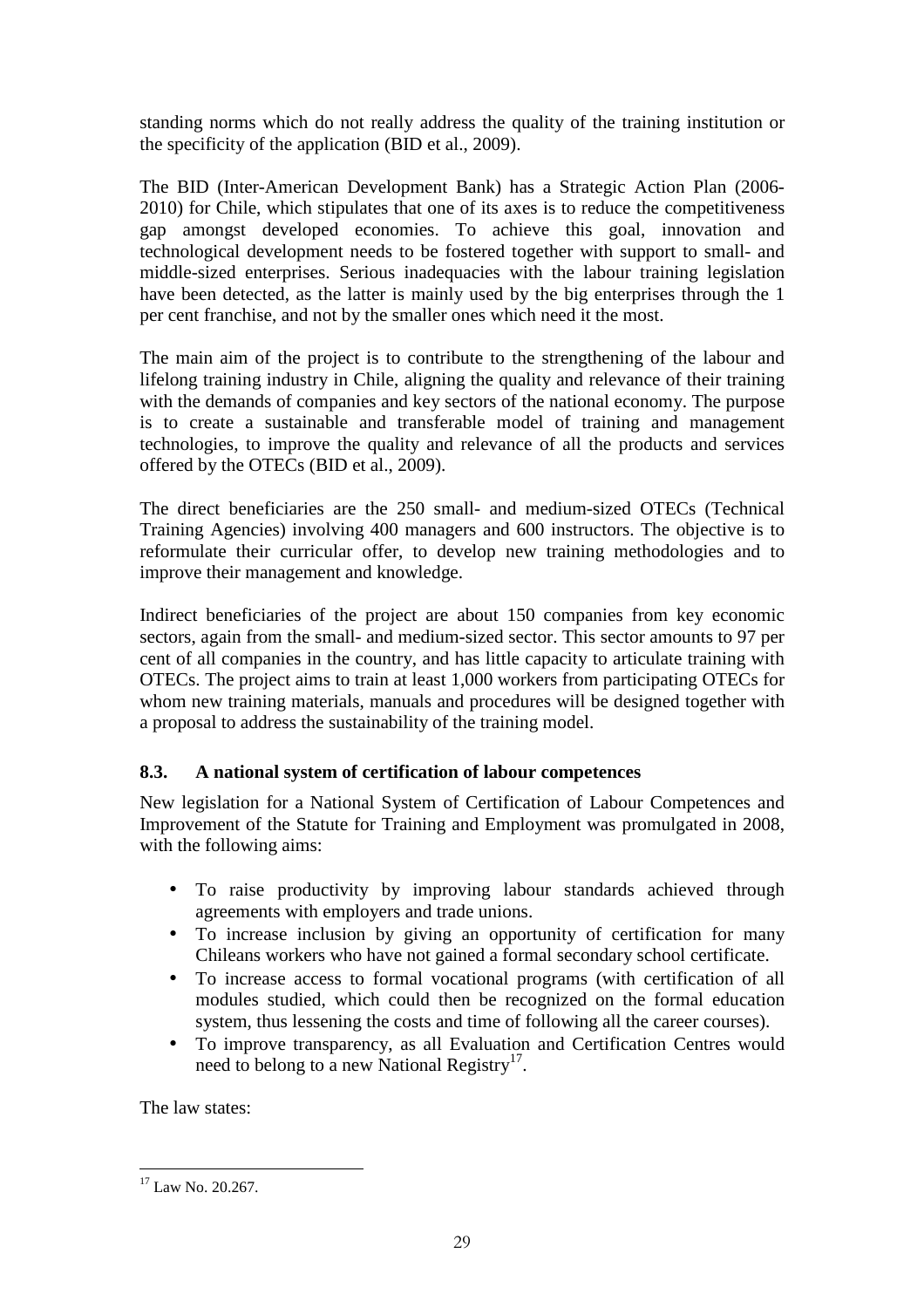The System would have as a purpose the formal recognition of the labour competences of people, independently of the way or means by which they had been acquired, and if they have or not a grade or an academic degree issued by the institutions of formal education; it would also favour the continuous learning opportunities of people, its recognition and value. People could voluntarily ask for the Certification of their Labour Competences according to the System established by this Law, although it is not compulsory or a pre requisite to carry out a defined economic or occupational activity. The Certification would be granted by Accredited Institutions through a common methodological framework accepted by the different productive sectors.<sup>18</sup>

The implementation of the System is in the hands of a Commission which should be fully operational by 2010. The Commission has an Executive Secretary and comprises one member of the Ministry of Labour, another from the Ministry of Economy and other from the Ministry of Education, three members from the Workers' Central Union, and three members from the Employers' Organizations representatives of the productive sectors plus representation from the central State administration and from workers in charge of producing and updating the strategic guidelines for the labour competences units.

The new legislation states the principles which underpin the new system as follows:

- I. Those who certify do not train, separation of function of education and training on one side and assessment and certification on the other, to prevent conflict of interests and doubts about the propriety of certificates.
- II. Certification is voluntary on the part of employers and workers joining the system.
- III. Impartiality and objectivity, with qualifications based on common quality assured methodologies and procedures.
- IV. An open market among suppliers of assessment services and certification in order to achieve transparency.
- V. Financing the evaluation/certification process to be shared in order to gain legitimacy; 51 per cent will be paid by the private sector and 49 per cent by the State, although for the first two years of implementation the costs to be entirely financed by the State.

The Executive Secretary of this Commission was nominated in August. Interviews with her and her team shared their actions so far:

A. They have tendered (in August) the development of 15 competences on critical profiles for each of the economic clusters defined by the National Council of Innovation for Competitiveness which are: Off-shoring, Special Interest Tourism, Aquiculture, Mining and Livestock and Agricultural Products. This tender has opened a new market niche. The team acknowledged that the market might not be prepared for the task, but they considered it necessary nonetheless. They are taking responsibility for the articulation of the training and productive sectors.

 $\overline{a}$  $18$  Ibid.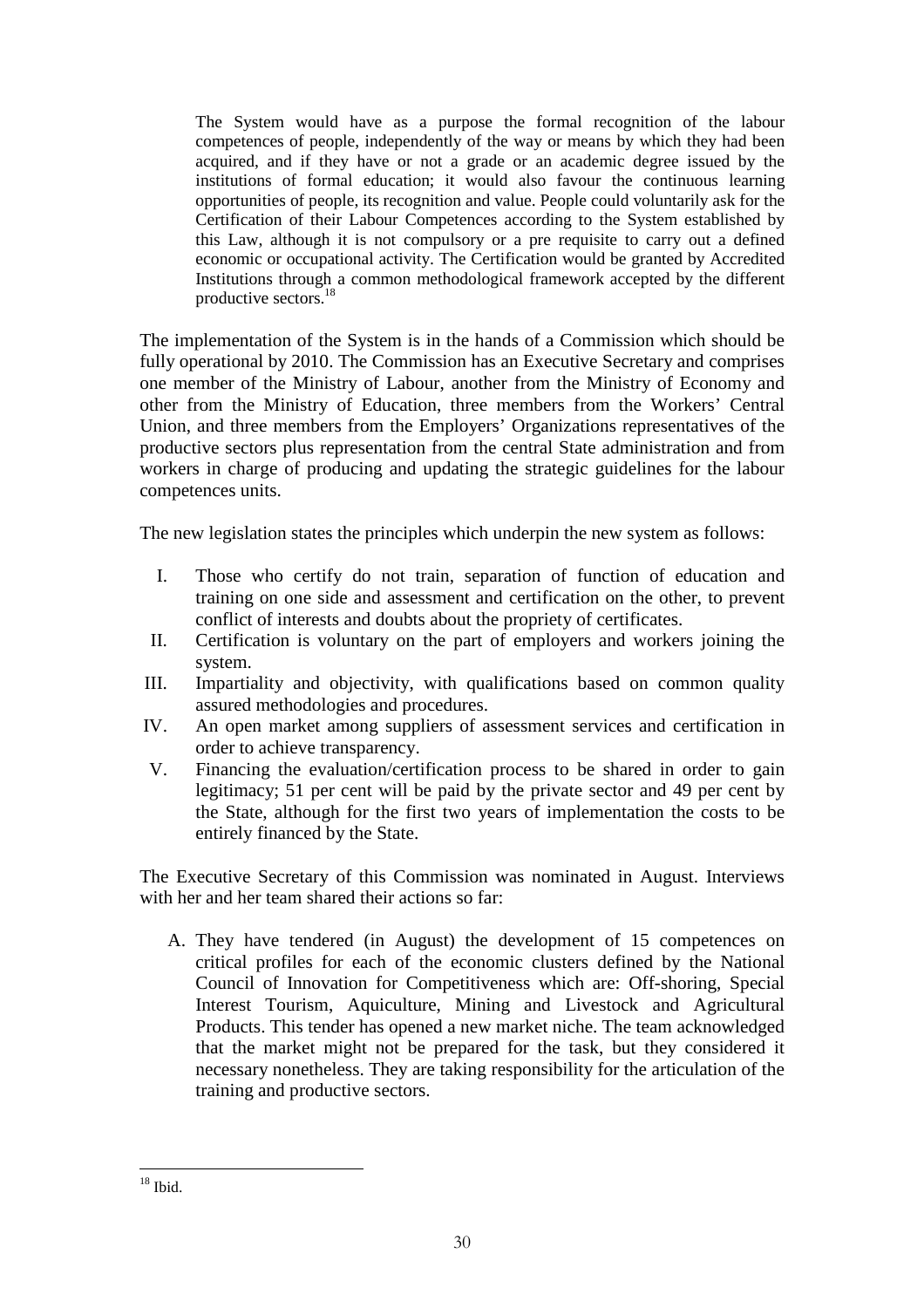In the past, the methodology used for developing profiles had been functional analysis as defined by the Chile Foundation. However, in the context of these new developments, tenders to develop 90 occupational profiles for five economic sectors (clusters) will be open to several other providers using their own chosen methodology. The 90 new profiles will be developed according to needs identified in consultation with stakeholders in each of the economic clusters' Executive Councils and with representatives of training institutions, the business community and workers. Occupational areas with significant demand have been identified and corresponding training levels and gaps between the labour competences required by industry and the ones currently present in the labour force have been identified.

The Terms of Reference included the definition of the training requirements for each of the new profiles, with the purpose of including them in the National Service for Training and Employment (SENCE) new Electronic Catalogue modularized to competences, thereby enabling companies to apply for training for their workers using the 1 per cent tax exemption.

B. They are beginning to work with some training institutions to translate the competence profiles into training modules and to define how these occupational profiles would or could be part of an NQF.

Table 4 below gives an account of the estimated number of participants in the certification process, the productive sectors, and an estimated number to December 2009.

Interviewees noted that the Commission has yet to define the methodology, criteria and principles with which it will operate the system. It also needs to establish how the system will project in the market, and the appropriate evaluation procedures, supervision processes, mechanisms and rules to best fulfil its functions.

#### Defining competence units

Labour competences were defined using functional analysis, the method used in National Vocational Qualifications (NVQ) in England where the standards thus developed are known as "Occupational Standards, grouped together into Units of Competences" (Young, 2009, p. 23). The method was considered the most appropriate for evaluating experiential knowledge gained through work.

Functional analysis "begins with the assumption that a statement of workplace performance can be identified by a competent professional in ways which are recognized by an appropriate employer" (Young, 2009, p. 22) could be seen as a shift of power from institutions to industry (the workers), especially when units are placed on a framework.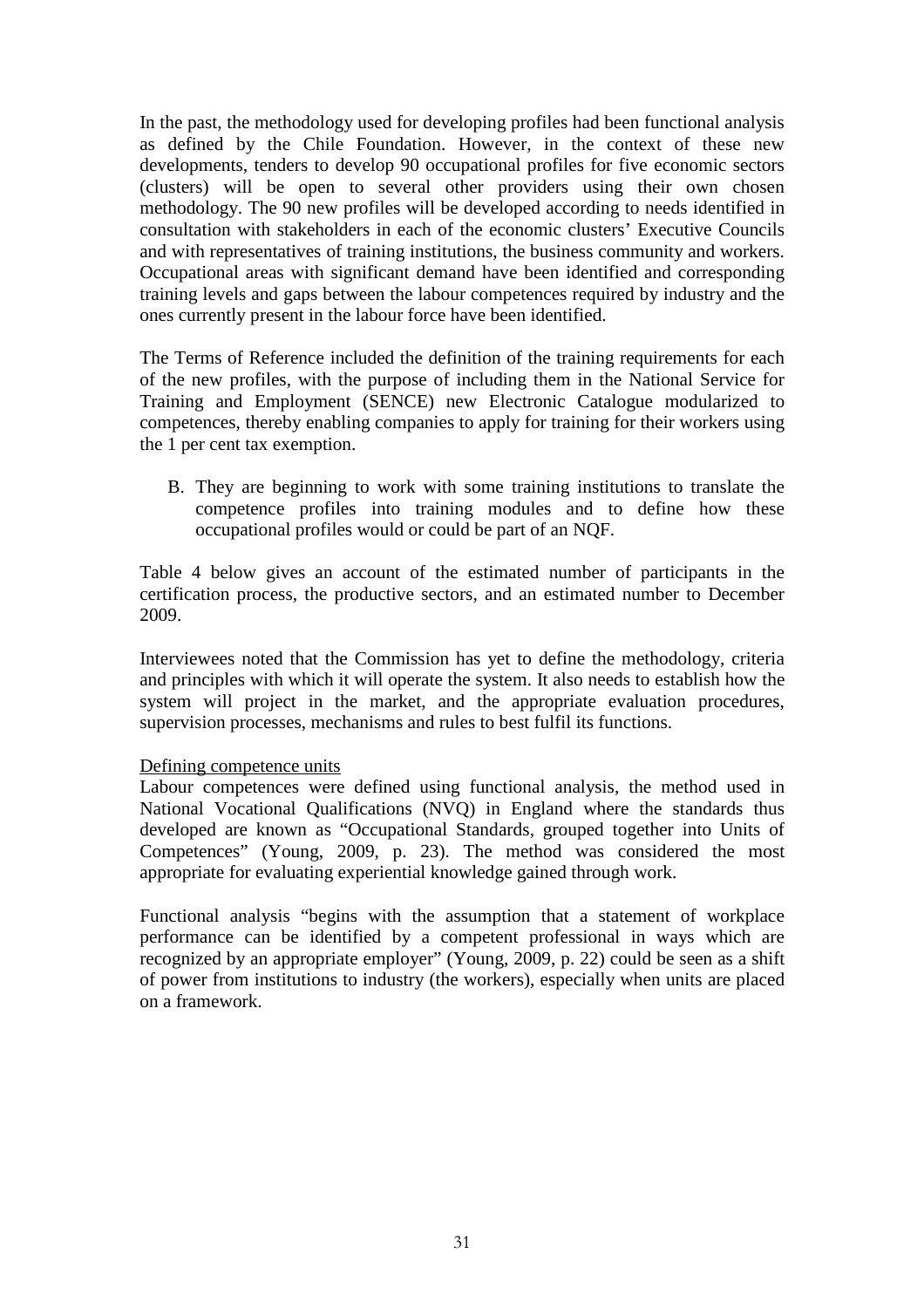**E** 

**Table 4. Estimated number of participants in productive sectors, 2009** 

| <b>Productive Sector</b>        | N <sup>o</sup><br><b>Profiles</b> | Nº Labour<br>C. Unit<br><b>UCL</b> | People that<br>Participate<br>$($ *) |
|---------------------------------|-----------------------------------|------------------------------------|--------------------------------------|
| Aquaculture & Fishing           | 19.                               | 79                                 | 771                                  |
| Agro industrial                 | 127                               | 431                                | 12.814                               |
| Livestock                       | 60                                | 173                                | 2.139                                |
| Construction                    | 19.                               | 80                                 | 976                                  |
| Gas & Electricity               | А                                 | 15                                 | 1.381                                |
| Logistics & Transport           | 19.                               | 41                                 | 4.557                                |
| Metallurgy % Metal Mechanic     | 16                                | 38                                 | 1.294                                |
| Minina                          | Ш                                 | 215                                | 1.117                                |
| Tourism                         | 19                                | 43                                 | 4.653                                |
| Municipal                       | 34                                | 176                                | 0                                    |
| Commerce (Supermarkets)         | 3                                 | 8                                  | 200                                  |
| Median & Small Enterprises MYPE |                                   | 3                                  | 200                                  |
| <b>Training Industry</b>        |                                   | 4                                  | 0                                    |
| Broadcasting                    | 4                                 | 10                                 | 200                                  |
| <b>TOTAL</b>                    | 437                               | 1.316                              | 30.302                               |

## **Productive Sectors Participants**

Source: Chile Qualifies, 2009a.

Pilots were undertaken among workers with or without completed secondary school level. The competence profiles were developed from lower-rank positions, no higher than the equivalent of a Medium Level Technician, the certificate obtained when leaving a secondary vocational school.

The pilots were presented to stakeholders as a tool for human capital improvement that could, through productivity and competitiveness, be translated into social and economic well-being. The pilots were not designed as pathways towards further studies. Rather, certification was seen as a way to make workers' performance visible, to identify gaps, to define training needs, to improve performance level. In this way, Chile borrowed part of the NVQ system. Whereas in England the employee might decide on further training, in the Chilean context, the focus was on assessment and the employer would address any training gap.

If these qualifications are going to be part of a future framework as planned, they would be better equated with Allais's description of a "designing down process" where a "new notion of knowledge and a new hierarchy of educational providers would be in place, where they are no longer the leaders and standard-setters of inputs, and content is no longer the starting point" (2009, p. 16). Indeed, SENCE and some technical training centres have already been asked to modularize their curricular options according to the units of competence developed by the industrial sector.

Whether this will be a "revolutionary change" (Young, 2005, p. 8) is yet to be established, as the raising of the occupational standards was not part of a defined and explicit strategy towards an NQF or towards training. The units of competence were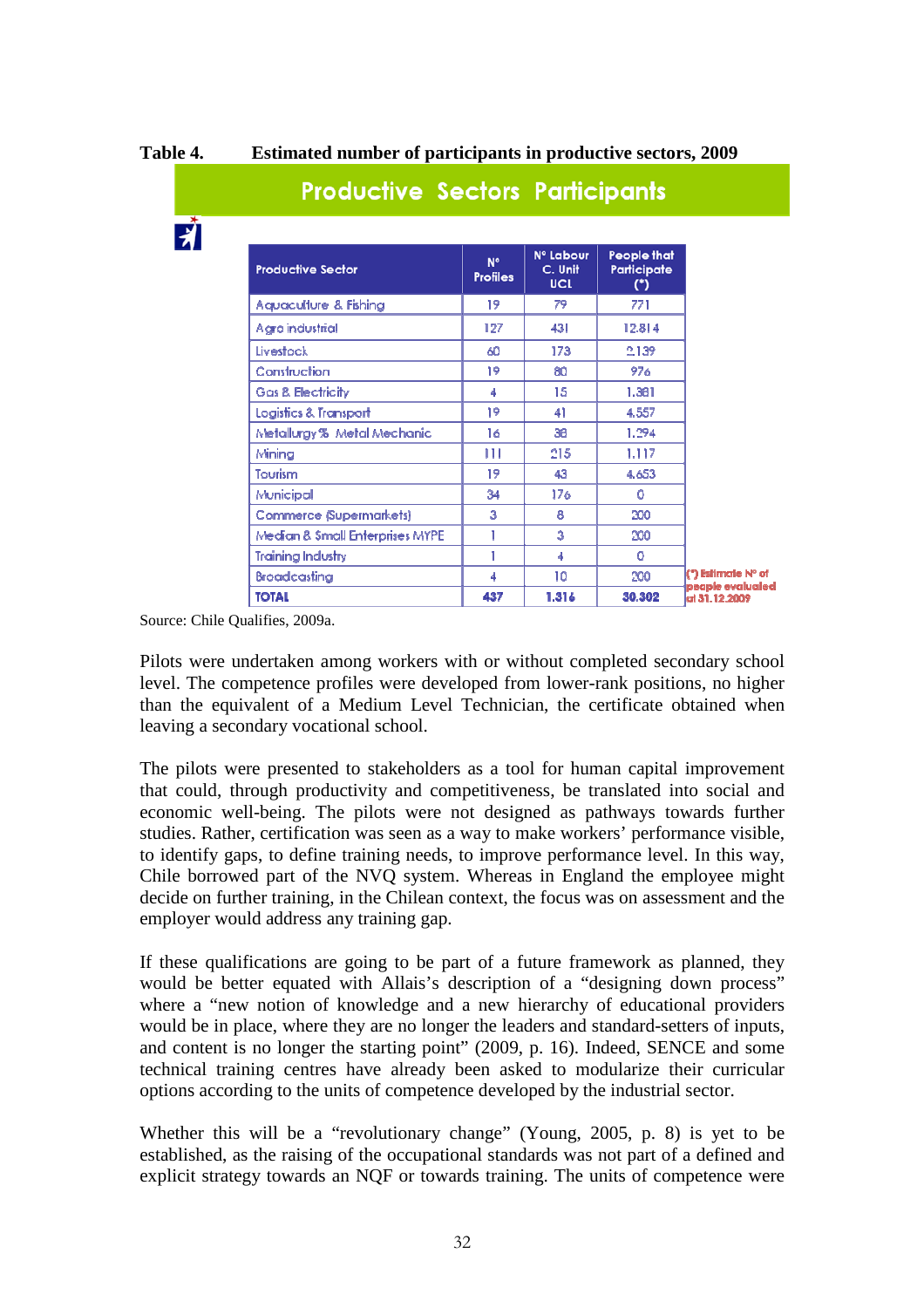developed without the participation of the academic world or education/training sector. There was no discussion at an academic level to define how much of the competence evaluated was based on knowledge acquired in a setting other than the workplace. Questions such as "the separation of leaning processes from learning outcomes" (Young, 2009, p. 23) were not deemed important and there was no consideration progress and lifelong learning. As one interviewee put it "certification is not linked with schooling levels neither is it part of a training pathway to the formal training sector". The process was simply "a technique which sets out to be an objective and systematic method for analyzing the tasks which are required for competent performance, which in turn would identify the purposes of the employees" (Young, 2009, p. 24).

Not one of the 14 people interviewed from the productive sectors participating in the certification pilot had any notion that certification was meant to be the first step towards developing a new system of qualifications. Interviewees included people at all levels: workers, supervisors, heads of human resources, directors of the sector unions, and union members. The certification process was presented as an end in itself, and none of the interviewees had heard of a National Qualification Framework. The first step towards formal recognition is the legalization of the competence units in a Registry set up by the recently constituted Commission.

One, interviewee, a union executive and member, pointed to broader concerns about the competence process:

The certification of labour competences should have wider implications for the workers than being more productive and/or competitive. If from the productive world, productivity and profitability are not linked with a social project which would benefit and improve the life conditions of the workers in the wider sense of the word, it would not achieve what the country needs which is to break the inequality barrier, because society does not only growth with productivity. The workers contribution in a company is valued in terms of human resources but not in terms of remunerations. We should make a big difference between a businessman and an investor. The State should take an active part making visible the social value of the competence as a counterpart of better remunerations

In-depth interviews in three economic sectors

Three economic sectors were selected; mining, agro industry, and tourism, and interviews were conducted at all levels, from workers to general managers to workers.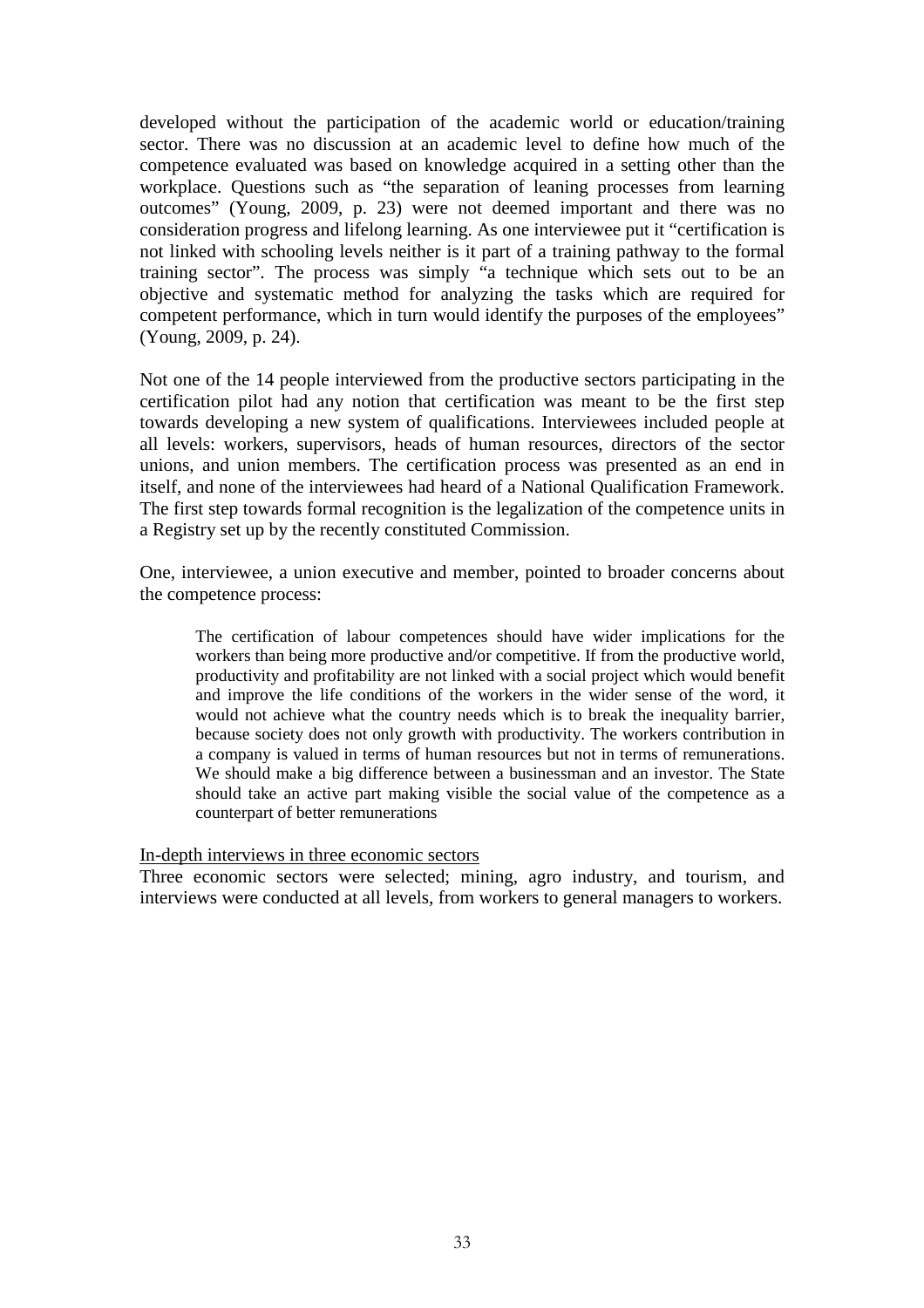| <b>Employers' perspectives:</b>                              | <b>Employers' perspectives:</b>                           |  |  |
|--------------------------------------------------------------|-----------------------------------------------------------|--|--|
| <b>Mining Sector</b>                                         | <b>Agro Industry and Tourism</b>                          |  |  |
| To improve the status of the company and its national        | To be able to cope with regulations of the international  |  |  |
| and international competitiveness                            | trade treaties                                            |  |  |
| To transform management through a competence                 | To identify performance gaps and plan (uncertificated)    |  |  |
| approach to the development of human capital as a            | in-company training and to define training to achieve the |  |  |
| concrete tool for the achievement of CODELCO's <sup>19</sup> | company targets.                                          |  |  |
| long-term objectives of maximizing competitiveness,          |                                                           |  |  |
| economic value and contribution to the country               |                                                           |  |  |
| Management of human resources promptly<br>and                | To make the mobility process within the company more      |  |  |
| efficiently.                                                 | objective                                                 |  |  |
| Knowledge management defined under the methodology           | Individual development plans for personnel                |  |  |
| based on competences                                         | career development and training                           |  |  |
| To delimit responsibilities and visualize individual         | To make workers' competences more visible                 |  |  |
| performance                                                  |                                                           |  |  |
| To diminish rotation                                         | To improve personal competences and collective            |  |  |
|                                                              | collaboration                                             |  |  |
| To define post profiles                                      | To plan career development                                |  |  |
| To objectify mobility processes and to establish career      | Description of their labour posts to build profiles       |  |  |
| development plans                                            |                                                           |  |  |
| To improve the management of a merit culture within          | Certification is fundamental for the industry             |  |  |
| the company                                                  |                                                           |  |  |
| To increase the transferability of labour posts              | Labour project of personal growth                         |  |  |
| A competence is an organizer analysis unit                   | To diminish accidents                                     |  |  |
| To make experience transferable                              | To improve efficiency and loyalty                         |  |  |
| To build up a memory registry given a very high labour       | To objectify the perception of people's recognition       |  |  |
| turnover                                                     |                                                           |  |  |

*Question: Objectives and benefits of the certification of occupational standards?* 

*Question: Benefits and future plans for the certification of occupational standards?* 

| <b>Workers' perceptions:</b>                      | <b>Workers' perceptions:</b>                       |  |  |
|---------------------------------------------------|----------------------------------------------------|--|--|
| <b>Agro Industry</b>                              | <b>Tourism</b>                                     |  |  |
| Improvement of their self esteem and motivation   | The university of life has been validated          |  |  |
| Labour mobility within the company and in the     | Recognition of prior knowledge has been a          |  |  |
| open market, improve employability                | positive experience for them and their families    |  |  |
| Their evaluation portfolio is a degree for them   | Feel more sure of what it does because it has been |  |  |
|                                                   | validated                                          |  |  |
| Personal motivation and the improvement of        | Possibility of recognition of their capacities and |  |  |
| collective collaboration because they see and     | written recognition of their competences.          |  |  |
| understand the production process as a collective | The importance of collective collaboration         |  |  |
| achievement                                       |                                                    |  |  |

In synthesis, managers and directors responses to the question about the objectives, benefits and future projections of this experience were very similar; they were all directed towards productivity and competiveness, for example, efficiency of human resources management, improved dialogue between development and performance management and more effective planning of training. Career development was also mentioned, but depended very much on the company's approach on Human Resource Development. Where a company had an "expansive" rather than a "restrictive" (Young, 2009, p. 36) approach towards Human Resource Development, intentions were made explicit in terms of benefits for the workers. However, there was no

 $\overline{a}$ 19 CODELCO, the Chilean Copper Corporation is the most powerful industry in Chile.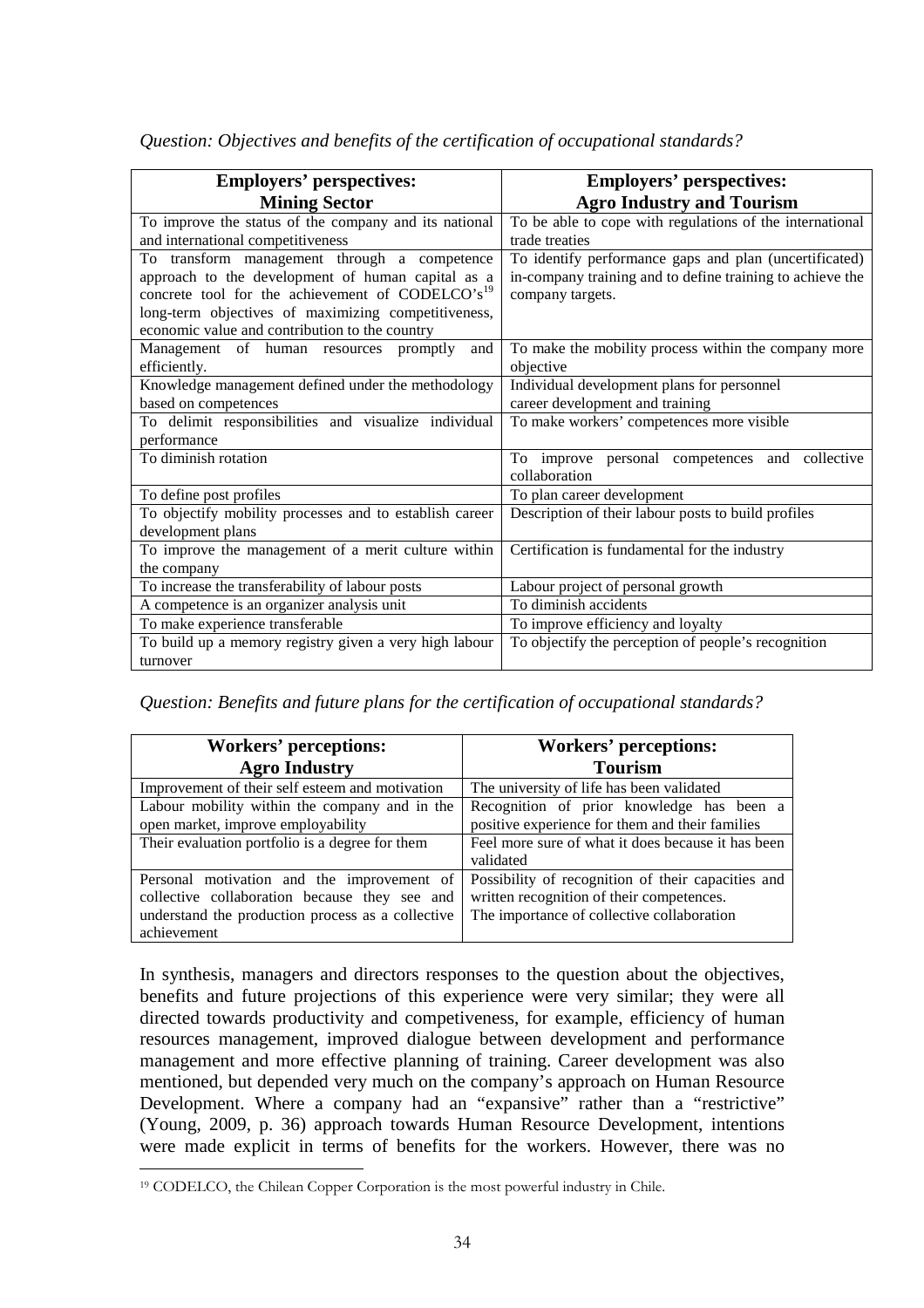mention though of a competence approach as a social tool for raising salaries, diminishing inequality and promoting inclusion, which are acute problems in Chile.

Workers' responses to the question of benefits and future of the certification of their labour competences were all focused in the present and the past but not the future. They were thankful for the acknowledgement of their daily routine, the recognition of capacities that they did not know they had, the value to their families of the framed competence certificate, mobility prospects and employability opportunities that were previously uncertain. It was defined by one interviewee as a life experience, a ray of hope.

## **The certification process and methodology**

The process is very similar to the NVQ approach. Functional analysis involves the worker, an evaluator and an auditor in three phases:

- Introduction to the programme
- Evaluation
- Certification and portfolio development

#### Introducing the programme

Companies define their training needs and there is a briefing meeting where the process is explained to the workers who are then they invited to write down all the activities they do in their daily work. They are given some occupational profiles and asked to identify themselves against them. The role of the evaluator is explained very clearly, as somebody who is not there to find mistakes but to help improve performance.

### Evaluation

Evaluation is based on work observation of their work and how this is done. A technically proficient evaluator determined whether the worker is competent or not yet competent. The process has three steps:

*Observation on site***:** empirical confirmation by expert judgment defining whether a worker's performance meets the performance standards that are being evaluated. This evidence is the most important and valuable in terms of the evaluation process. The Observation processes follow a strict procedure: planning, evaluation and review.

*Semi-structured technical interview*: a personalised questionnaire designed by the evaluator's institution (which is not a training institution). For each performance criterion there is one targeted question to ascertain the knowledge the worker has to perform the particular functions.

*Indirect evidences:* this refers to relevant evidence gathered independently of the evaluation instruments. It could be in the form of diplomas, supervisor reports, letters of application, CV's, performance reports, projects submitted, testimonies, videos, photos of work process, budgets elaborated or other products that attest to the worker's competence. Evaluation consists of three marks: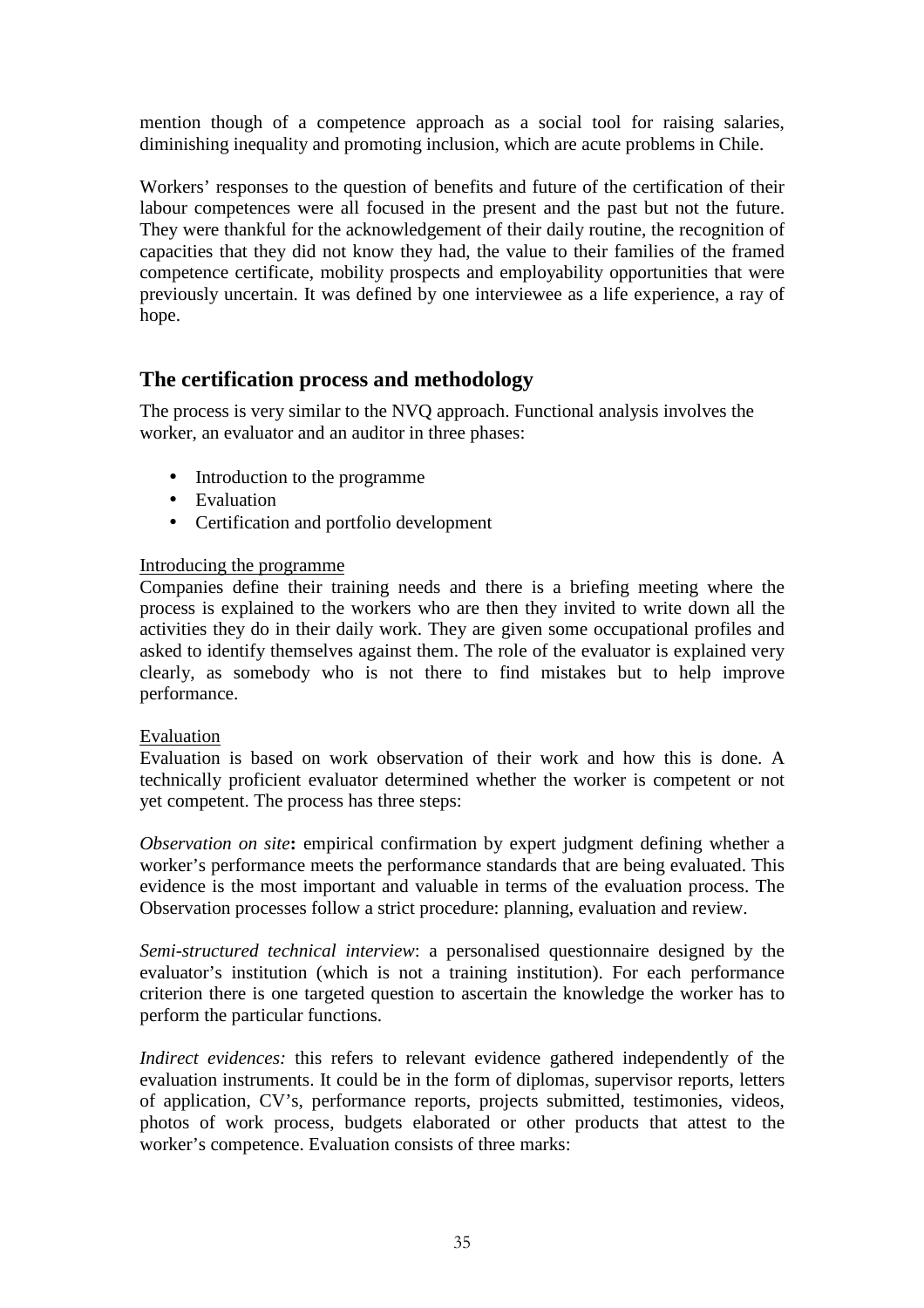- A **Yes** for those complying with all the technical and basic indicators given by the performance criteria, together with the expected result and the value-added reflected in the unit of competence.
- A **Not Yet** where the worker does not comply or only partially satisfies the performance criteria; this answer needs to be properly justified.
- A **Non-Applicable** is when for external reasons the worker does not fulfil the functions expressed in the competence unit.

### *Portfolio*

This is the end product containing a detailed account of what has been done in each phase of the evaluation process, including the code and name of the different competences evaluated. This information is written in a document called a Unit of Labour Competence, on the basis of company descriptors and criteria. Two copies of the portfolio are produced, one is for the worker and the other is kept by the evaluation agency.

It should be noted that this is the first experience of the recognition and certification of non-formal or informal knowledge in the country; there are no other points of comparison. The evaluation process itself was highly praised, by both employers and employees. Employers considered it respectful, serious, rigorous and well-received by the workers. Employees commented on the portfolio, as a valuable document that could be shown to family and friends. They liked the possibility of having a second evaluation if they were not yet competent. They recognized that this evaluation was for progress and not for dismissal and that gave them a sense of security that their employers considered failure as an opportunity for improvement.

A Commission member and member of the Workers National Central Union reported that the union became interested in the certification of experiential knowledge experience when it was legislated. Union membership of the Commission was renegotiated up to three people. The union perspective was that Chile has pursued and approach to development without inclusion. It was hoped that certification of labour competence would create a useful platform for wage bargaining.

The same interviewee was of the view that the country has to date no clear knowledge regarding the labour and qualification needs of the productive sectors; arguing that what information there is is often invalid. He reported that certification is done without workers' participation and training priorities are defined by the employers. He went on to argue that there is no clear definition of the role training should play in the economy. Workers today try to study what they think it will improve their job possibilities but with no guarantee because there are many careers that do not have application in the labour market. He believed that nowadays the old tradition of a job for life is over and that that perspective has not been incorporated into the legislation. Nor is there is a culture of ongoing training or lifelong learning system for workers. He reported that labour force rotation is high as there are not many qualified workers (average time in one post is three or four years). Although bipartite committees for training are a legal requirement in industry, in practice they do not exist. He hoped that the certification law would have further positive repercussions.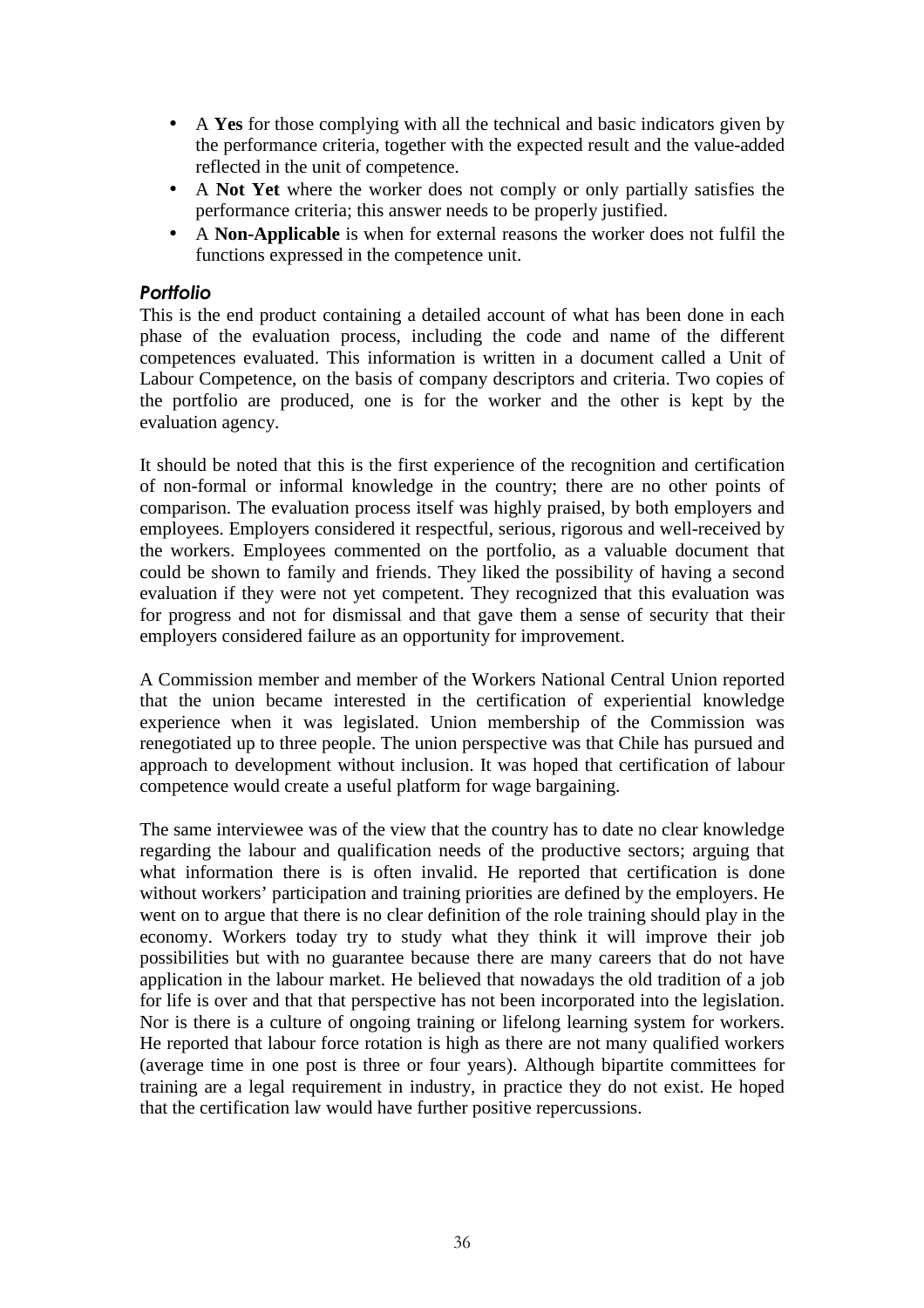## **9. Steps in the development of an NQF**

The first official attempt to design an NQF in Chile was in 2003 when an agreement was signed between the Research and Documentation Centre on Economic, Employment and Professional Qualifications (CIDEC) and the Chile Foundation in the context of the Chile Qualifies programme. CIDEC, a not-for-profit Spanish research centre CIDEC undertook a feasibility study for an NQF.

The main objectives of the study were to produce policy guidelines and expert recommendations for an NQF drawing on international experience and literature and national variables and critical dimensions. The study was therefore directed to the identification of the necessary pre-conditions required in the country for the construction of a framework rather than to the design of a framework. During the same year, a Law Project was sent to Congress with a proposal for the construction of an NQF. This has not yet been discussed or approved.

After three visits by the Spanish team of experts, the Final Report, and an extensive three-volume report was handed to the Chile Foundation in 2004. The Executive Summary was presented at a seminar on July 2004. As well as establishing preconditions, the report also highlighted many of the systemic weaknesses already discussed in this case study. In general terms they stressed the need:

- To advance the process of modernization and improvement of general education and the quality of the technical education in particular.
- To reorganize the whole of the technical offer, improving coherence and the interrelations among the different levels as a way of strengthening the technical qualifications system in the country.
- To improve the quality and coverage of the SENCE training system, degrees of access and the quality of the training offer through the 1 per cent franchise and the social training programmes.
- To create and develop procedures for the recognition of non-formal and informal learning as a way of formalizing labour qualifications.

CIDEC recommended the construction of an integrative and strengthening systemic framework including the reorganization of technical training at secondary and tertiary level in order to build up vertical itineraries or transfer pathways and to create mechanisms to recognize prior leaning. CIDEC also recommended that at the core of these components it should be placed the quality of delivery and the social legitimization of technical education, achieved through the wide participation of the productive sectors, the businessman, workers in the design and development of the technical education offer.

In 2007, another consultancy was commissioned by Chile Qualifies from the Australian Department of Education, Science and Training. The aim was to provide recommendations on the implementation of a National Qualifications Framework. The agreement followed consultations and visits from Australian professionals where it was agreed that a multi-sector qualifications framework based on the Australian model might assist in facilitating lifelong learning and other related educational and training initiatives to support the development of people and the economy (Allen and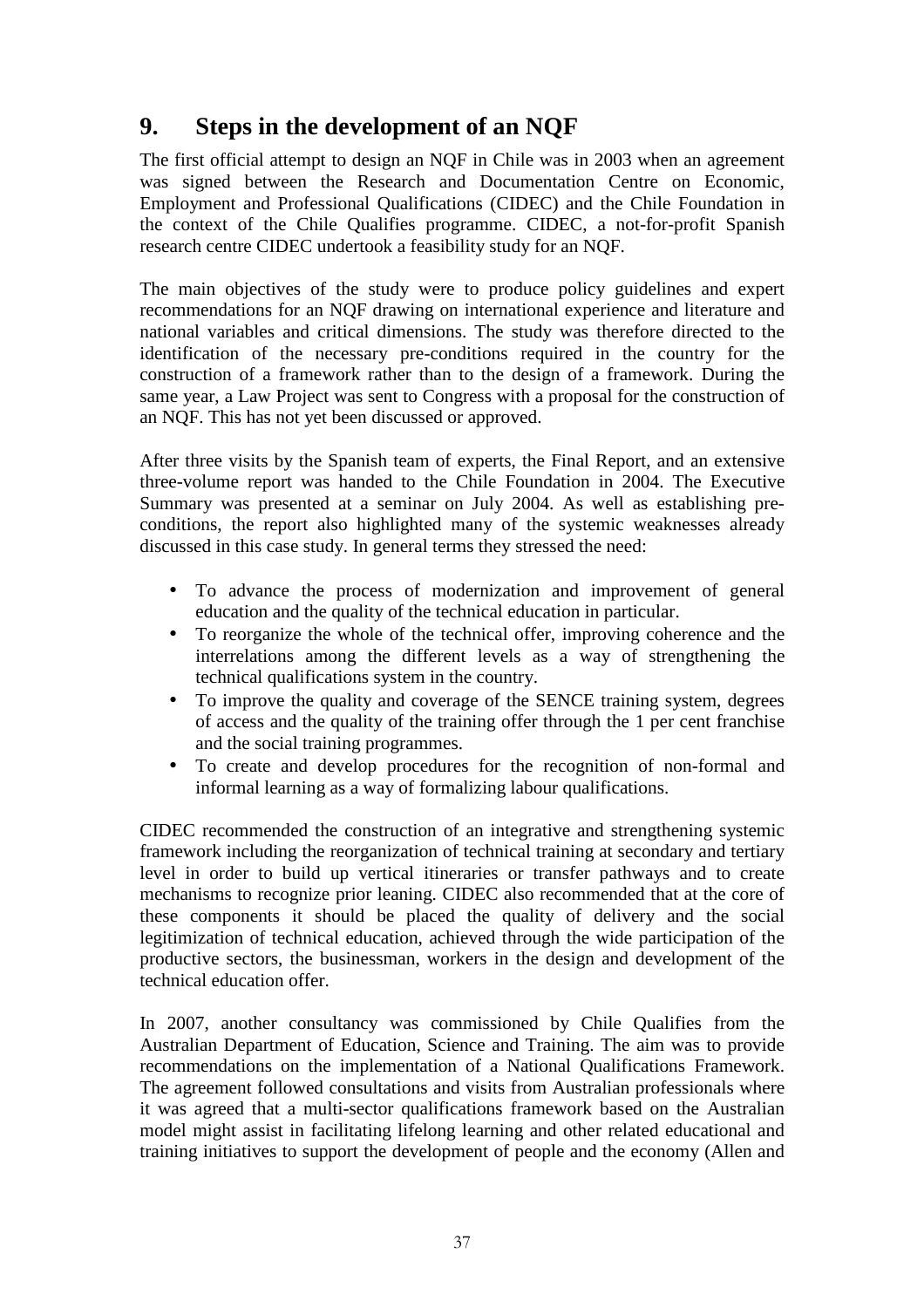Bryne, 2007). The recommendations were that a qualifications framework would need to:

- Be multi-sectoral, linking the different education sectors, defining their main characteristics and the relationship between them.
- Include an appropriate number of levels linked to qualification titles and professional and industrial skill requirements.
- Indicate the volume of learning expected for each qualification.
- Define in broad terms the level of achievement expected at each level in different domains of learning or components of competences.

The consultants added that if the framework was to be successfully implemented it will need to be:

- Developed through consultation with major stakeholders, and be formally adopted and applied to all institutions.
- Supported by quality assurance arrangements within institutions and other agencies, and be consistent with arrangements for accreditation.
- Used as a reference point for validation and agreed packaging of national competence standards for qualification in vocational education.
- Used as a basis for a widely accessible national register of programmes at authorized institutions or other organizations that are assessed as meeting the standards of learning outcomes as specified in the framework.

Professionals from Chile Qualifies, The Higher Education Division of the Ministry of Education and the National Training and Employment Service also travelled to Spain in 2007 to acquaint themselves with the Spanish NQF-related developments.

In 2008, with the experience of recognizing non-formal and informal learning well under way through the development of standards and the certification of labour competences, the OECD undertook a special study on the visibility of the non-formal and informal learning outcomes. Recommendations stated the need to link the different components of the education and training system: compulsory education, adult education, the Certification of Labour Competences, the technical training centres, the professional institutes and other higher education institutions in a transparent manner. The OECD team was cautious about recommending a framework: "The authorities might actively consider whether the development of a National Qualifications Framework would materially aid recognition and transfer between the component parts of the new education and training system, or whether it would lack credibility at this stage" (OECD, 2008, p. 29).

In the most recent OECD study on higher education (OECD, 2009d) the team concluded that unnecessary institutional and legal barriers encountered by students transferring from secondary schools (particularly vocational schools) to higher education could be eliminated by the design of new pathways. A National Qualifications Framework could be developed to include all qualifications - academic and vocational, from secondary school to doctorate programmes. The study argued that it seemed reasonable to build on the framework established by Chile Qualifies. A key purpose of the framework would be to facilitate students' access to tertiary institutions from all fields, including academic and vocational secondary education. Another purpose would be use credit procedures to support transfer between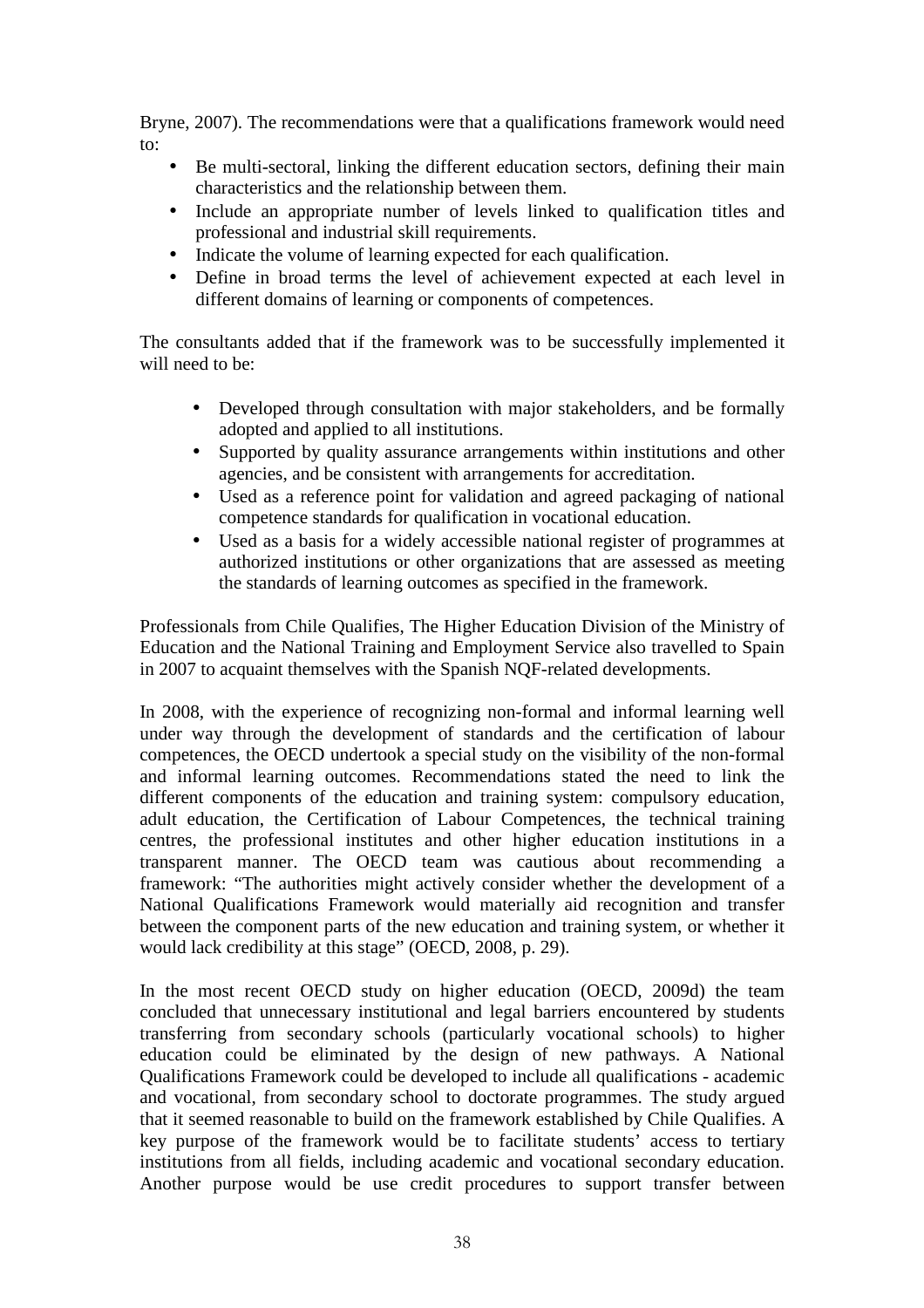institutions or from one grade to another within the tertiary system. Qualifications could be based on results and achieved competence not on time/hours of study. Finally, the study recommended that a framework could support the recognition of equivalent national and international qualifications and the accreditation of prior studies (OECD, 2009d, 314).

From within the country, support for an NQF has been voiced in three other sets of recommendations recently presented to the authorities:

- 1. The National Strategic Plan for Development (human capital pillar) prepared by the National Council of Innovation for Competitiveness identified three key problems: the rigidity of the training system, the lack of vertical articulation between qualification levels, and the lack of horizontal articulation within different training institutions. Their concrete proposals to address these problems included the need:
	- for a lifelong learning system to deal with the speed of change of the labour market and the need to train the human capital required in a knowledge economy;
	- to strengthen connections between different training levels;
	- to develop a National Qualification Framework based on labour competences; and
	- to consolidate the National System of Certification of Labour Competences to facilitate articulation between vocational and academic qualifications.
- 2. A report produced by the Presidential Advisory Council for Higher Education (submitted to the President in 2008) recommended the need for a National Qualifications Framework. This was taken into account and funds were allocated for a one-year ministerial programme (MECESUP) (4/2009-4/2010) to advance the design of a framework. A committee was set up comprising nine universities represented by their 25 academic directors. They visited Ireland, the UK and Australia to learn from their experiences and are currently working on a design of level descriptors, grades and a qualification framework for include academic qualifications that will relate to the framework for technical qualifications that is being designed by Chile Qualified.

The committee has argued that such a system will support the accreditation processes for careers and institutions; facilitate students' mobility process either nationally and internationally; use transit pathways to enhance vertical articulation between technical training centres, professional institutes and universities and promote the transparency of the system creating the conditions for access to better information for students about the different programmes on offer (Presidential Advisory Council, 2008, p. 398).

The director of the committee reported that outcomes were very positive. All institutions were participating well and some institutional changes had already been achieved or were under way, including a system of institutional career accreditation and a process of curricular restructuring of careers and programmes based on competences and learning achievements/outcomes. New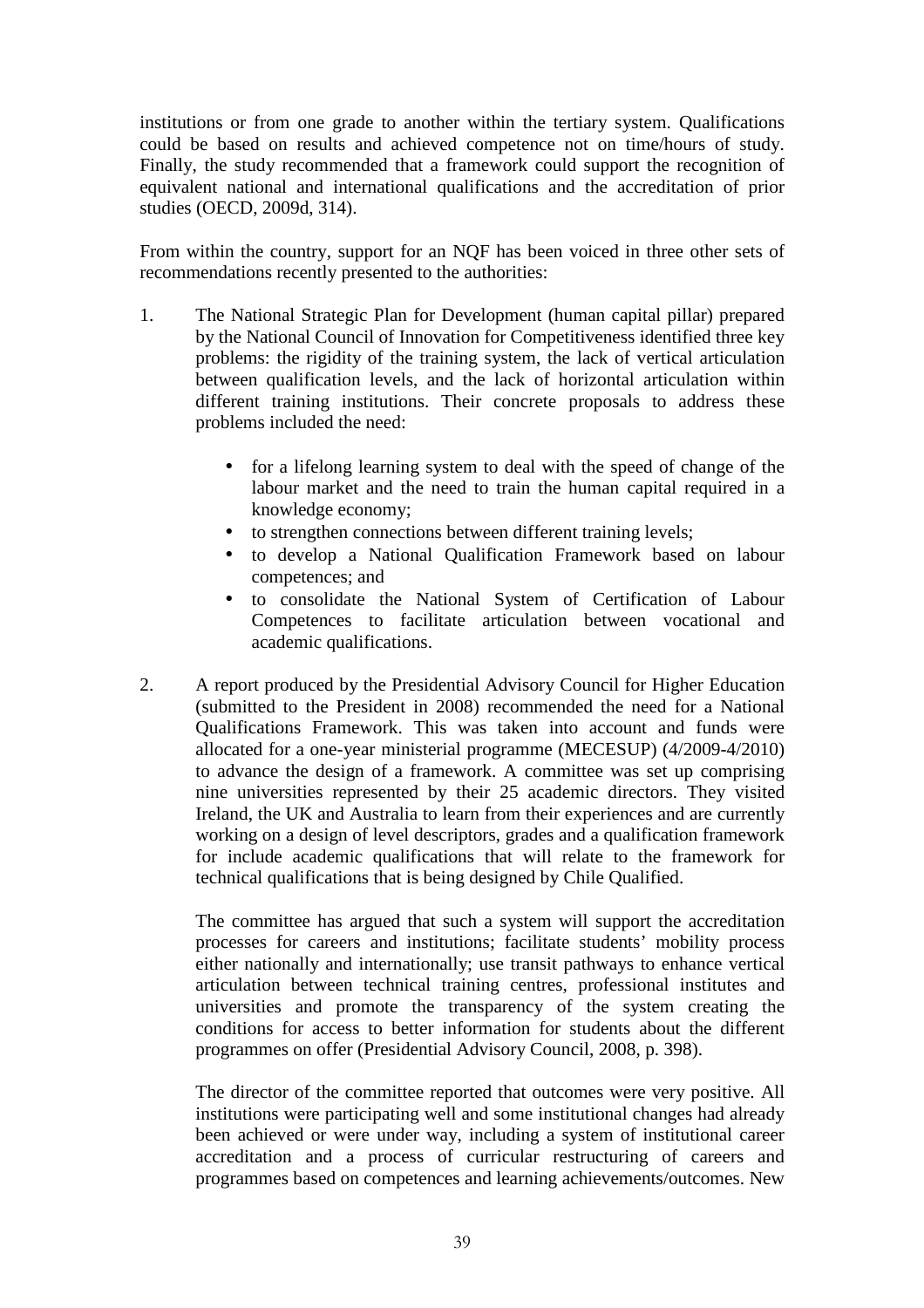legislation would replace the General Education Legislation (LOCE) which was originally promulgated by the military regime. He also reported that the 25 CRUCH universities had reached an agreement that will shortly be legislated permitting the establishment of an inter-university academic credit system.

3 The third recommendation for an NQF came from the External Commission for Technical Education detailed earlier in this case study. The Commission argued for an NQF and recommended the need for political approved at the highest level, with the participation of all stakeholders and a short time scale with a specific agenda (Ministry of Education, 2009, p. 44).

#### **9.1. Two different institutions designing a framework**

All of the above recommendations regarding an NQF have found expressions in a couple of recent design projects. Both projects position an NQF as a tool for development, a sort of a magic wand, that will solve many of the system inconsistencies and problems sustained over many years.

The first is a development through an agreement between Chile Qualifies<sup>20</sup> and a team of professionals from the Santa María University. The objectives were: 1) To test the methodology to define level descriptors and its consistency with the different stakeholders in education and training, in order to ascertain the scope of an NQF and challenges associated with its impact. 2) To define an NQF for technical education that would take account of all the different levels of technical training currently on offer, identifying levels and descriptors using the Units of Labour Competences already developed for this sector (and registered in the National Catalogue of Labour Competences) as a starting point. 3) To study the topic, generate concepts and form opinion in order to inform policy making towards the construction of an NQF.

 $\overline{a}$  $20$  A technical committee consisting of members of the SENCE Training and Study Division, Ministry of Education (Departments of Curriculum, General Education and the Higher Education Division), and representatives of the Labour Competences and the Technical Training Units from Chile Qualifies itself.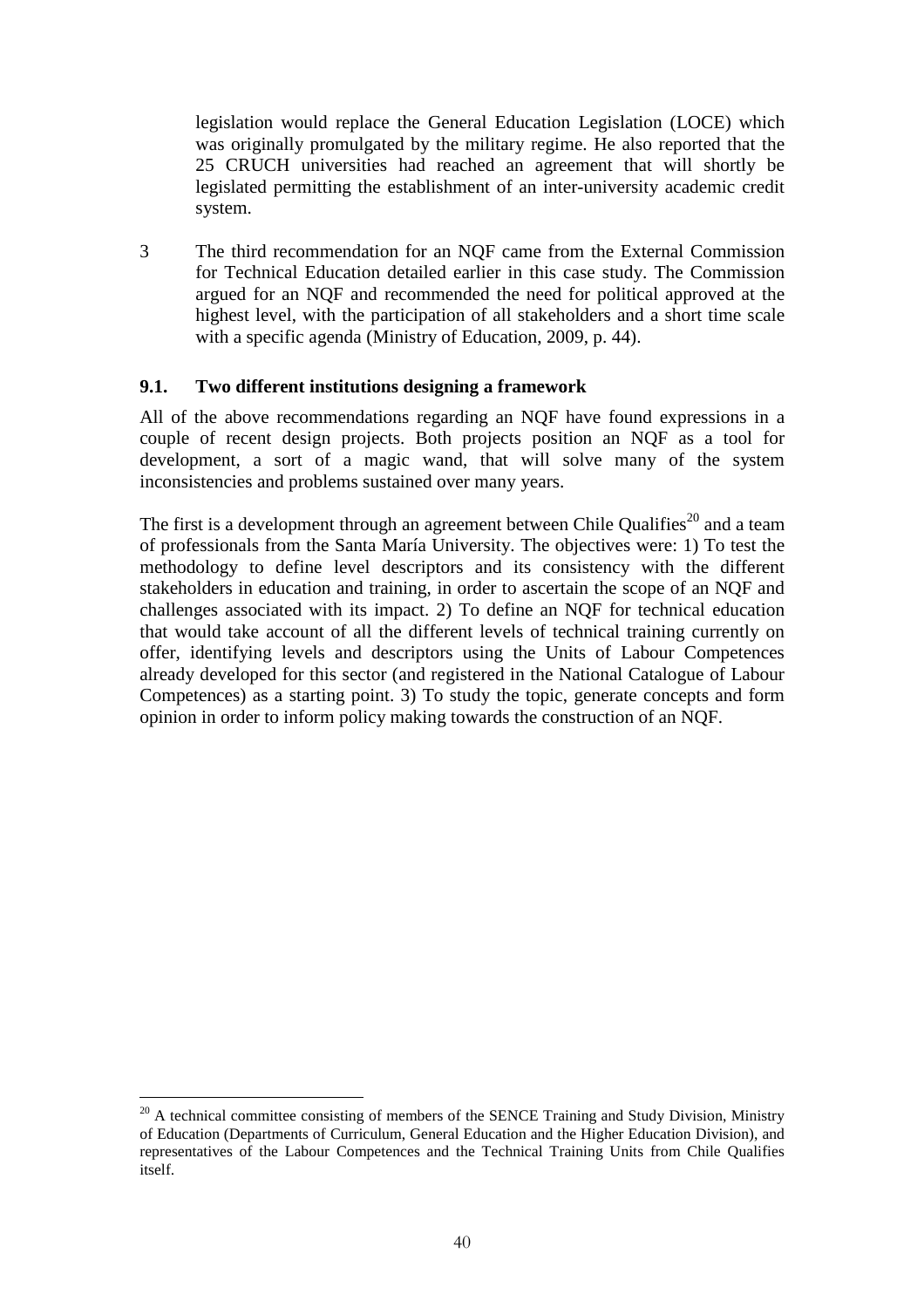#### **Figure 5.**

## National Qualifications Framework with its application focus in the mining sector



Source: Chile Qualifies, September 2009.

The project started a year ago with the design of a partial framework which was piloted in the mining sector in October 2009. The sector had already validated the Units of Labour Competences. A nine-level framework with descriptors is being designed, although the pilot in mining will only involves levels one to five. The remaining four levels (six to nine) will be addressed in the second project discussed below. The overall framework is presented in figure 5.Level four equates with the High Level Technician degree and level five with the High Level Technician plus a speciality i.e. the degree obtained at tertiary level in the technical training centres and professional institutes. Levels one to three correspond to school level; level three being equivalent to the Medium Level Technician certificate gained on graduation from a secondary vocational school. The first two levels are equivalent to the certified Labour Competences which include recognition of non-formal and informal learning.

The team has identified specific problems that an NQF should help to improve which are:

- *Vertical break up*: Lack of vertical articulation within different education levels, with specific knots such as a disorder among titles and degrees; break up within the levels of vocational education and a deregulated tertiary system.
- *Horizontal break up*: There is no connection between the experience of nonformal and informal learning and the education system nor does the education system recognize the certificates awarded by the National System of Certification of Labour Competences; there are no mechanisms in place for the recognition of experiential learning.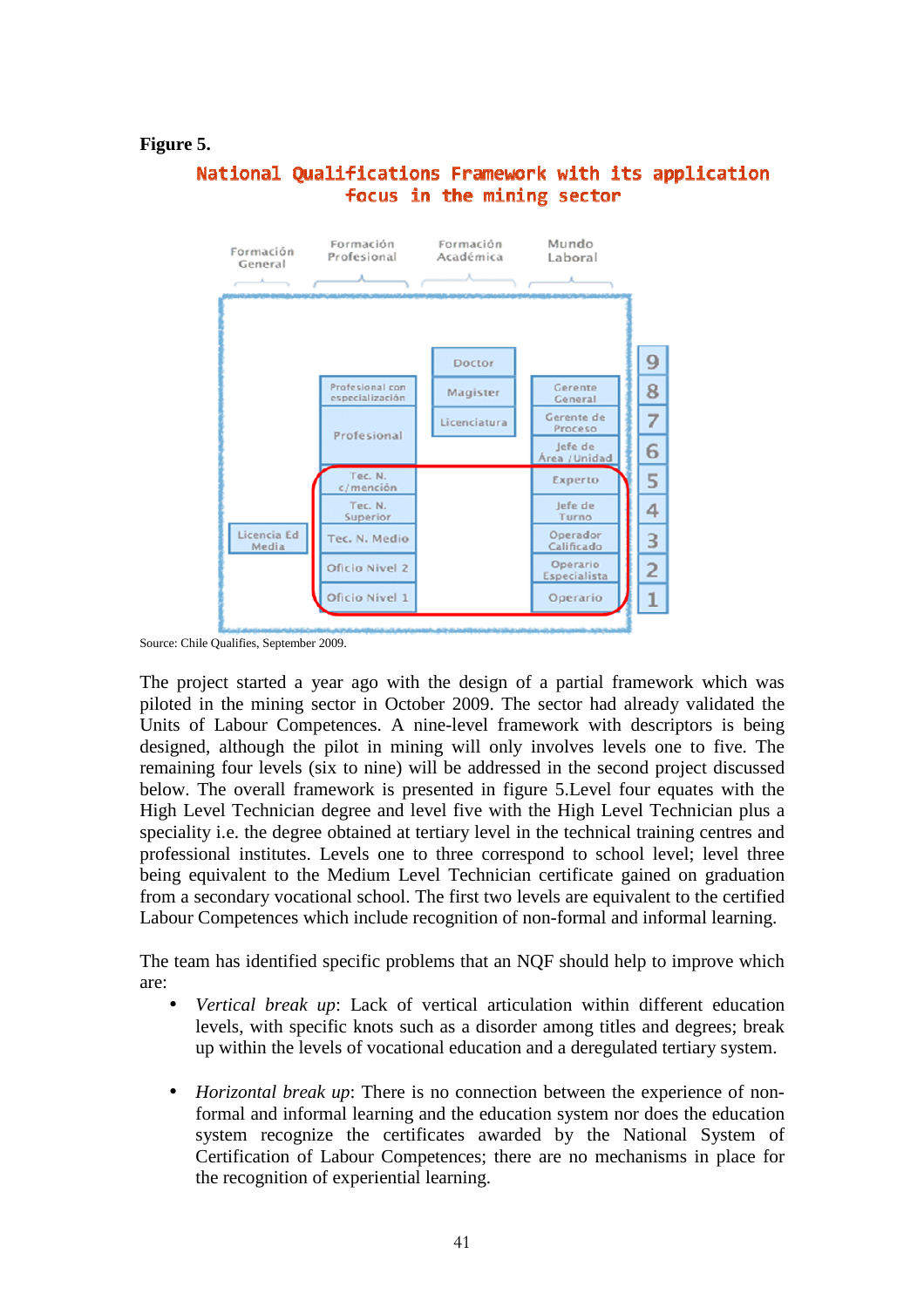- *Lack of relevance of the training offer***:** Training opportunities do not respond to the needs of the productive world or the knowledge society. The school vocational curriculum lacks relevance and it is difficult to adapt formative levels with occupational profiles. Current legislation does not make it compulsory that tertiary and vocational schools use the standards (except in the case of SENCE training courses).
- *Little transparency in the training system and little international comparability***:** Access to information is asymmetric which makes it difficult to design a training pathway; lack of information of training offers and its further possibilities; little transparency in the titles and degrees awarded by the universities, professional institutes and technical training centres, making international comparability very difficult.

The team has also adopted a definition of "qualification" for framework purposes:

Learning outcomes associated with a set of competences, certified by an appropriate institution, with significance to the labour market and/or for further training that have been achieved through a formal or a non-formal programme, or through experience (Chile Qualifies, SENCE and Ministry of Education, 2009).

Workshops will be held towards the end of 2009 involving technicians from the mining corporations, the Chile Qualifies team and the professionals from the Santa Maria University. The aim is to correlate framework levels and descriptors occupational profiles, to see how they well they articulate and what future work might be required.

The second initiative to design a qualifications framework is financed by MECESUP (the equity and equality improvement programme for tertiary education), and based in the Ministry of Education. The committee concerned involves the 25 academic vice rectors of the CRUCH universities - the oldest, most powerful and prestigious educational institutions in the country and the most successful in terms of the quality of their academic programmes. They are the first option for most students going into higher education.

This initiative lags behind the Chile Qualifies one and is drawing on its experiences. Both projects overlap at the point of High Level Technician. This second framework starts with the High Level Technician and ends at doctoral level. The committee has looked closely at the European Framework and members have visited Ireland and Australia. Although members are committed, they have a short span of time to do the design and they belong to.

The future of NQF-related developments is uncertain as there are general elections at the end of 2009, and the continuity of the current government coalition is seriously challenged. However, there is cause for optimism as the idea of an NQF enjoys popularity on all sides of the political spectrum.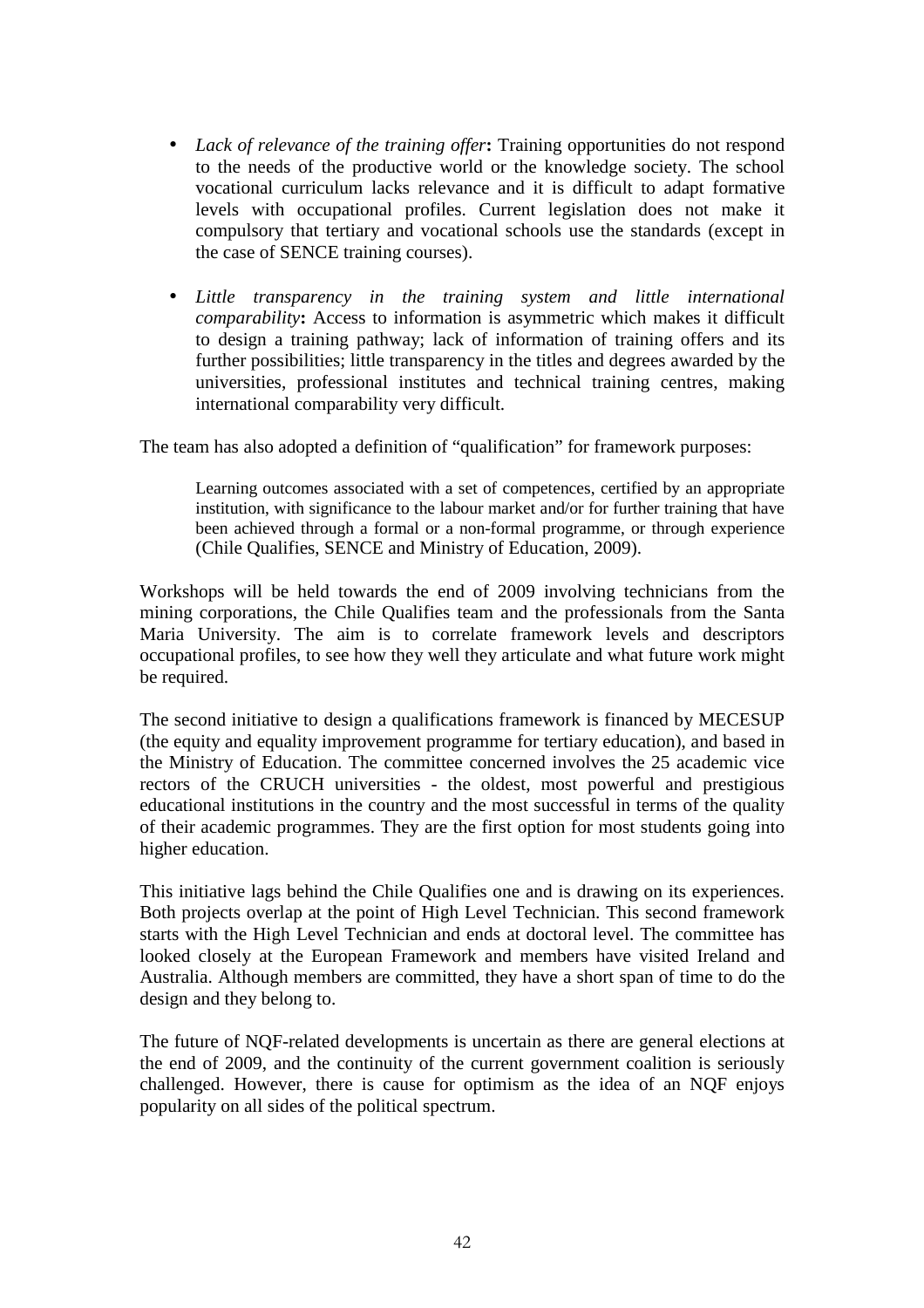## **10. Insights**

Chile has an institutional-based, traditional model of qualifications where educational providers have total autonomy over the qualifications they issue. There are 440 higher education and training centres in the country and together they issue around 9,000 titles and grades from technician to doctors. This liberty is a great impediment to developing a coherent system focused towards the same objectives. Tertiary education is mainly private and deregulated and this seriously affects students in terms of quality and access.

Trust is the main consideration students and families prioritize when electing a tertiary institution. If choosing an academic option they choose the CRUCH universities; if choosing a technical option they try first, if they can afford it, the two main technical universities, INACAP (the National Institute for Training) and DUOC (the Professional Institute and Technical Training Centre); thereafter they go down their list of priorities. A technical degree from INACAP or DUOC has a high market value, and although less than an academic degree, is still prestigious.

In a country where almost 50 per cent of the adult population did not finish school and where there are many unemployed young people with very low levels of training, the recognition of informal learning is a very powerful tool to promote inclusion (one of Chile's worst problems). Recognition of experiential learning could therefore be a powerful tool for change for the adult working force with little schooling and training and for those youngsters who rotate from one low-paid job to another, accumulating experience that could count as an entry point to formal training. This would follow Young and Allais (2009, p. 5) who point out that many policy makers "emphasize the economic importance of non-formal, informal and experiential learning and the accreditation of these outcomes-based qualifications as a key policy instrument" for fostering inclusion and social equality.

Nowadays, knowledge is around us in many different forms, the media and IT allow almost everybody to have access to information and knowledge without having to study a formal course. It is not be so difficult to imagine the possibility of certifying knowledge acquired informally in order to gain access to training at tertiary level. The Units of Labour Competences could become an access route to qualifications like the NVQs in the UK.

The current development of a partial qualifications framework in the mining sector by the Chile Qualifies resonates with England's NVQs for the National Health Service (NHS). Both employers have very strong HRD policies (Young, 2009, 37). Unlike the NHS, the mining sector does not employ the highest number of workers in the country, but it does employ around 60,000 people and is certainly the most powerful employer in the country, paying salaries that are way above the national salary level. There are similarities in the strong internal market for qualifications: "In many ways, as the largest employer in the country, the NHS is unique, and the issues of portability and transferability are internal rather that external" (Young, 2009, 37). Interviews revealed that the mining sector in Chile can be seen as offering an "expansive" employment environment with the following characteristics:

- learning and career opportunities;
- emotional and practical support for learners; and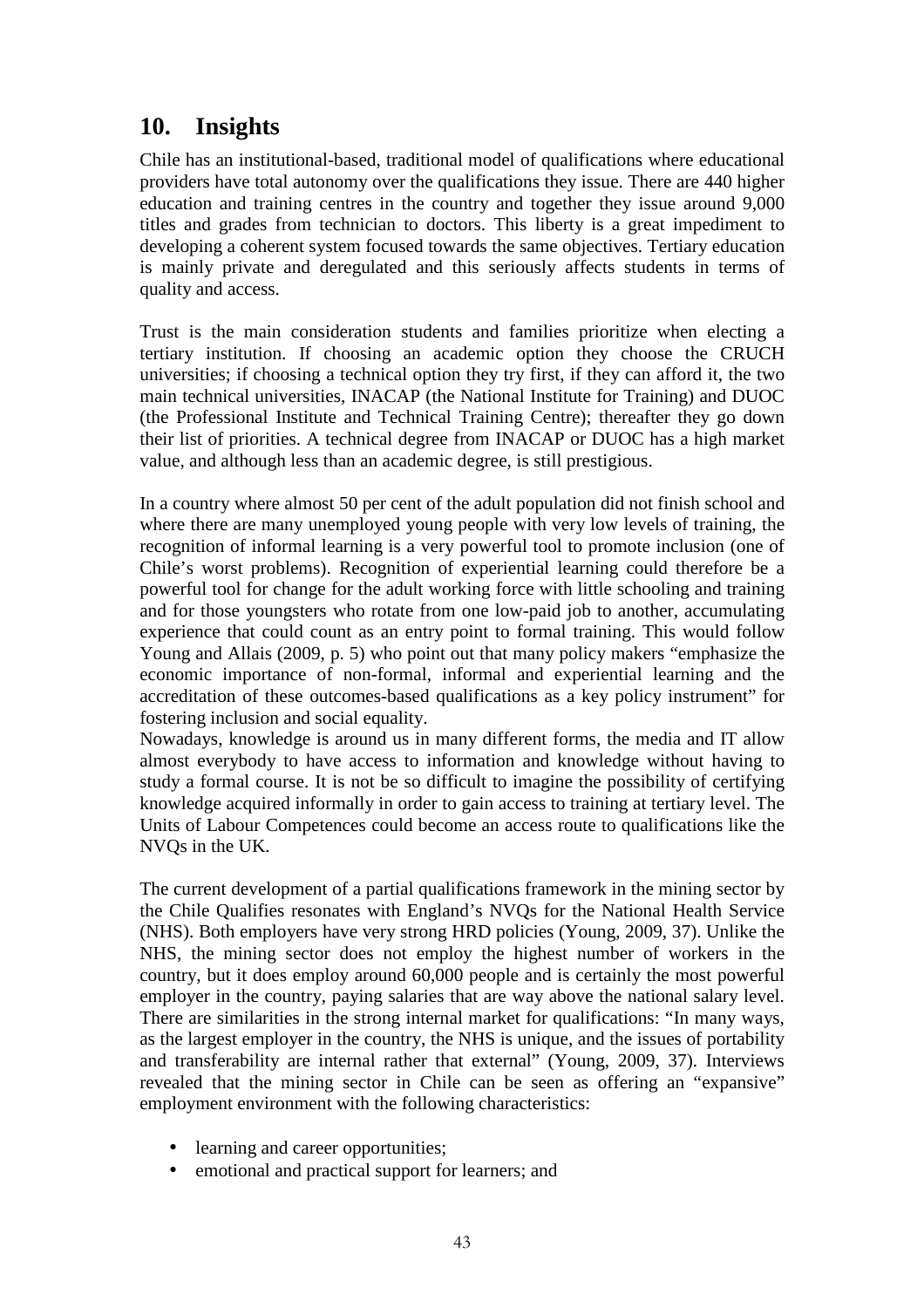• appropriately designed jobs aligned to individual and organizational objectives.

The two sectors are also analogous in that technical training is highly valued. Staff dismissal and rotation is expensive and works against service quality which in both contexts is vital. It is possible to envisage the development of "communities of trust" between mining employers, training institutions and local universities so as to concretize the "credibility of the programmes and the qualifications linked to them" (Young, 2009, p. 37). To pilot a partial framework in this sector would build on: a high level of cooperation from the industry; an already established set of labour competence standards included in the national catalogue, and participation and interest from the training sector (contracts to work with the mining sector are always profitable). Moreover, interviews highlighted that certification is highly valued by low- and lower-level workers in the sector. Such a development would enable the mining industry to have a set of useful qualifications legalized and available within the training system.

A third qualifications framework project is also possible and was communicated in October 2009 by the press and the Minister of Education. The option of a partial framework for Technical Education and Training proposed by the Ministerial Commission on Technical Education (mentioned earlier), has in my view more solid ground for success than other frameworks. This Commission has been transformed into a permanent Executive Secretariat for Technical Education in the Ministry of Education, and its members have strong links with the Chile Foundation that will manage the new project entitled "Improving the Technical Training Industry" (funded by Inter-American Development Bank) and SENCE.

Members of the Commission belong to the training and industrial sectors and are all committed to improvement. This Secretariat can act as a broker among stakeholders and prepare the ground for the implementation of a partial NQF. If this framework is developed, it would be a communication or "enabling framework", helping articulation between levels and defining courses in terms of outcomes, achievements or competence profiles.

The General Education Legislation currently in place (LOCE) does not promote this type of articulation, so a strong framework will be needed involving legislation to implement it. There are loop holes in Chilean legislation that often give dual options for action, and that dual option fosters no change. An example is the legislation pertaining to the certification of labour competences, which states that it is not compulsory for secondary vocational education and tertiary technical education centres to relate labour competences from the national catalogue into their curriculum offer. Somehow deregulation is favoured by law.

The last question to address is policy borrowing. The global economic and training problems faced by many countries are all similar. Statements such as the following can apply to Chile, New Zealand or the UK:

- improve competitiveness in the global markets;
- reduce educational inequalities:
- modernize the education system and encourage lifelong learning;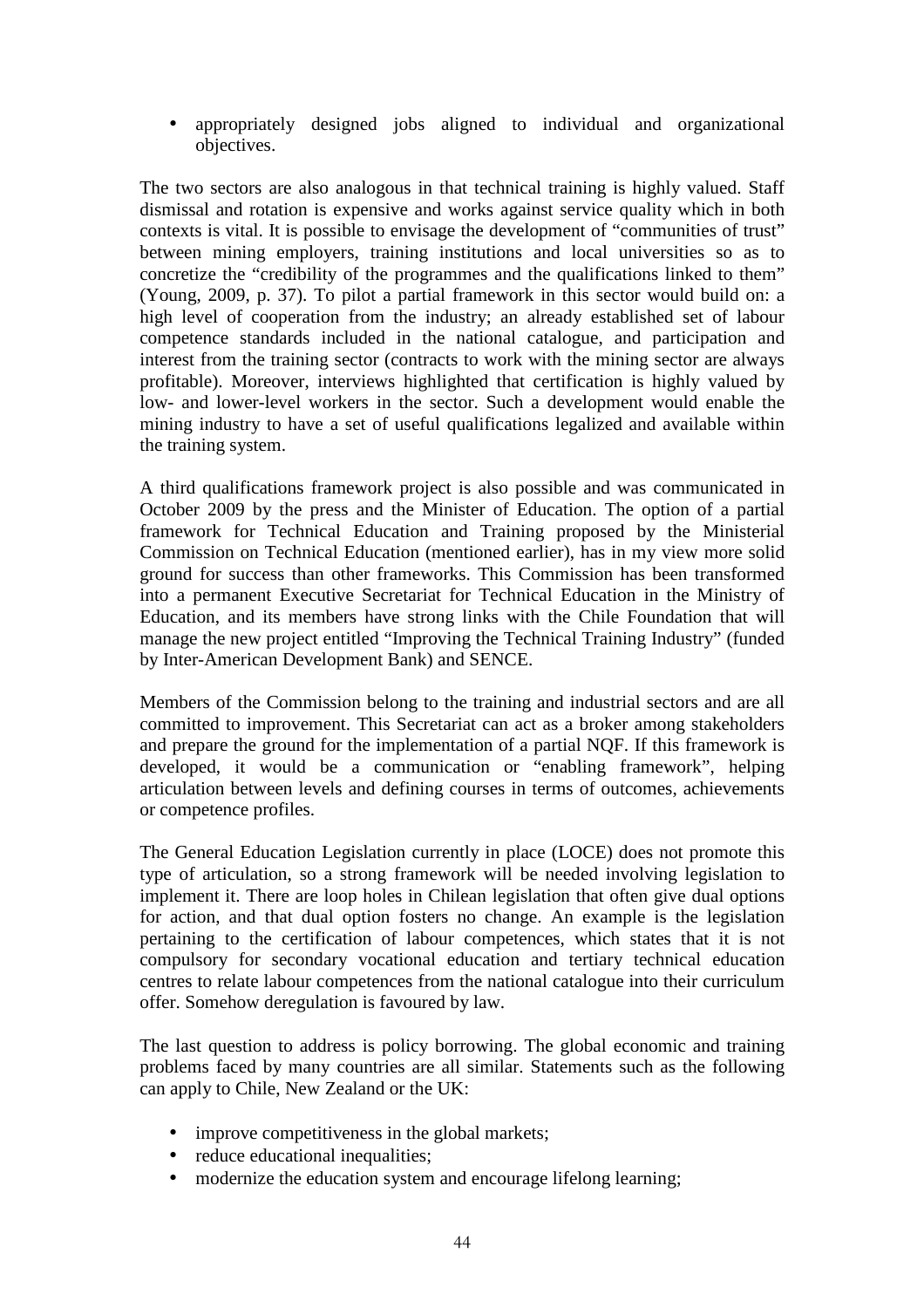• increase skill levels in the labour force

The NVQs in the UK were developed in response to weaknesses in the system of vocational qualifications and are the same as the faced by Chile today:

- No clear, readily understandable pattern of provision as well as considerable overlap, duplication and gaps in that provision.
- Many barriers to accessing vocational qualifications and inadequate arrangements for progression and transfer of credit.
- Assessment methods based towards testing of knowledge rather than skill or competence.
- Insufficient recognition of learning gained outside formal education and training.
- Limited take up of vocational qualifications.

If Chile wants to use the same tool to solve its problems, the government needs to seriously consider the internal institutional and regulatory conditions to ensure that it will be possible to build an appropriate infrastructure for the development, within a reasonable time span and with a reasonable chance of success. This would avoid a repeat of the experience with the labour competence units. These were developed in the early 2000s are have time expired (they need to be renewed every three years) before they could be included in any framework or training programme. In the UK the timetable for implementing NVQs and an NQF were a decade. Chile has been trying to implement a competence-based approach to technical training for 20 years and is now looking to an NQF to achieve it.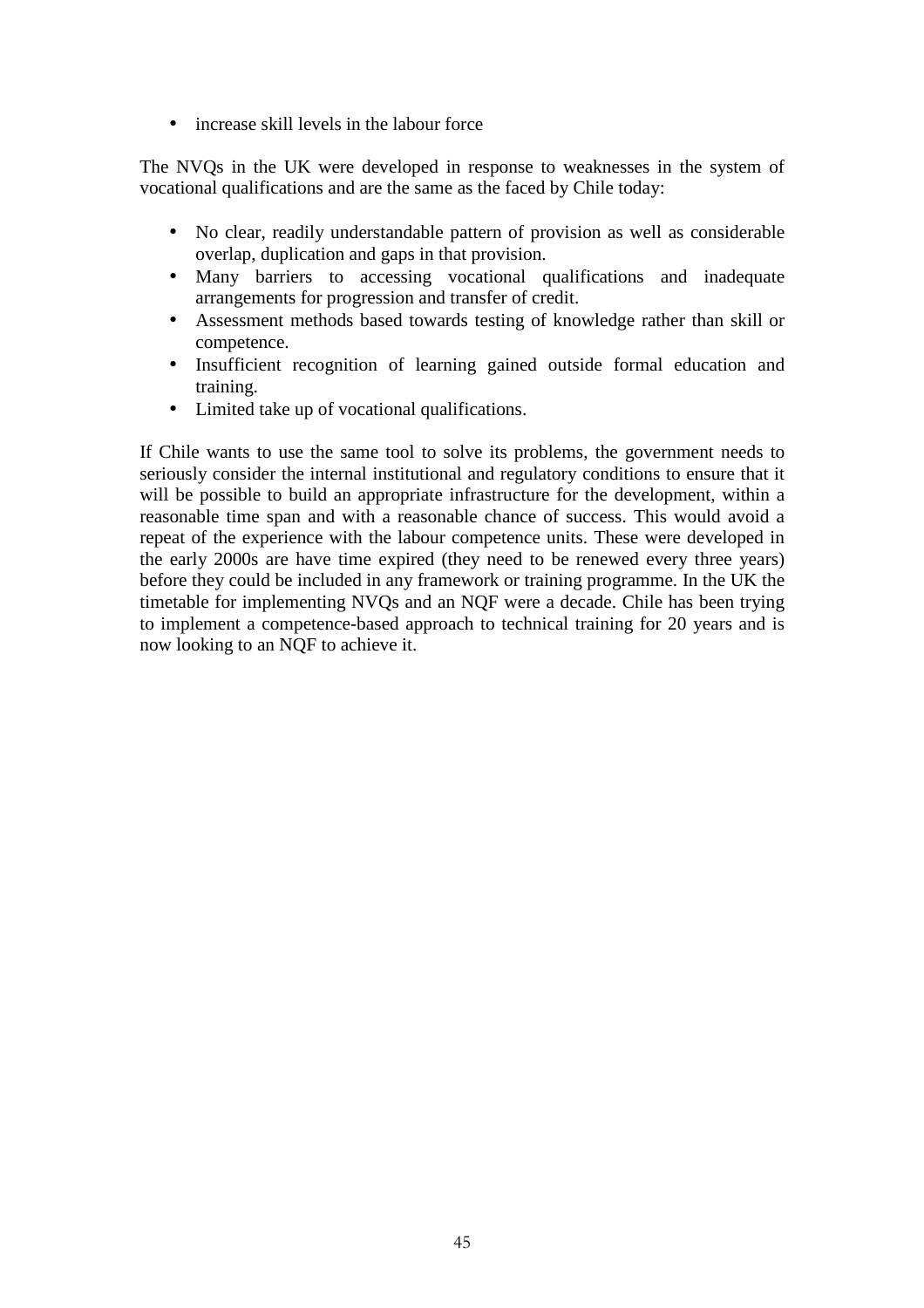## **References**

- Allen, I. and Bryne, P. 2007 Implementation of a National Qualifications Framework for Chile
- Allais, S, 2009, Qualifications Frameworks Internationally, What, Why, Where, When, Geneva, Workshop 5
- BID, SENCE and the Chile Foundation, 2009, Improving the Labour Training Industry in Chile, Terms of Reference
- Chile Foundation, 2004a, Review of Labour Competences for Chile, 1999-2004
- Chile Foundation, 2004b, Labour Competences for Chile, Human Capital Unit, 1999 to 2004
- Chilean Government (2009) Regional Sub Direction web page
- Chile Qualifies, 2007, Review of Action Plan, 2002-2007
- Chile Qualifies, 2009a, Web page www.chilecalifica.cl
- Chile Qualifies, September 2009, National Qualifications Framework with its application process in the mining sector, presentation to the Mining Cluster
- Chile Qualifies, SENCE and Ministry of Education (2009) NQF Advances: Power Point Presentation, 15-09-09
- Cox, C. (2004) (ed.) Políticas Educacionales en el Cambio de Siglo: La Reforma del Sistema Escolar de Chile (Educational Policies at the Turn of the Century: The reform of the Chilean education system Reform
- Department of Higher Education, 2009, webpage
- Espinoza, E. M. 2007 El Sistema de Formación Profesional en Chile y su Financiamiento, Eduardo Martinez Espinoza, en Financiamiento de la Formación Profesional en América Latina y el Caribe, OIT Cinterfo
- INE, 2009, National Institute for Statistics, May-June 2009
- ILO, 2008, Conclusions of Skills for Improved Productivity, employment, growth and development
- Ministry of Education 2008 *Statistics webpage* www.mineduc.cl.
- Ministry of Education 2009a, *Web page* www.mineduc.cl
- Ministry of Education, 2009b, Basis for a New Policy for Professional Training in Chile, Executive Summary, External Commission for Professional Technical Training, August 2009.
- National Council for Innovation for Competitiveness, 2008, Strategic Plan, Volume II
- OECD, 2004, Review of National Policies for Education: Chile
- OECD, 2008, Recognition of Formal and Informal Learning, Country Notes for Chile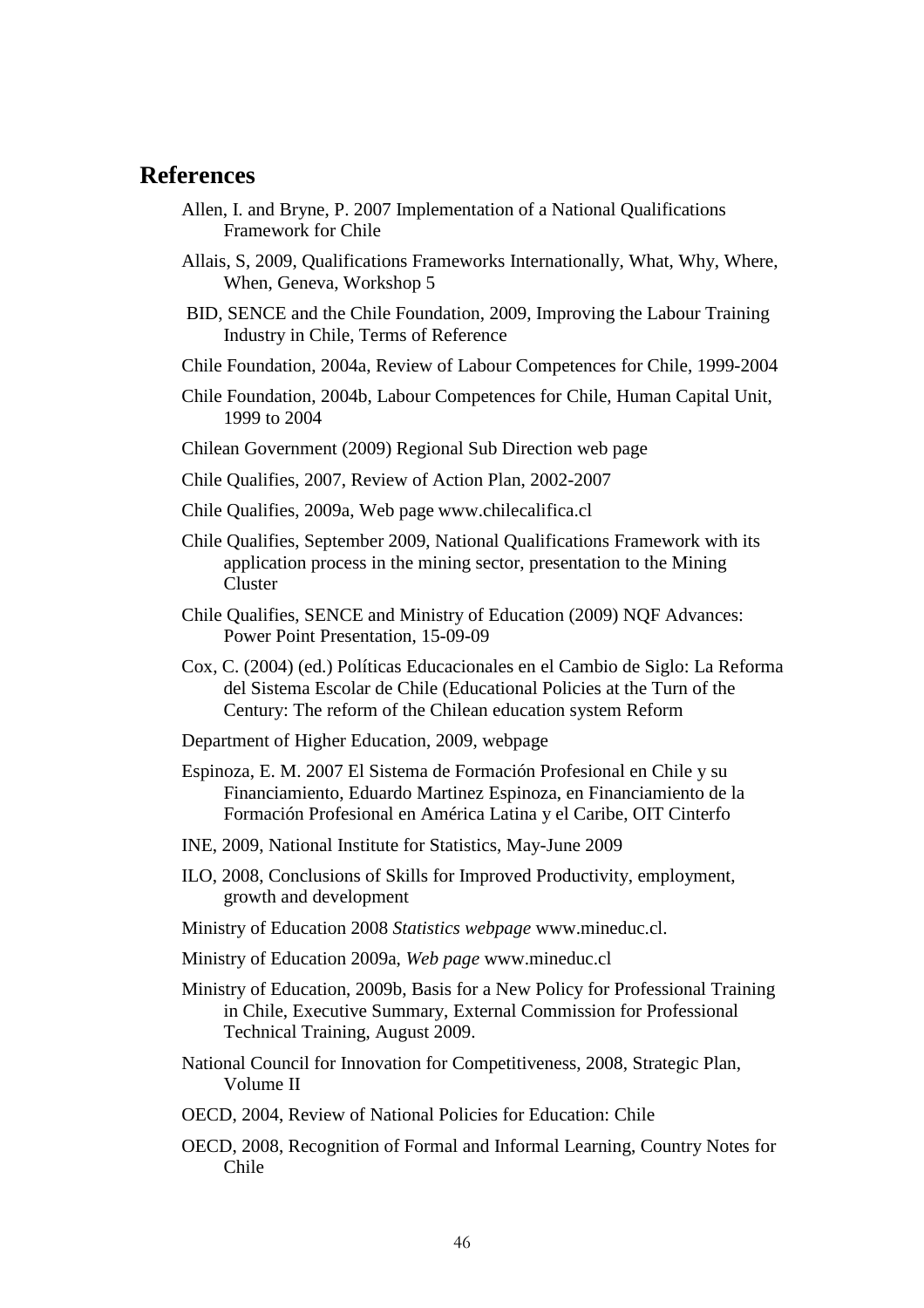OECD, 2009a Review of Labour Market and Social Policies

OECD, 2009b Review of National Policies for Higher Education in Chile

OECD, 2009c, Education at a Glance

Presidential Advisory Council for Tertiary Education, 2008, Report 2008

SENCE, 2009, http://www.sence.gob.cl/docs/libro\_2007[final).pdf

- Young, M, 2005, NQF: their feasibility for effective implementation in developing countries, ILO
- Young, M, 2009, NVQs in the UK, their origin and legacy, Country Study
- Young, M. and Allais, S, 2009, Conceptualizing the role of qualifications in educational reform: NQF Research: Discussion Document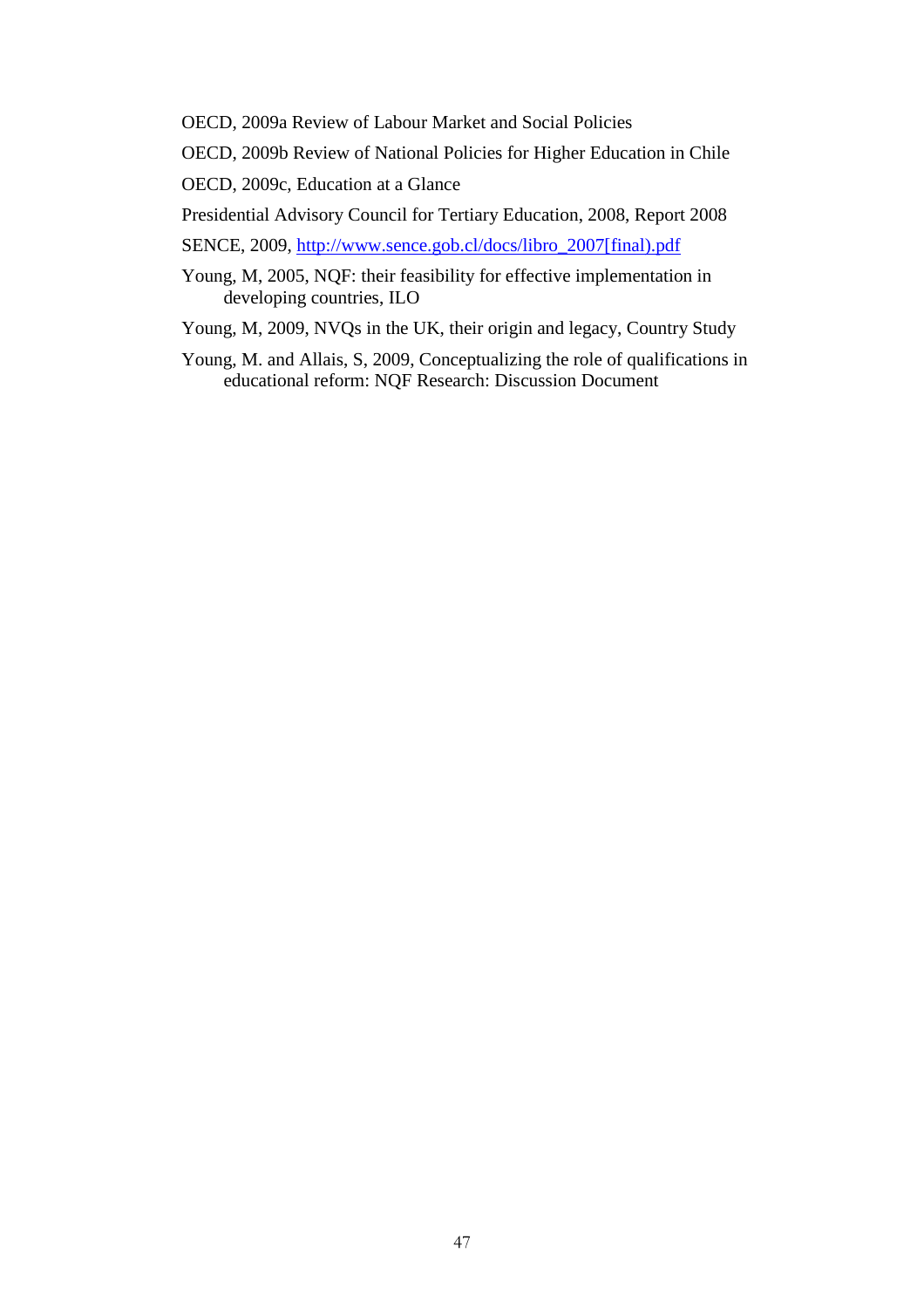# **Appendix 1. Reforms**

| <b>Period</b>          | $1980 - 1989$                        | $1990 - 2000$                     | $2000 - 2009$                                |
|------------------------|--------------------------------------|-----------------------------------|----------------------------------------------|
|                        | <b>Military Regime</b>               | <b>Democratic Government</b>      | <b>Democratic</b>                            |
|                        |                                      |                                   | Government                                   |
| <b>General trend</b>   | 1981. A shift to a                   | 1990. Change of                   | 2000. New concept: A                         |
|                        | market economy                       | paradigm                          | lifelong learning                            |
|                        | Decentralization: the                | State defines, conducts and       | approach to education                        |
|                        | administration of                    | promotes educational              | Reforms at tertiary level                    |
|                        | education goes to                    | policies.                         | and the setting up of a                      |
|                        | local authorities and is             | Decentralization and              | lifelong learning                            |
|                        | financed by a voucher                | privatization policies            | programme Chile                              |
|                        | per pupil.                           | remain                            | Qualifies                                    |
| School system          | 1980-85.                             | 1996-2000.                        | 2003. Adult education                        |
|                        | Privatization:                       | Curricular reform for             | reform as part of Chile                      |
|                        | participation of the                 | primary, secondary and            | Qualifies                                    |
|                        | private sector in the                | pre-school education              |                                              |
|                        | provision of                         |                                   |                                              |
|                        | education.                           |                                   |                                              |
|                        | Appearance of private                |                                   |                                              |
|                        | subsidized schools                   |                                   |                                              |
|                        | 1980. School cycle                   | 1991. Teachers' status            | 2008. Adult education:                       |
|                        | changed to 8 years                   | restored and their rights         | one-year apprenticeship                      |
|                        | primary and 4 years                  | reinstated                        | as part of the primary                       |
|                        | secondary                            |                                   | modules offer                                |
| <b>Reforms</b> to      | 1980-83. Secondary                   | University status for             | 2002. Chile Qualifies                        |
| vocational             | <b>Technical Vocational</b>          | teacher training reinstated       | integrated: Education,                       |
| education              | Education, 4 years.                  |                                   | Labour & Economy                             |
|                        | Great curriculum                     |                                   | Ministries                                   |
|                        | deregulation                         |                                   |                                              |
|                        | 1980-81. Teacher                     | 1994-2001. Secondary              |                                              |
|                        | training lost university             | <b>Technical Vocational</b>       |                                              |
|                        | status and teachers                  | <b>Education curriculum</b>       |                                              |
|                        | lost status as public                | redesigned competences            |                                              |
|                        | employees                            | based, specialties redefined,     |                                              |
|                        |                                      | cycled changed to two             |                                              |
|                        |                                      | years general and 2 years         |                                              |
|                        |                                      | vocational                        |                                              |
| <b>Training system</b> | 1981. The National                   | 1997. The National Fund           | 2003. Modularization of                      |
|                        | <b>Institute for Training</b>        | for Training FONCAP is            | CFT courses by                               |
|                        | (INACAP) stopped its                 | created from the national         | MINEDUC, they                                |
|                        | functions                            | budget, administered by           | become eligible for                          |
|                        |                                      | <b>SENCE</b>                      | <b>SENCE 1% franchise</b>                    |
|                        |                                      |                                   | courses                                      |
|                        | 1976. The Training                   | OTECs retained, providing         | 2008. National System                        |
|                        | and Employment                       | services to companies and         | of Certification of<br>Labour Competences as |
|                        | Statute creates the                  | public sector training<br>schemes |                                              |
|                        | National Training and                |                                   | part of Chile Qualifies                      |
|                        | <b>Employment Service</b><br>(SENCE) |                                   |                                              |
|                        | OTEC's created to                    | OTIC retained i.e. non-           | <b>2009. SENCE</b>                           |
|                        | train technicians                    | profit private corporations       | Electronic Catalogue                         |
|                        |                                      | that plan and organize            | modularized to                               |
|                        |                                      | training for others               | competences linked to                        |
|                        |                                      |                                   | <b>Labour Competences</b>                    |
|                        | The OTIC,                            | CFT and IP not yet quality        |                                              |
|                        | Intermediate                         | regulated.                        |                                              |